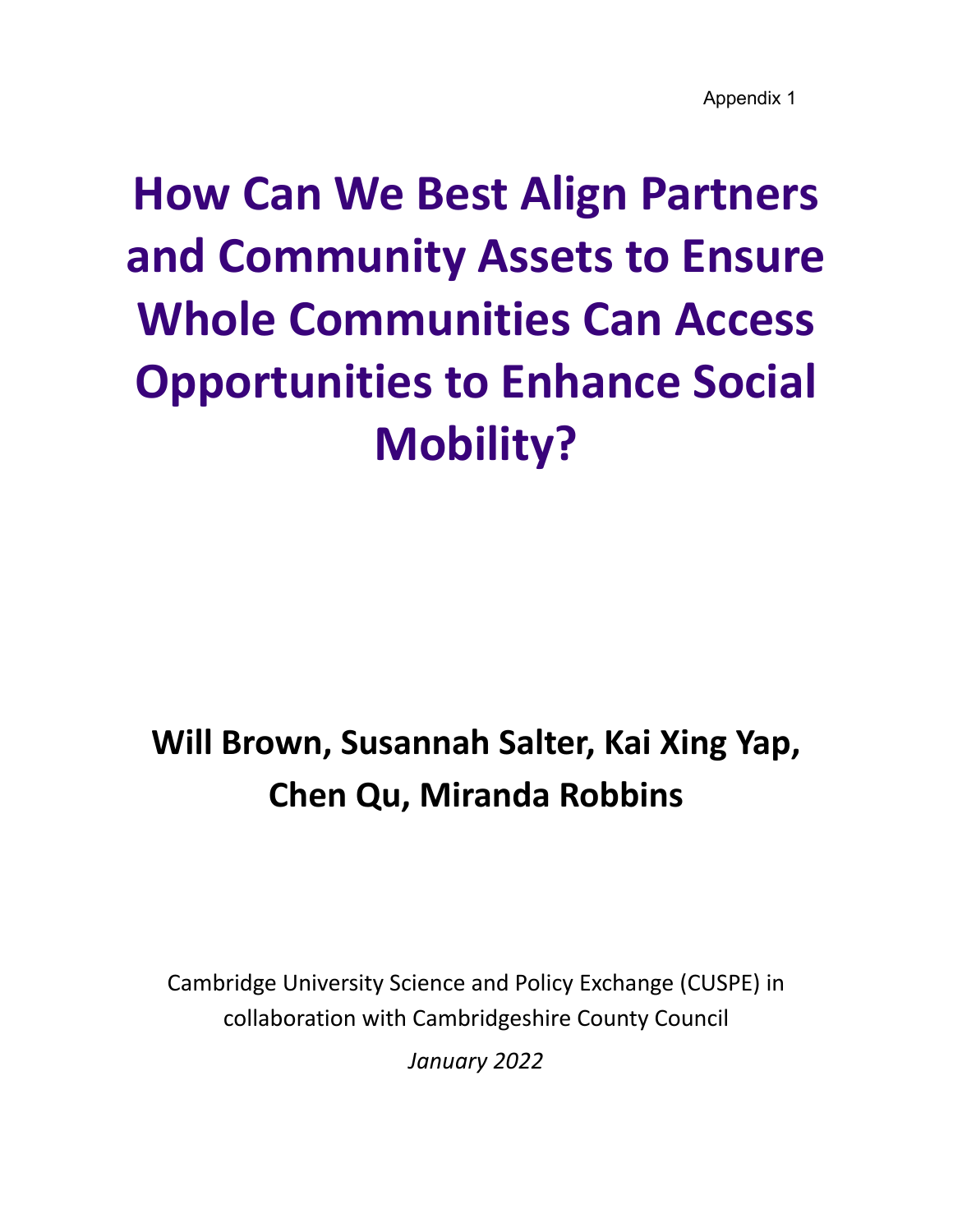## **Contents**

| <b>Executive Summary</b>                                 | 3              |
|----------------------------------------------------------|----------------|
| Section 1: Introduction                                  | 4              |
| Section 2: Methodology                                   | $5\phantom{1}$ |
| <b>Section 3: Literature Review</b>                      | $6\phantom{1}$ |
| Section 4: The Promise and Problems of Digital Platforms | 18             |
| Section 5: Key Successes and Key Needs                   | 24             |
| <b>Section 6: Conclusions</b>                            | 29             |
| <b>Section 7: Recommendations</b>                        | 30             |
| <b>Appendix</b>                                          | 34             |
| <b>Bibliography</b>                                      | 39             |

## Acknowledgements

We would like to express our deep gratitude to Dustin McWherter, Paul Fox, Rebecca Harris and Laura Humphrey for their help and dedication in conceptualising and realising this report, which you have proffered with innumerable meetings, well-prepared materials, valuable network contacts and extremely interesting ideas, despite the immense pressure on Council officers and members during the influence of the pandemic.

We are also very grateful for the administrative support during the early stage of this project of CUSPE, which has constructed a friendly and effective platform for us to investigate, discuss and contribute to this exciting project. Our thankfulness, moreover, goes to those who are kind enough to sacrifice their time to participate in our interview process and share the information they have had, without which, this report would not have been possible.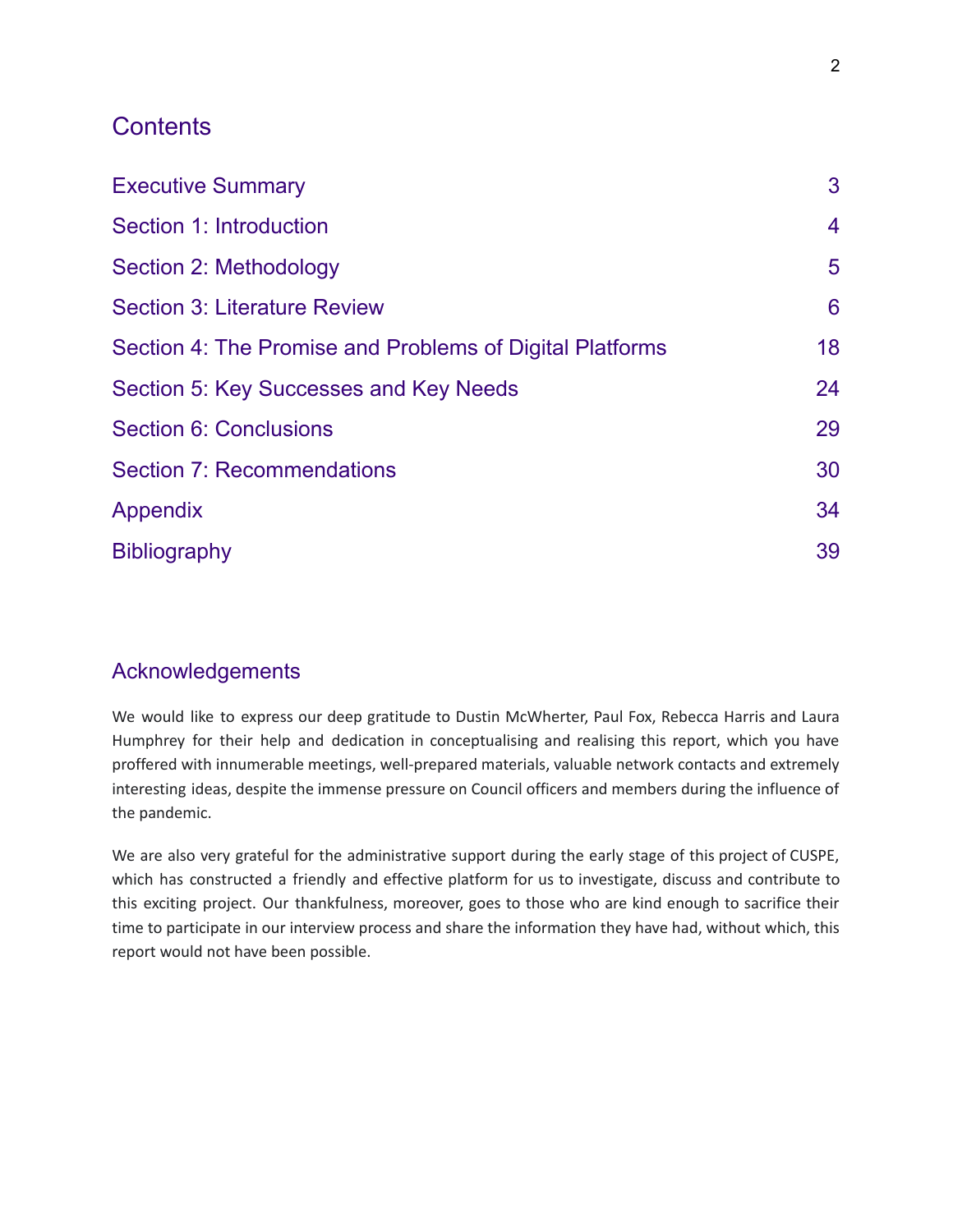## Executive summary

Research Question: How can we best align partners and community assets to ensure whole communities can access opportunities to enhance social mobility?

The diverse county of Cambridgeshire is simultaneously home to some of the most, and least, deprived communities in England. It is posited in the below report that by connecting people with the social, cultural and economic capital that they need to improve social mobility, this gap may be narrowed. One such method in achieving this goal is vis-a-vis the utilisation of a digital platform.

Through a process of literature review and interviews, this report evaluates the potential of a digital platform to address specific issues with regards to cooperation, collaboration and networking among community groups - organisations that provide so many tangible benefits for their members.

Although a platform solution theoretically appears ideal, in practice there are several concerns about its creation and practical utility. Reflecting on these findings, the report concludes with six recommendations to address the research question:

- 1. Enrich the Cambridgeshire County Council website's current online directory;
- 2. Create a database of ready-to-go volunteers;
- 3. Provide opportunities for mediation for community groups and share evidence of the positive impact of collaboration;
- 4. Invest in community hubs with affordable premises for hire;
- 5. Consult with community groups on the utility of a digital platform enabling networking between groups close in function and/or proximity;
- 6. Model information flow in local communities to identify communication gaps; the results may be used to predict the reach of advertised opportunities and monitor the success of outreach initiatives.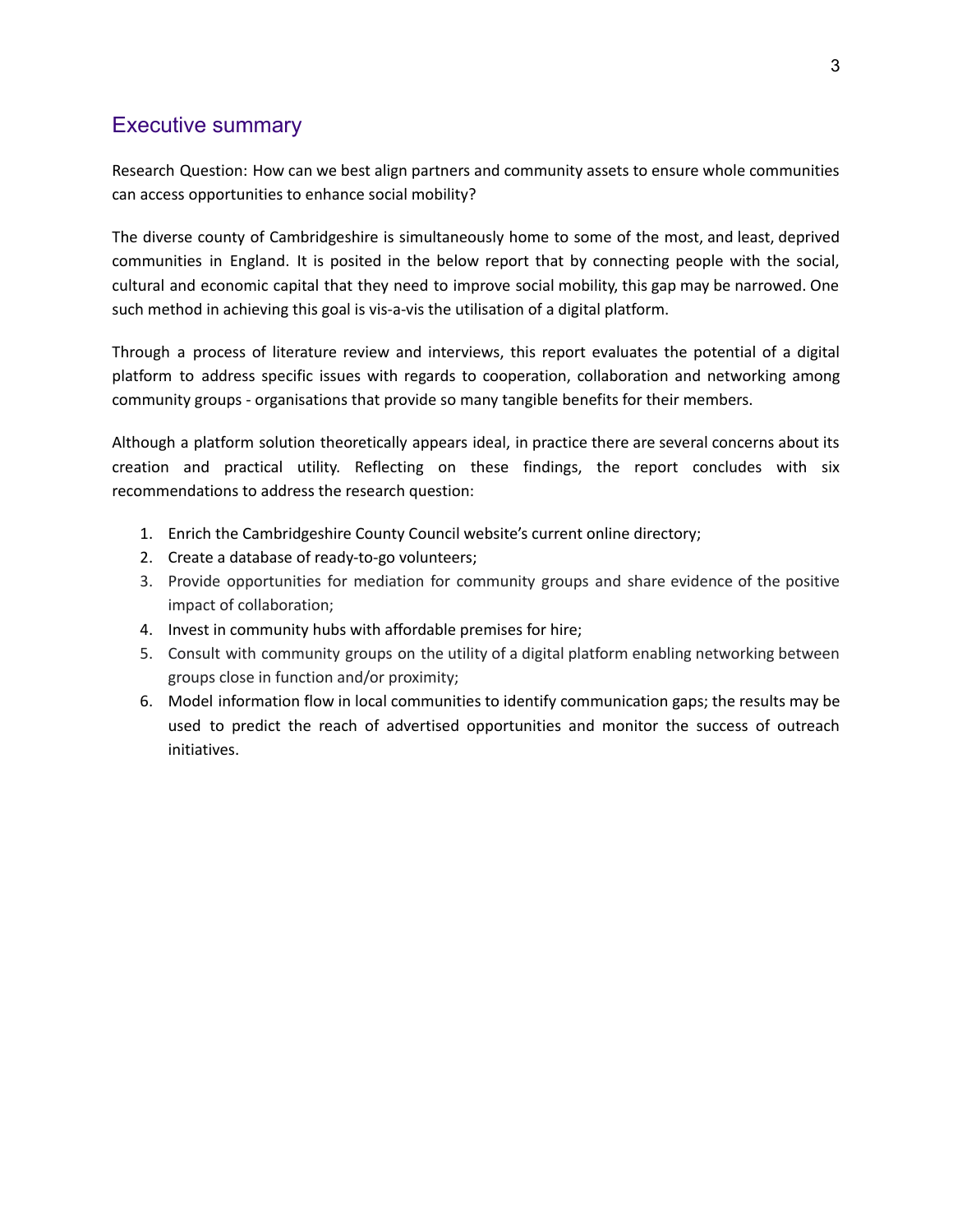## <span id="page-3-0"></span>Section 1: Introduction

Cambridgeshire is home to a shade over 850,000 people (UK Population Data, 2021), with these residents living in a broad spectrum of geographic settings. There are the urban population centres of Cambridge and Peterborough, the historic city of Ely, the market towns of Huntingdon, St Neots and St Ives, new and emerging towns such as Camborne and Northstowe and a dense network of small villages and parishes. Echoing this diversity of space is the diversity in wealth and life chances. Cambridgeshire is both home to some of the most, and least, deprived wards, districts and LSOAs (Lower Layer Super Output Areas) in England. For instance, when considering education, skills and training, the county is simultaneously home to England's 10th *least* deprived district and the nation's 3rd *most* deprived (See: Cambridgeshire Insight: South Cambridgeshire & Fenland, 2019). With such polarisation present, the question is how can this gap be closed, how can those towards the more deprived side of the scale move towards being less deprived?

One potential answer to this question lies in the cultivation of upward social mobility. In short, social mobility is "the link between a person's occupation or income and the occupation or income of their parents. Where there is a strong link, there is a lower level of social mobility. Where there is a weak link, there is a higher level of social mobility" (Social Mobility Commission, 2022). However, the complication with this approach is the ability to actually enhance an individual's income and, therefore, their social mobility. There are numerous barriers to labour market participation which embody a range of elements, from skills and training, to mental and physical health (See: Aliva, 2019). Therefore, for a complex issue, a solution which addresses this complexity is required. What is key in the provision of services to enhance social mobility, is the ability of those involved to cross-collaborate and work together.

To this end, this project has been tasked with answering the following question: how can we best align partners and community assets to ensure whole communities can access opportunities to enhance social mobility? This report - formulated by a combination of researchers from Cambridge University and Cambridge itself - has been moulded to reflect the current reality of inter-organisational collaboration whilst also interrogating the potential for alternative approaches, and is structured as follows.

Firstly, an extensive literature review has been conducted which covers the multi-faceted concept of social mobility and connects its potential enhancement through the utilisation of a 'capitals' framework. This feeds into a discussion on free flowing information and 'desiloisation' between different entities, as well as the provision of joined-up services. It is subsequently argued that a potential means of enabling joined-up services is through the use of digital platforms. A segment, which consists of an overview of platforms in general before our hypothetical approach, is put to those working within local government and the voluntary and community sector (VCS) across Cambridgeshire. This section is followed by an analysis of numerous examples of successful collaboration in order to elicit this project's recommendations; which are provided in both the executive summary and following the concluding section. Before the report begins in earnest, the following section comprises an overview of the methodological approach utilised by both the researchers and the project as a whole.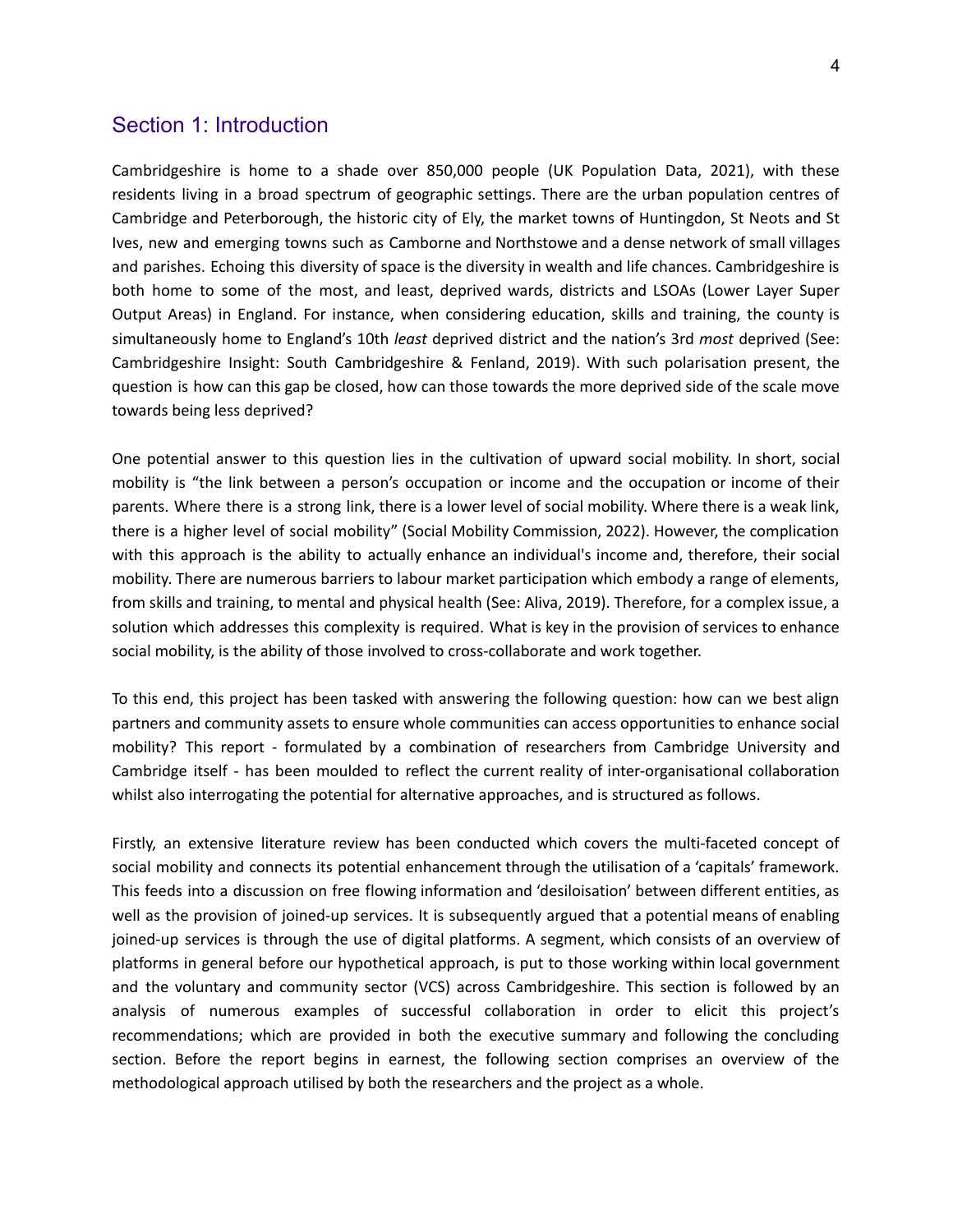## <span id="page-4-0"></span>Section 2: Methodology

The methodology employed consists of two key elements, a substantive literature review and the carrying out of interviews, in order to answer our research question. In the first instance, the literature review allows the project to, on one hand, contextualise and understand the issues within our research topic - namely social inequality and social mobility - and the notion of 'alignment' and a joined-up approach, on the other. It thus gives us the theoretical springboard from which we come up with proposed solutions to the problems identified in the literature.

The second part of our method involves interviews with professionals within local government and the voluntary and community sector (VCS) who are either working on issues related to social mobility or are interested in promoting collaboration within the sector, in order to gather their feedback on our proposed solution. We choose interviews over surveys for its ability to allow for thicker description and more in-depth insights. The interviews are semi-structured in nature, with a set list of questions and topics but also the freedom to deviate from them should something interesting and useful come up (see: Appendix 4 for the interview template).

We sent out a range of emails and were able to set up 5 interviews. Of our interviewees, 3 are working at District Councils, 1 is from an organisation specialising in providing services to other community groups within the VCS, and 1 is a community group. Amongst those working at District Councils, two are from Fenland and one from South Cambridgeshire. Due to time and logistical constraints (not least because the period of interviews - late 2021 - was a very busy time for many community groups), we were unable to conduct more than a limited number of interviews with a skewed distribution of representation across Cambridgeshire. However, given that 4 out of 5 of our interviewees are in positions that require regular contact with diverse community groups across Cambridgeshire, we have reason to believe that their opinions would reflect to some extent the experiences and perspectives of these groups.

Finally, we synthesise the feedback and suggestions given in the interviews by looking for patterns and repetitions in order to draw out key themes from which we make recommendations on (a) how our proposal can be tweaked, and (b) what other potential solutions might better serve the purpose of promoting social mobility by aligning partners and community assets.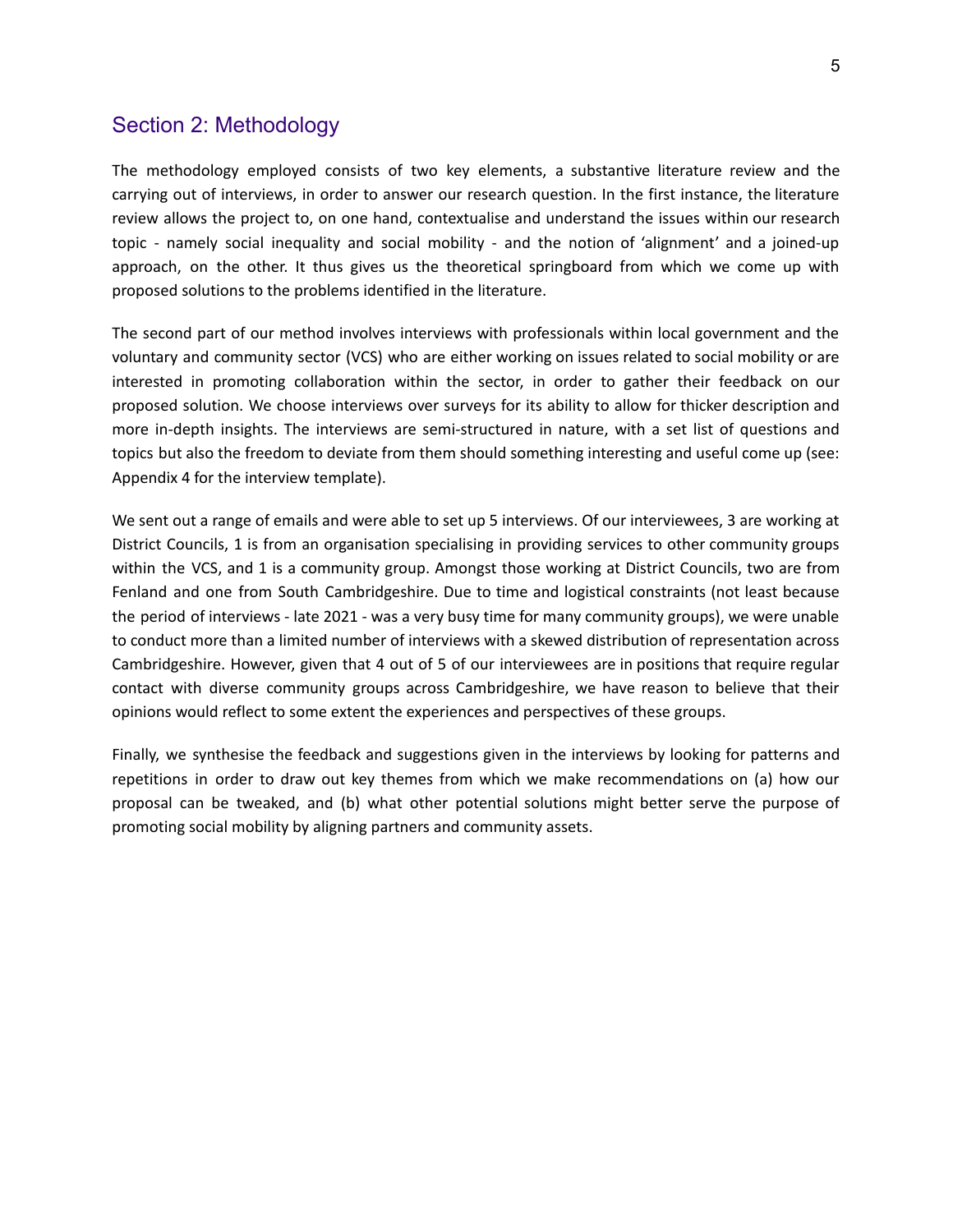## <span id="page-5-0"></span>Section 3: Literature Review

Set against a backdrop of ever expanding and entrenched social inequality (Dorling, 2014, p3 & Savage et al, 2013, p220), the notion of social mobility has been a prominent feature of political discourse within the U.K for the past 25 years (See: Campkin, 2013, p97, Kisby, 2010, p484, Freedman & Laurison, 2019, p29 & Jennings et al, 2021, p302). Whilst seldom mentioned by name, the enhancement of social mobility is the driving concept behind the various approaches adopted by central government. According to the government's independent social mobility commission (SMC), social mobility is defined as "the link between a person's occupation or income and the occupation or income of their parents. Where there is a strong link, there is a lower level of social mobility. Where there is a weak link, there is a higher level of social mobility" (Social Mobility Commission, 2022). For the big society or levelling up to take place, an increase in wealth between the generations is an essential component. However, social mobility is not inherently a positive phenomena, for downward social mobility can take place (McKnight, 2015, pii).

Yet, as argued by Abigail McKnight of Centre for Analysis of Social Exclusion, "more advantaged families are able to protect early low attaining children in cognitive tests from downward mobility who appear to benefit from their parents' higher levels of education [through] being able to secure places in Grammar or Private secondary schools and being more likely to attain a degree qualification." (ibid, piii). Building upon the government's definition, which ties into McKnight's assertion, Lucinda Platt states that social mobility is the "movement from the class of family of origin to a different class in [their] own adult life" (Platt, 2014, p24). This is an important addition to the SMC's definition, because it brings in the notion of class, for social mobility concerns much more than solely the level of income one accrues over their lifetime.

Within the social sciences, class is often associated with the notion of 'capital'. This is embodied through the work of Mike Savage, who led the research behind the BBC's *Great British Class Survey* experiment. Within this survey, respondents were tasked with answering questions which concerned three broad topics - economic, social and cultural capital (Savage et al, 2013, p223). These three capitals were selected owing to their well established lineage within the social sciences. According to Savage *et al*, "there has been a striking renewal of interest in the analysis of social class inequality, driven by accumulating evidence of escalating social inequalities, notably with respect to wealth and income, but also around numerous social and cultural indicators, such as mortality rates, educational attainment, housing conditions and forms of leisure participation" (ibid, p220). This interest has been accelerated through the utilisation of seminal French sociologist Pierre Bourdieu's "conceptual armoury to elaborate a model of class linked not exclusively to employment inequalities, but to the interplay between economic, social and cultural capital" (ibid).

#### *Bordieu's Capitals*

According to Bourdieu's work, there are three forms of capital which are utilised to interpret social phenomena. Firstly there is *economic* capital, or that "which is immediately and directly convertible into money and may be institutionalised in the forms of property rights" (Bourdieu, 1986). Simply put,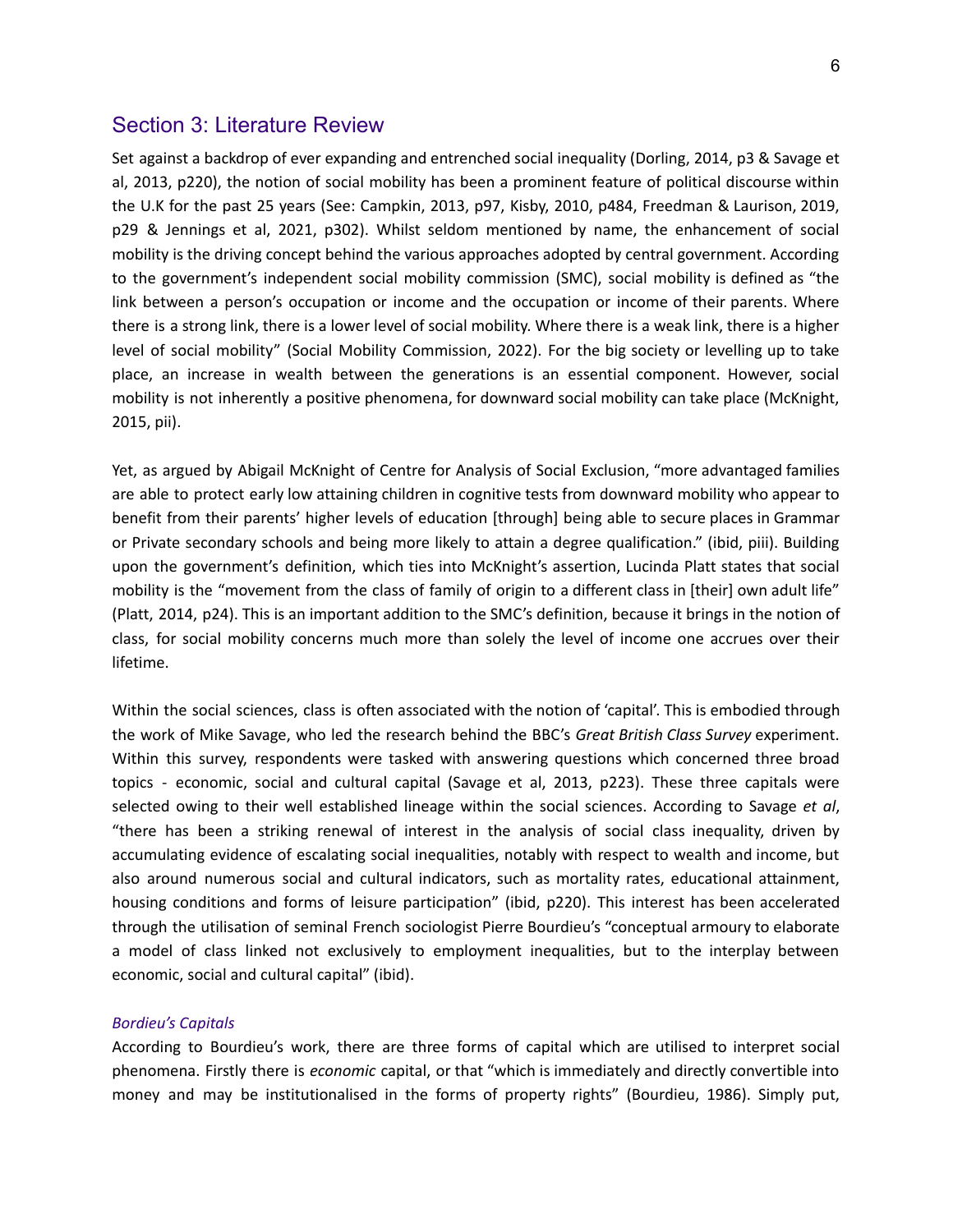someone's access to finances and property. For Bourdieu, "economic capital is at the root of all the other types of capital" (ibid); this is bound in the idea that the more money and property an individual possesses, the more they can access as a result. The other two forms of capital are the *social* and the *cultural*.

Social capital is the notion that "the aggregate of the actual or potential resources which are linked to possession of a durable network of more or less institutionalised relationships of mutual acquaintance and recognition – or in other words, to membership in a group" (ibid). A more detailed analysis of social capital features in the following section on digital technologies and de-siloization. Finally there is *cultural* capital, which, according to Bourdieu exists in three forms: as *embodied*, *objectified* and *institutionalised* (ibid).

The embodied state of cultural capital "presupposes a process of embodiment, incorporation, which, insofar as it implies a labour of inculcation and assimilation, costs time, time which must be invested personally by the investor (ibid). Embodied cultural capital is akin to gaining "a suntan, it cannot be done second hand" (ibid), and is centred upon the individual cultivation of knowledge and the "work of acquisition is work on oneself (self-improvement), an effort that presupposes a personal cost" (ibid). In short, embodied cultural capital is produced by an individual working on themselves. For instance learning how to paint through learning theories is an example of embodied capital. Emerging out of embodied cultural capital springs the *objectified.*

As the name alludes to, the objectified takes on an empirical dimension and serves as the physical manifestation of one's embodied capital. For instance, an individual can learn how to paint and can purchase brushes, a canvas and an easel; yet, the mere ownership of these entities does not an artist make. Rather, to possess these artefacts, they "only need economic capital; to appropriate them and use them in accordance with their specific purpose [they] must have access to embodied cultural capital" (ibid). Anyone can own art supplies, but it takes skill and practice to produce a work of art. The creation of a painting is the objectification of embodied cultural capital - a physical manifestation of a learned skill.

Finally there is the *institutionalised* form of cultural capital, which is premised upon the notion that embodied and objectified cultural capital can be officially sanctioned. This objectification is what "makes the difference between the capital of the autodidact, which may be called into question at any time [...] and the cultural capital academically sanctioned by legally guaranteed qualifications, formally independent of the person of their bearer" (ibid).

Examples of institutionalised cultural capital are the provision of formal qualifications and the recognition of a skill by an institution. For instance if an individual who paints in their spare time attained a formal qualification in painting, or if their work was presented at an exhibition. Institutionalised cultural capital gives weight and, in a sense, justification to an embodied skill or body of knowledge. Ultimately, cultural capital can be subdivided into the learning of a skill or a body of knowledge (how to paint), using this to produce tangible, real world entities - which can therefore be appreciated by others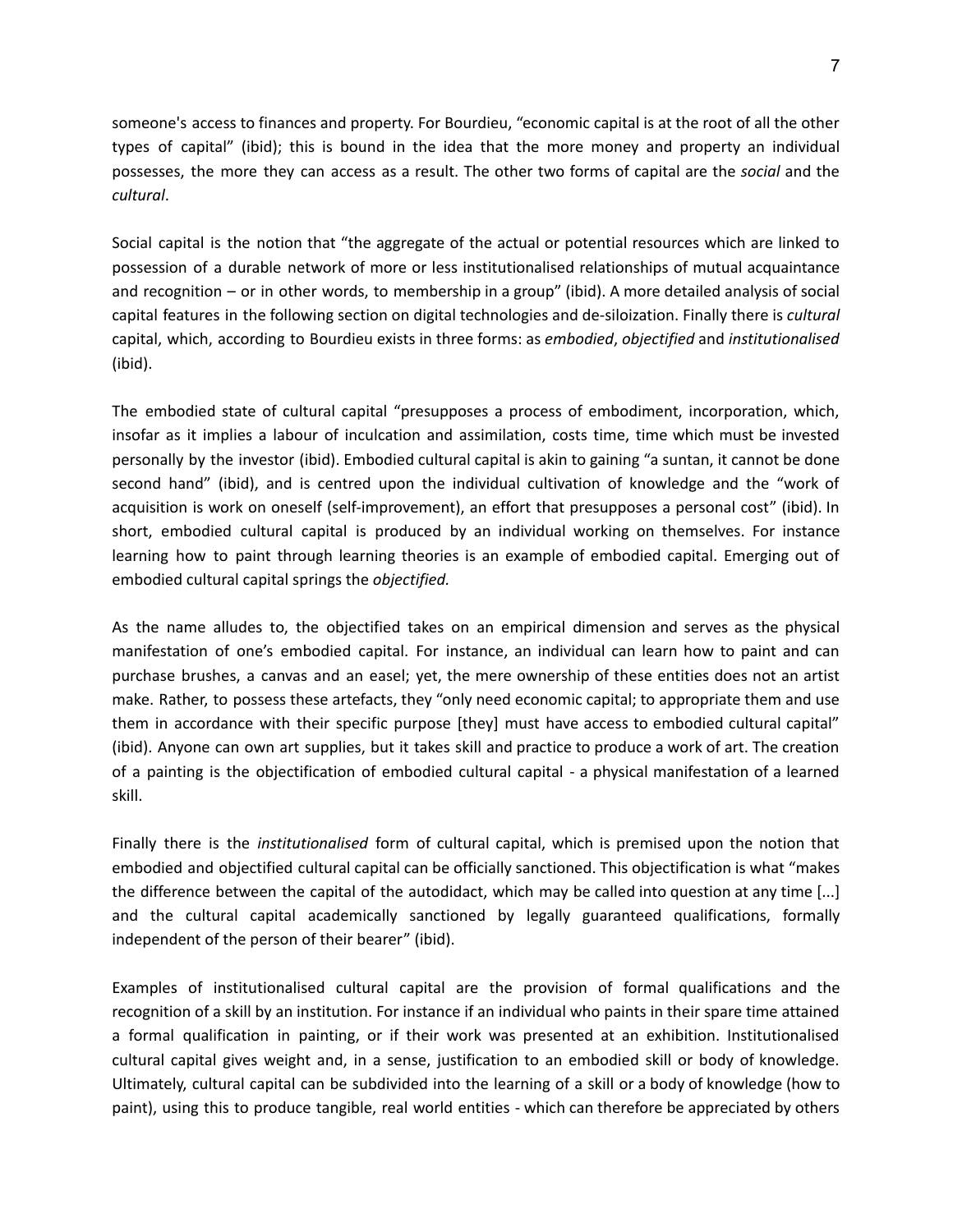(making art) - and for this skill or knowledge to be recognised by some sort of authority (that art to be hung in a gallery).

The above focus upon Bourdieu's capital is merited, for if class itself can be assessed vis-a-vis the access to economic, social and cultural capital (Savage et al, 2013, p223 & Williams, 1995, p599), then so can social mobility. For, if the distinction between class position is defined by the level of 'Bourdusian' capital, then the provision of that capital, and the enhancement of socio-economic standing that brings, is essential in the entrenchment of upward social mobility. Therefore, the SMC definition of social mobility is limited. For, it is not solely a question of enhancing income or occupation (although this is an essential quality of social mobility), but rather the cultivation of social and cultural capital *as well as* the economic. This view of social mobility is one already held by Cambridgeshire County Council.

#### *Social Mobility in Cambridgeshire*

In 2016, the city of Cambridge was deemed to be a so-called 'social mobility cold-spot', but has "recently been identified (Social Mobility Commission (SMC), 2020) as one of the ten English local authorities outside of London with the smallest pay gaps between the sons of the most and least deprived" (Chapman, 2021, p3). Despite Cambridgeshire being one of the more affluent counties in the U.K, pockets of deprivation abound - most notably in the rural Fenland region and within the cities of Cambridge and Peterborough (Baird et al, 2020, p9). Therefore, despite there being wealth, it is not holistically distributed across the region. According to *Think Communities,* the county council's approach to building community resilience (See: Think Communities, 2018), "poor social mobility results from a lack of social, cultural, human, environmental, and economic capital" (Chapman, 2021, p5), who also argue that "the main driver of social mobility is good quality participation and progression in the labour market" (ibid). However, attaining this 'good quality participation' in the labour market is in and of itself a strenuous undertaking for many individuals across Cambridgeshire.

According to Zulum Avila of the International Labour Organisation, jobseekers facing complex barriers to employment are vulnerable to long periods of unemployment or precarious work. Frequent and prolonged unemployment spells often result in skills deterioration and lower wages, pushing many workers to take informal work, search for jobs abroad or give up looking for work and withdraw from the labour market. Improving employment outcomes for this category of jobseekers very often requires a combination of services to address both direct barriers to employability and other challenges (e.g. poor literacy, long-term illness, housing and financial constraints) that might influence job-search ability" (Avila, 2019, p2)

Within Cambridgeshire, the most deprived area in relation to both employment and education, skills and training is Fenland. According to the nationwide *Indices of Deprivation* study, published in 2019, Fenland is the 54th most deprived region in the U.K with regard to employment and is the *third* most deprived region when concerning education, skills and training (Cambridgeshire Insight: Fenland, 2019). Compare these significant results with those of South Cambridgeshire - home to much of the fabled 'Cambridge Phenomenon' cluster of high-tech industries and those who work within it - which sits as the 13th least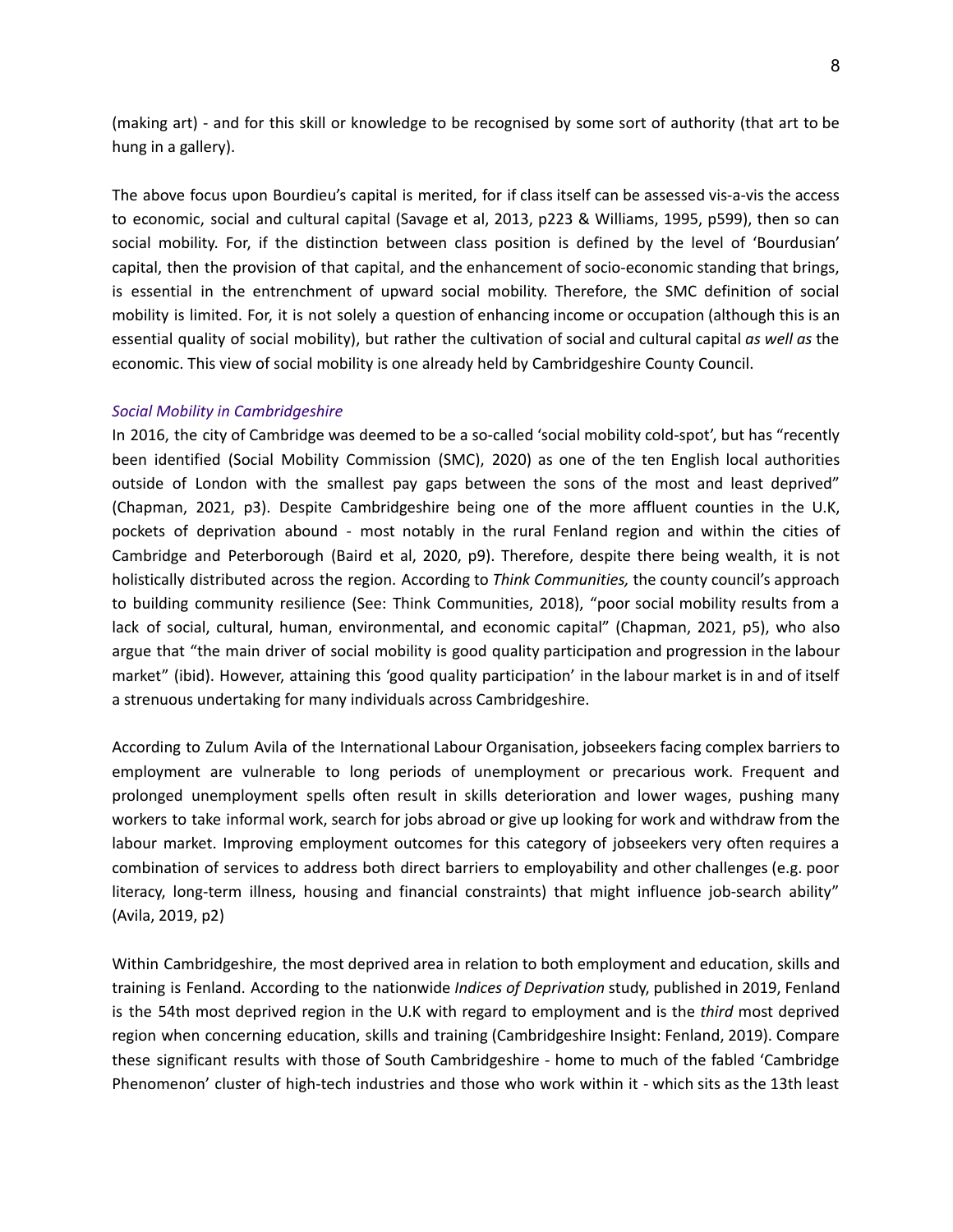deprived area for employment and is the 10th least deprived region for education, skills and training (Cambridgeshire Insight: South Cambridgeshire, 2019).

When concerning education, skills and training, this equates to a chasmic gap of 304 places between two districts which exist within a handful of miles of each other. Within the past decade, and going forward to 2030, South Cambridgeshire, as a component of the Greater Cambridge Partnership, is receiving a proportion of upwards of £500 million from central government as a means to "realise the economic potential of the area, to unleash the next wave of the 'Cambridge Phenomenon', to improve connectivity and enhance reliability of journeys" (GCP Meeting, 2015, p5).

This stark division in employment and educational opportunities illustrates a key feature of enhancing social mobility in not only Cambridgeshire, but the U.K as a whole. For, according to the aforementioned Lucinda Platt, "the range of difference between the various class positions, between the top and the bottom - clearly have a bearing on the interpretation of what observed social mobility means" (Platt, 2014, p40). It is, at least theoretically, easier to be upwardly socially mobile when the positions between class strata are closer together (See: appendix 1 for more detail). As Bourdieu stated earlier, "economic capital is at the root of all the other types of capital" (Bourdieu, 1986) and if social mobility is taken as the increase in capitals and income, it would be harder to be upwardly mobile if one lacks the ability to attain the means to expand their capital - primarily through participation in the labour market.

Yet, as the Covid-19 pandemic has revealed, the issues facing contemporary society are definitively complex in nature, requiring numerous positions, viewpoints and expertise to not only understand but to also combat and essentially solve. This is equally true of enhancing upward social mobility. Therefore, what is required is a means for enabling and facilitating interdisciplinary and cross departmental collaboration in order to provide cooperative, wraparound services. What follows in this section is the theoretical underpinnings behind such an approach, along with the considerations required for it to become a reality.

#### *Free Flowing Information and Siloization*

For any organisation or, indeed, groups of organisations to work collaboratively, the base element required is the free flow of information. For if one group or faction within an organisation hoards insight or knowledge, they are potentially hoarding the tentative opportunity for joined-up work. What is desired, if not essential, is what sociologist of science Ron Westrum calls, a 'generative' organisational culture. Within such environments "organisations focus on the mission [and] everything is subordinated to good performance, to doing what we are supposed to do" (Westrum, 2014, p59). This is in opposition to so-called 'bureaucratic' organisations, where "those in the department want to maintain their 'turf,' insist on their own rules, and generally do things by the book—their book" (ibid) and the holistically restrictive 'pathological' organisational culture which is "characterised by large amounts of fear and threat. People often hoard information or withhold it for political reasons, or distort it to make themselves look better" (ibid).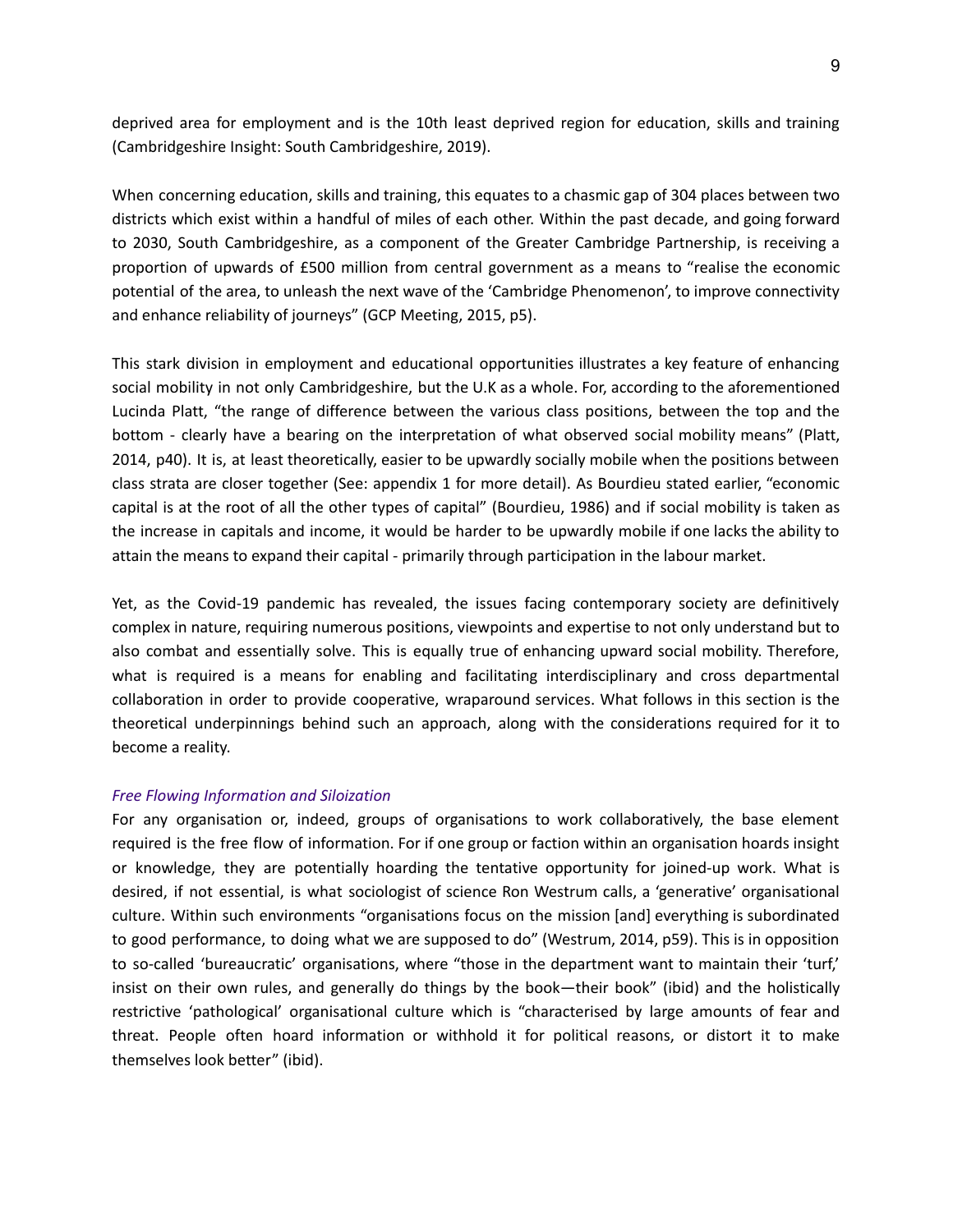At the very base of developing joined-up, collaborative or wraparound services lies the notion of free information flow (IF). Westrum argues that "pathological organisations have low IF, bureaucratic organisations have middling IF, and generative organisations have high IF. That means that if you ask a pathological organisation to use its information, it will have big problems doing that [which] means that often generative organisations will succeed where pathological organisations fail, because the former are better at utilising the information they have" (ibid, p61). Therefore, for collaboration to effectively take place, generative organisational cultures are a prerequisite.

The manifestation of a pathological or bureaucratic organisational culture is the 'silo' - an image drawing on the immense tubular silos in which grain is stored (Sennett, 2013, p166). According to the esteemed sociologist Richard Sennett, silos are defined by 'isolation', which in his terms "is the obvious enemy of cooperation [where] workers in silos communicate poorly with one another" (ibid). The silo concept has entered into the managerial lexicon and has been used to describe not only individual organisations, but also entire systems, such as with Patrick Dunleavy's observation that the "UK central government is split up horizontally into around 14 vertical silos, headed in each case by a department of state in Whitehall with its attendant 'departmental group' of quasi-government agencies, or with smaller-scale departmental counterparts in the devolved administrations" (Dunleavy, 2010, p12).

As Sennett alludes to, silos and the broader process of 'siloisation' isolate and insulate different individuals, departments and organisations from one another depending on scale. Yet, the silo often arises from what is often viewed as a positive and desirable trait within organisations. Todd Pittinsky, a professor within the Department of Technology and Society at Stony Brook University, illustrates a potentially oxymoronic phenomenon where "a production team that works together like a well tuned machine [...] the stuff of division managers' dreams [can] also be a big headache for top management that's when we call it siloization" (Pittinsky, 2010, p10). On the one hand a tightly knit, 'well tuned' group can be easy to manage and effective, yet, "the tighter the members of an organisation's units bind together, the harder it can become for them to work effectively with other units and the more likely they are to act in their own best interests at the expense of the company's overall performance" (ibid).

To refer back to the above discussion on Pierre Bourdieu's concepts of economic and cultural capital, at the micro level, silos are the manifestation of *social* capital. To reiterate, Bourdieu stated that social capital is "the aggregate of the actual or potential resources that are linked to possession of a durable network of [...] relationships of mutual acquaintance or recognition" (Bourdieu, 1985), with Nan Lin *et al* stating that it appears "as resources embedded in one's social networks, resources that can be accessed or mobilised through ties in the networks" (Lin *et al*, 2001, p58). In short, the concept of social capital ascribes value to the connections and relationships people have with one another.

Within the concept of social capital is composed of three forms, *bonding*, *bridging* and *linking*. According to Dan Aldrich "each type identifies variation in strength of relationships and composition of networks and thus different outcomes for individuals and communities" (Aldrich & Meyer, 2015, p258). Aldrich identifies bonding social capital as "the connections among individuals who are emotionally close, such as friends or family, and result in tight bonds to a particular group" (ibid). The clearest example of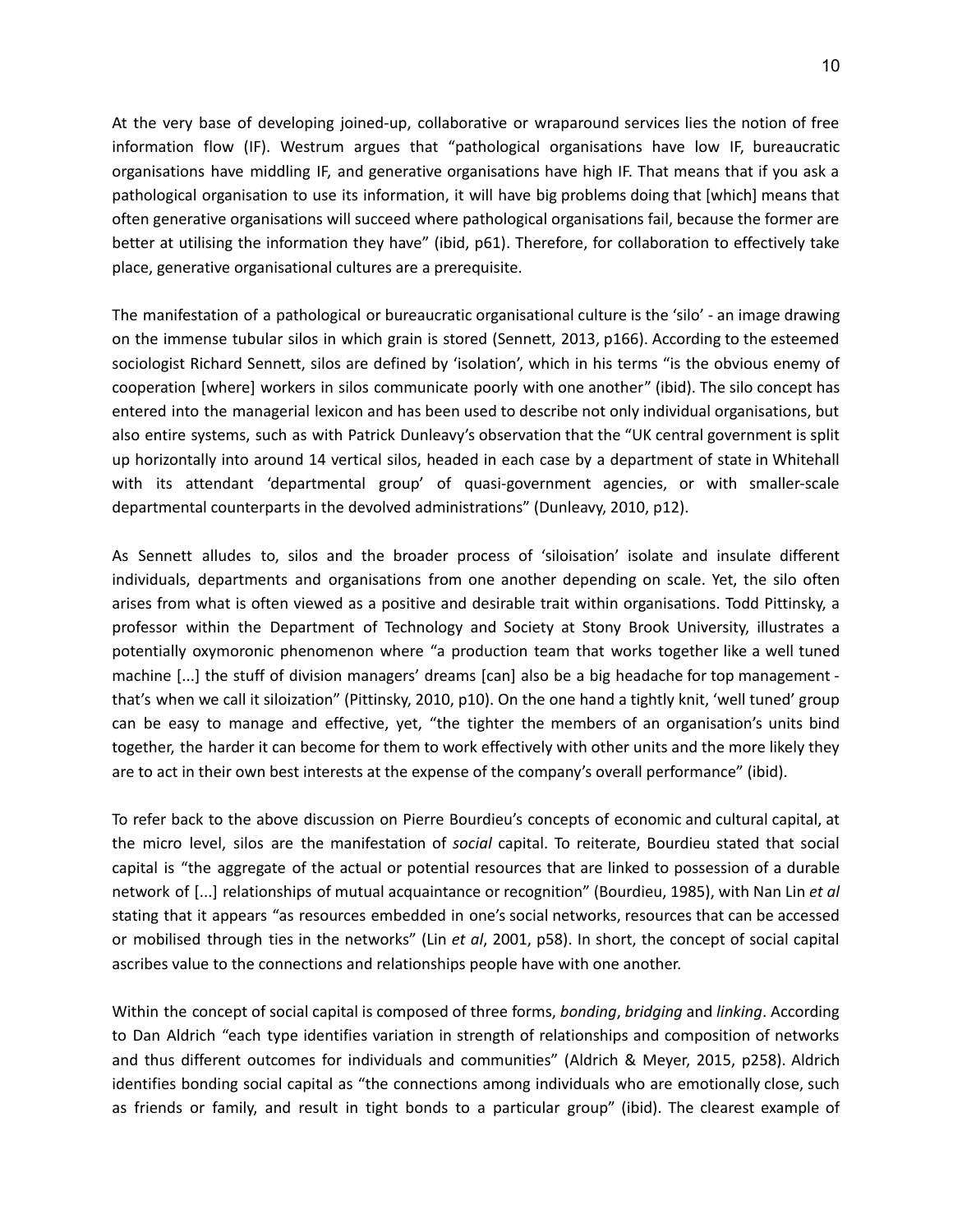bonding social capital is family, for "bonding social capital is commonly characterised by homophily (i.e., high levels of similarity) in demographic characteristics, attitudes, and available information and resources" (ibid). Within the social settings where bonding social capital is the definitive form of social connection, a side effect is the potential for a group to "reinforce exclusive identities and homogenous groups" (Putnam, 2000, p22). This 'reinforcement' of an exclusive identity is the social equivalent of the silo wall. At an organisational level, silos (and the bonding social capital upon which they are erected) create what Ron Burt has termed 'structural holes'.

A structural hole emerges when "people focus on activities inside their own group, which creates holes in the information flow between groups" (Burt, 2004, p353), therefore a structural hole is a "[discontinuity] between exchange relations" (ibid, p355). The above paragraphs have emphasised the organisational level, yet structural holes are an element of any system. Therefore, they can exist at the micro level between individuals within an organisation or department, in between different groups, or even between separate organisations who operate within an ecosystem. Yet, a structural hole is not solely an obstacle to be overcome, but rather a potential well-spring for novel collaboration. In an optimistic turn, Burt argues that structural holes "are entrepreneurial opportunities to broker the flow of information between people on opposite sides of the structural hole" (Burt, 1997, p355).

Building bridges, or networking, is an obvious prerequisite to collaboration, for free informational flow and the generation of nuanced insight is an impossibility if that very information remains locked up within the silos of a bureaucratic or pathological organisational culture. What is needed, as Burt alludes to, is a bridging between the silos, an opening up of bonded relations, in order to facilitate the flow of information from one group to another. This connection is entrenched in 'bridging' social capital.

For the aforementioned Dan Aldrich, "bridging social capital describes acquaintances or individuals loosely connected that span social groups [...] These ties are more likely to display demographic diversity and provide novel information and resources that can assist individuals in advancing in society" (Aldrich & Meyer, 2015, p258). Whereas groups defined by bonding social capital are exclusionary and, in a sense, 'inward looking', those which are rich in bridging social capital are "outward looking and encompass people across diverse social cleavages" (Putnam, 2000, p22). The interrelation between bonding and bridging social capital is best summarised by Robert Putnam in his highly influential work *Bowling Alone*, where he states that "bonding social capital constitutes a kind of sociological superglue, whereas bridging social capital provides a sociological WD-40" (ibid, p23).

This observation on Putnam's part highlights the importance of both bonding and bridging social capital within an organisation or social system. This is equally attributed by Todd Pittinsky, who argues from a managerial perspective that "silos serve a purpose [for] when people feel tightly connected to a relatively small group, they are likely to feel more comfortable, work harder, and take more responsibility. Unfortunately, they can be less effective in working with people in other units and less willing to try" (Pittinsky, 2010, p19). Rather than 'dismantling' silos, Pittinsky argues that silos, and siloization generally, are a "tension to be managed, not a disease to be eradicated" (ibid).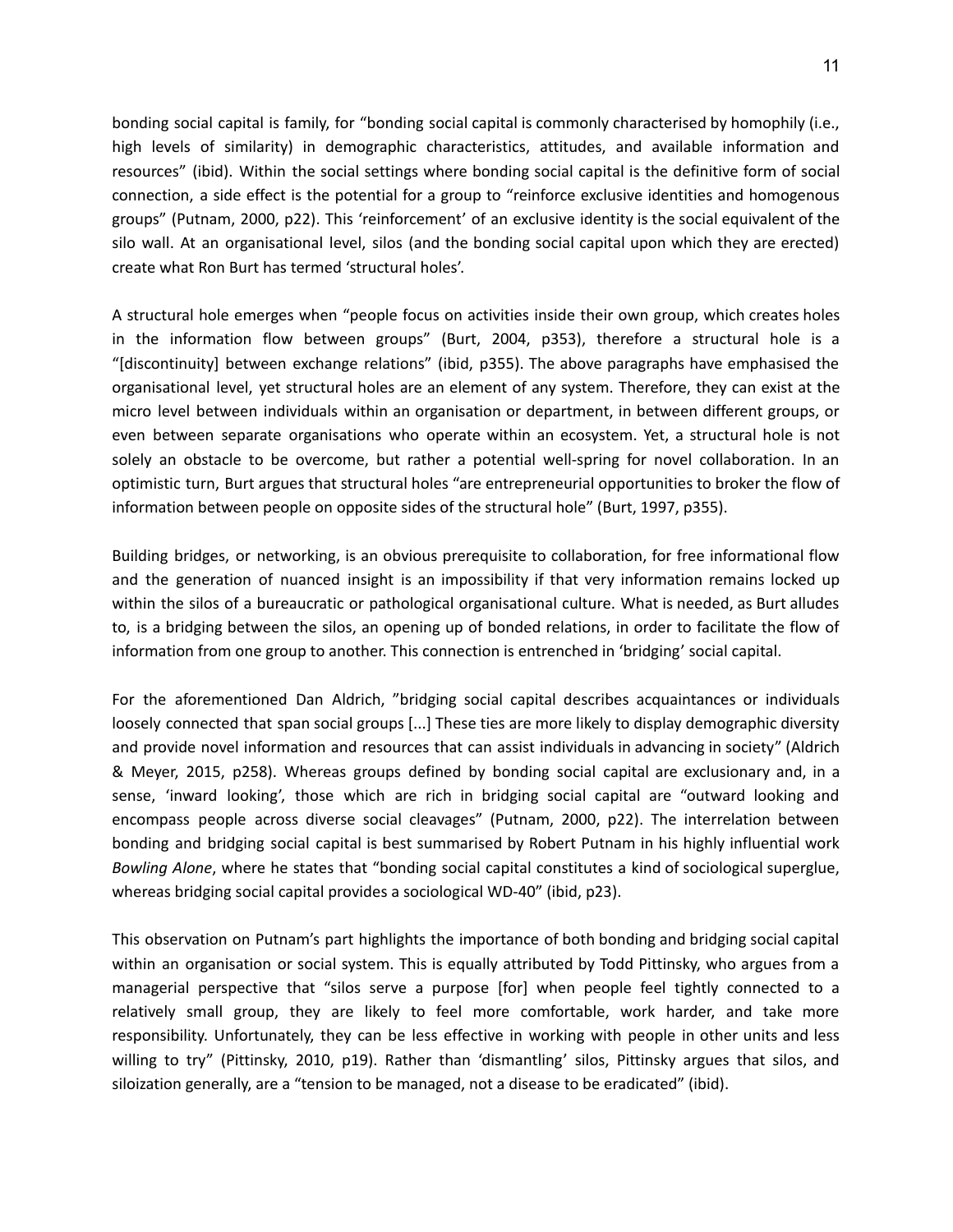Theoretically speaking, a means of 'softening' a silo is the integration of bridging social capital in and amongst the bonding social capital which holds a group or organisation together. According to Mario Luis-Small "bridging social capital often comes from involvement in organisations including civic and political institutions, parent–teacher associations, and sports and interest clubs along with educational and religious groups" (Small, 2010 in Aldrich & Meyer, 2015, p258). Numerous groups, organisations and working groups exist across Cambridgeshire which facilitate the development of bridging social capital.

#### *Bridging Social Capital in Cambridgeshire - Closing the Digital Divide*

An example of this is the Cambridgeshire Digital Partnership (CDP), a "network set up to improve digital inclusion across Cambridgeshire" (Cambridgeshire Digital Partnership, 2021) and "share information, promote good practice and working relationships between service provider organisations and individuals from the voluntary, community and statutory sectors, who work to alleviate digital exclusion issues" (ibid). Digital exclusion is a significant issue across Cambridgeshire and Peterborough, as revealed by a survey conducted during the early days of the pandemic to ascertain the scale of inaccessibility to digital technologies which can enable remote learning and found that "around 8,000 children and families were suffering disadvantage [in ability to access technology]" (Cambridge - in Pursuit of Equality, 2021). Within the CDP, numerous organisations approach the multi-faceted nature of digital exclusion from different positions.

For instance, the *Cambs Youth Panel* and *Laptops 4 Learning* approach digital exclusion from an 'access' position - the so-called 'first' level of the digital divide (Van Dijk, 2017, p1), with the latter taking "large organisation's [...] surplus tech, [to] repurpose and deploy through charities and local authorities" (Laptops 4 Learning, 2021). Yet, someone having access to digital technology will not intrinsically eradicate digital exclusion, rather, with a nod to the aforementioned concept of cultural capital, they will also have to be able to use the technology. This is known as the 'second level' of digital exclusion. This is a salient problem in advanced settings where "digital divides seem to be closing in terms of access, but inequalities that affect people's ability to make good use of digital resources persist" (Vassilakopoulou & Hustad, 2021, p1). Within the CDP, *Cambridge Online* - located and primarily focused upon Cambridge itself - embody the closure of the second level of digital exclusion by offering up their service to

help people from the Cambridgeshire area to get online by teaching digital skills, and we then provide a range of courses to help people make the most of being online – including searching and applying for jobs, literacy and numeracy skills, shopping online, using Facebook and socialising online, contacting government and health services, leisure and healthy living (Cambridge Online, 2021)

The above quote touches on an important element of digital inclusion, especially when concerning the enhancement of social mobility, for access to, and use of, technology is in and of itself an isolated phenomenon, unless it can be used to generate real world benefits to the user. According to Massimo Ragnedda, individuals who utilise digital technologies in a self-beneficial manner are in possession of 'digital capital', vis-a-vis "a set of internalised abilities and aptitudes (digital competencies) as well as externalised resources (digital technology) that can be historically accumulated and transferred from one arena to another" (Ragnedda, 2018, p2367). The importance of digital capital within the arena of social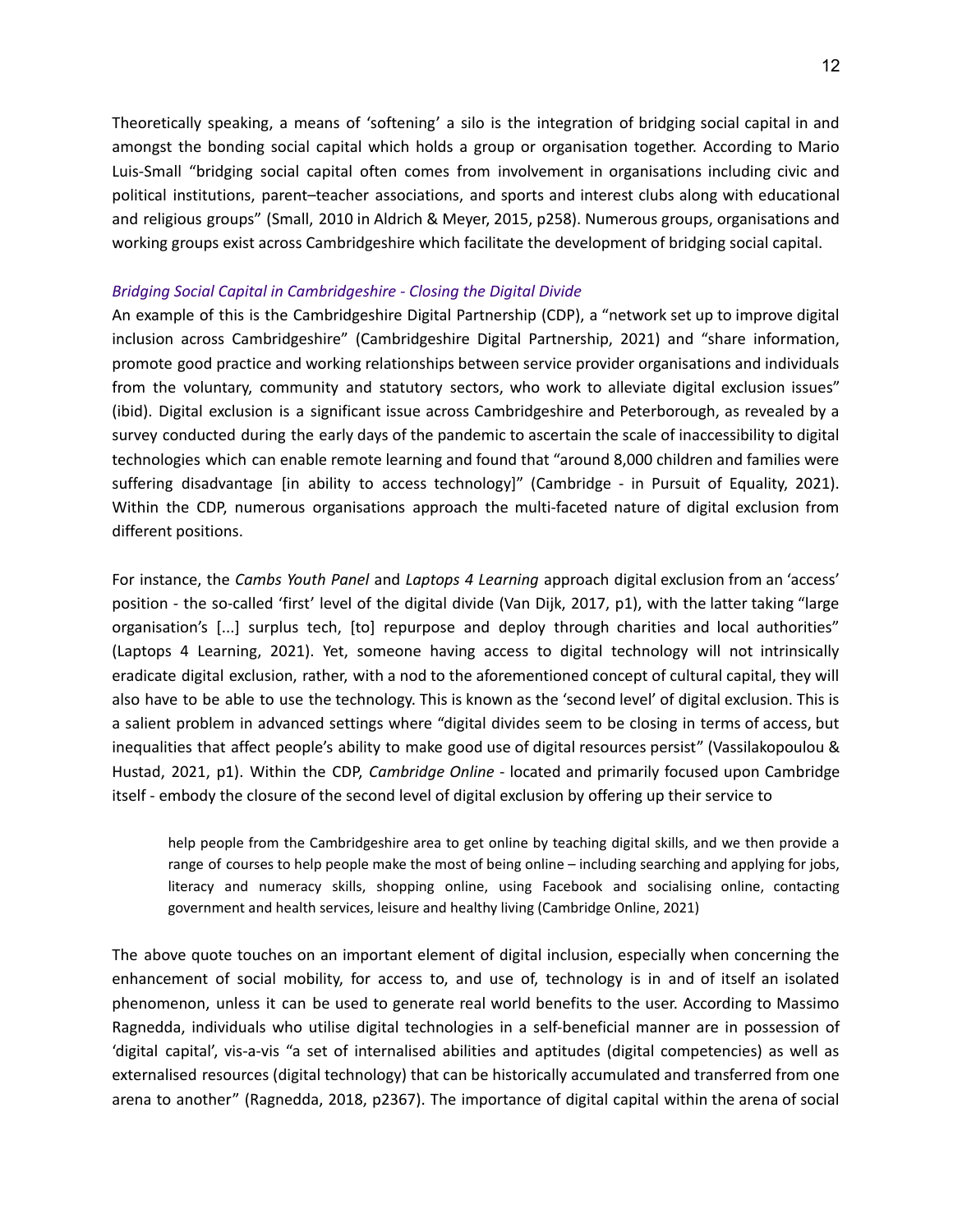mobility concerns its manifestation as a 'conversion capital', insofar as "the level of digital capital that person possesses influences the quality of the Internet experience (second level of the digital divide), which, in turn, may be "converted" into other forms of capital (economic, social, cultural, personal and political) in the social sphere, thus influencing the *third level* of digital divide" (ibid, p2367 - emphasis added). This third element of digital exclusion is approached within the CDP by Cambridge Online along with CHS' 'New Horizons' project and Cambridgeshire Libraries.

This example highlights a means of cross-collaboration towards assuaging a multi-faceted, complex issue which requires multiple perspectives. However, the work of the Cambridgeshire Digital Partnership and the other organisations like it within the county is essential and effective, the complexity inherent with enhancing social mobility requires a broader approach which has the potential to bring together multiple organisations such as the Cambridgeshire Digital Partnership and others like it. Whilst digital inclusion is considered an important element in enhancing upward social mobility (Lane-Fox, 2010, p3), according to John Clayton and Stephen Macdonald the "lack of access to and appropriate use of ICT may be factors in extending exclusion, but according to [their] data are not the primary causes of social exclusion" (Clayton & Macdonald, 2013, p962).

As is ever so within the social realm, the barriers to upward social mobility are numerous and therefore intersect with each other. Therefore, whilst being able to access technology, use it and generate positive benefits from said use is a positive step in the right direction, a reliable internet connection and an ability to use LinkedIn does not an upwardly mobile individual make. To enhance upward social mobility, a means of bringing together the various organisations within Cambridgeshire and Peterborough who deal with the various intersections which limit mobility is required. Therefore, a solution which links those tasked with ending digital exclusion with, for instance, educational institutions, council services, mental health support, employability services, housing providers, the NHS and numerous others is required. The manifestation of such a demand is referred to as 'joined-up' service provision.

#### *Joined-up Services and Governance*

Within the U.K, the concept of joined-up governance or government, is not a new phenomenon. Initially raising its head during "the first term of the Blair Government, joined-up government [...] was a central objective of public sector reform" (Ling, 2002, p615). However, over time the "agenda of public reform [moved] on to a focus on 'delivery' and 'quality services' rather than 'modernising government" (ibid). According to Christopher Pollitt, "joined-up government is a phrase which denotes the aspiration to achieve horizontally and vertically coordinated thinking and action" (Pollitt, 2003, p35). It is subsequently argued that there are four benefits to adopting, or at least striving for, a joined-up approach:

- 1. Situations in which different policies undermine each other can be eliminated.
- 2. Better use can be made of scarce resources.
- 3. Synergies may be created through the bringing together of different key stakeholders in a particular policy field or network.
- 4. It becomes possible to offer citizens seamless rather than fragmented access to a set of related services (ibid).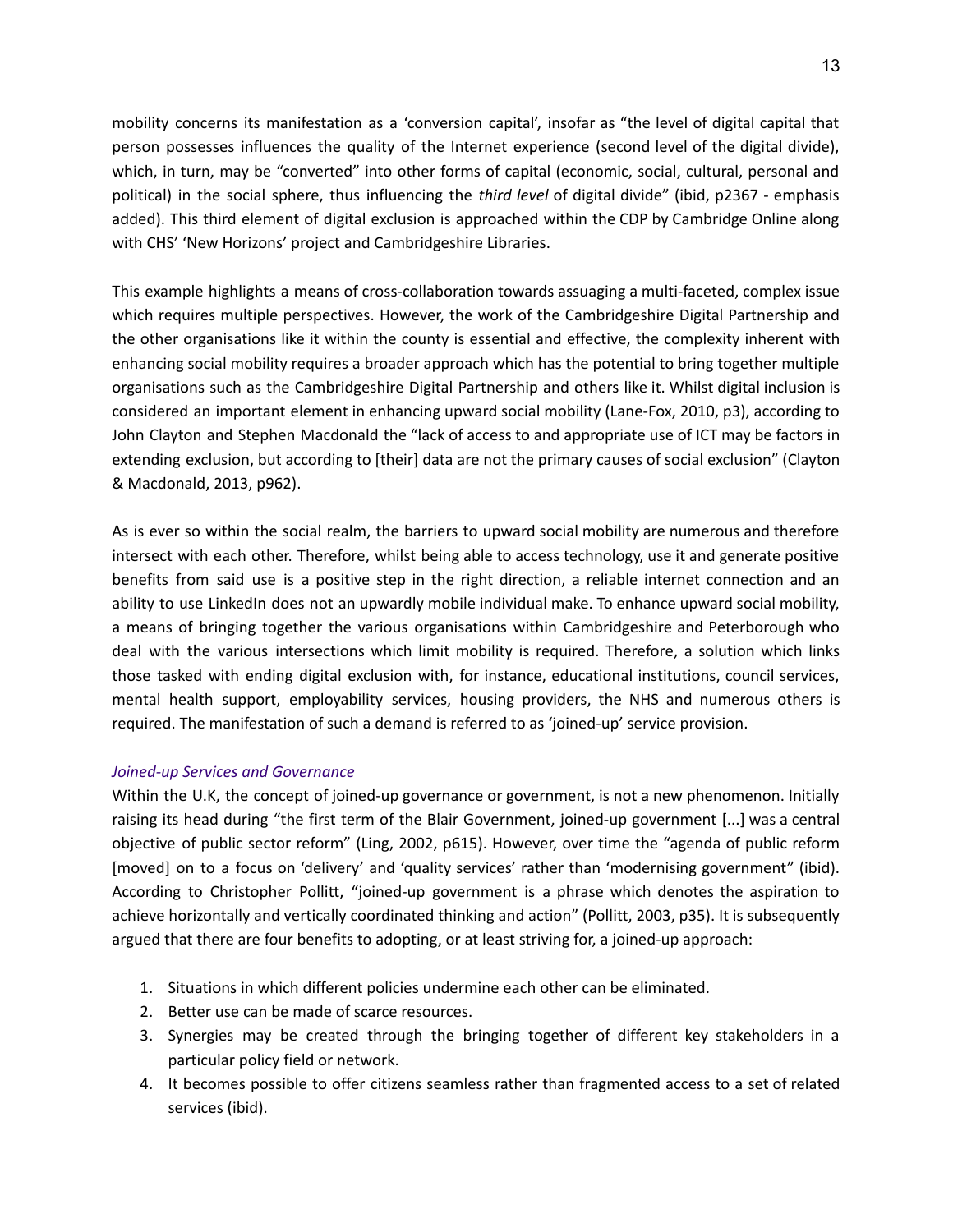These benefits each relate to "the wish to eliminate contradictions and tensions between different policies", "to make better use of resources, through the elimination of duplication and/or contradiction between different programmes", "to improve the flow of good ideas and co-operation between different stakeholders in a particular policy sector, thus producing 'synergy' or smarter ways of working" and " to produce a more integrated or 'seamless' set of services, from the point of view of the citizens who use them" respectively (ibid).

The desire to achieve joined-up governance lies not only in the complexity of social phenomena and problems, but the complexity within the government itself. Patrick Dunleavy, of the London School of Economics, opined in 2010 "why is not government more like Marks and Spencer? Why can it not have an integrated outlet on every High Street or shopping centre in the places where people want to go anyway?" (Dunleavy, 2010, p9). This hypothetical question often raised by focus group participants, hints at the complexity of government. As referred to above, Dunleavy has identified "thirteen types of citizen-government relationships in the UK" (ibid, p10), overall estimating "that there are at least 40 different and substantively important ways of organising the inter-relations across tiers of government in most areas in the UK, each of them with their own distinctive peculiarities, institutional histories and characteristic ways of working" (ibid, p12). The reason why the relationship between citizen and government isn't as simple as that between customer and retailer is the vastly increased complexity of the former over the latter (ibid, p10).

Depending on the intended outcome foreseen by the citizen, the means upon which they interact with government services will vary significantly on a case by case basis. If one has issues with taxation or benefits they would directly approach the relevant national ministries (HMRC or the DWP respectively) whereas, if a citizen took issue with the manner in which a local school is being run they, according to Dunleavy, would be interacting with "services implemented by micro-local agencies in a public service delivery chain" (ibid, p11), which requires the citizen to work through two separate entities (a micro-level agency and the local government) before being in contact with central government (ibid, p10).

This complexity is entrenched within the mechanisations of government. To reiterate, Dunleavy reminds us to "bear in mind also that UK central government is split up horizontally into around 14 vertical silos, headed in each case by a department of state in Whitehall with its attendant 'departmental group' of quasi-government agencies, or with smaller-scale departmental counterparts in the devolved administrations" (ibid, p12). As can be observed by these examples, the means of combating social issues is in and of itself incredibly complex, as are the social issues themselves. The overriding goal of this project is to enhance social mobility through answering the question of *how can we best align partners and community assets to ensure whole communities can access opportunities to enhance social mobility*? To reinforce a point raised earlier, according to the council's own research, "the main driver of social mobility is good quality participation and progression in the labour market" (Chapman, 2021, p5). Therefore, the spectre of unemployment and the means in which to overcome, or at least combat it, provides a useful case study to interrogate the complexity at hand.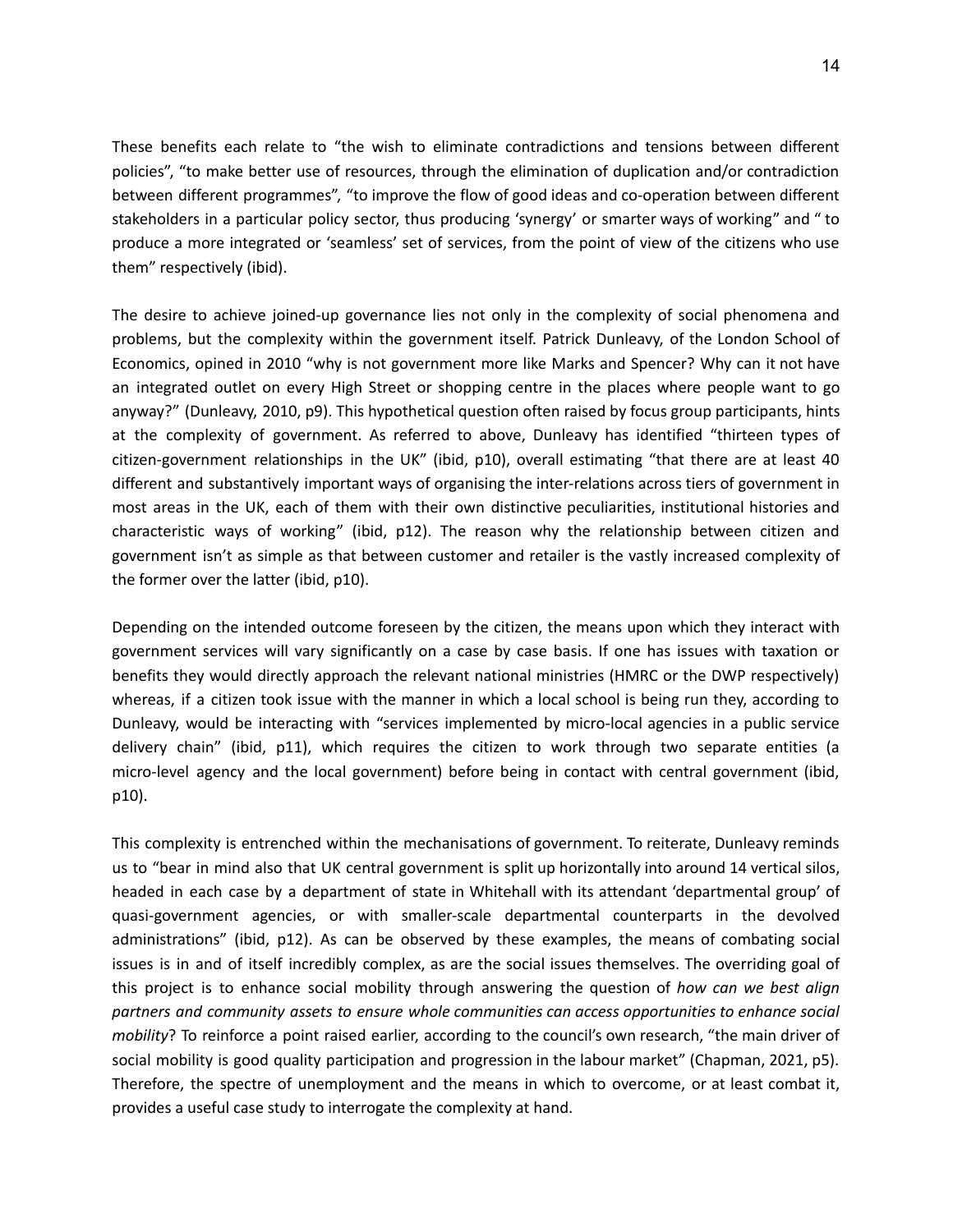As mentioned above, according to Zulum Avila (2019) "improving employment outcomes for [longterm] jobseekers very often requires a combination of services to address both direct barriers to employability and other challenges (e.g. poor literacy, long-term illness, housing and financial constraints) that might influence job-search ability" (Avila, 2019, p2). This quotation not only highlights the multifaceted reality behind long term unemployment, but also the requirement for a 'combination of services' to combat this significant barrier to social mobility. Within the same document a table is presented (below) detailing the 'potential barriers to employment' (ibid, p4). As can be seen there are five 'employment and skill related barriers' and twelve identified external barriers which affect the ability for an individual to take up a job (ibid). This table illustrates the breadth and depth required to tackle long term unemployment and, thus the necessity for a joined-up approach towards vaulting one of the major hurdles preventing social mobility.



*Fig2. Barriers to employment by Zullum Aliva (Aliva, 2019, p2)*

The preceding handful of paragraphs have looked into the notion of joined-up services and the necessity for such an approach in enhancing social mobility. The question still remains, however, how does one go about developing a joined-up service? The aforementioned Patrick Dunleavy, vis-a-vis the work of Nick Frost (2005) has developed a potential path upon which to do so. What is proposed is a potential series of stages to be followed in order to achieve full integration - a merger of two or more entities.

To begin there are two separate entities, both tasked with the "provision of services is planned separately by each organisation or service stream involved, within highly siloed professional or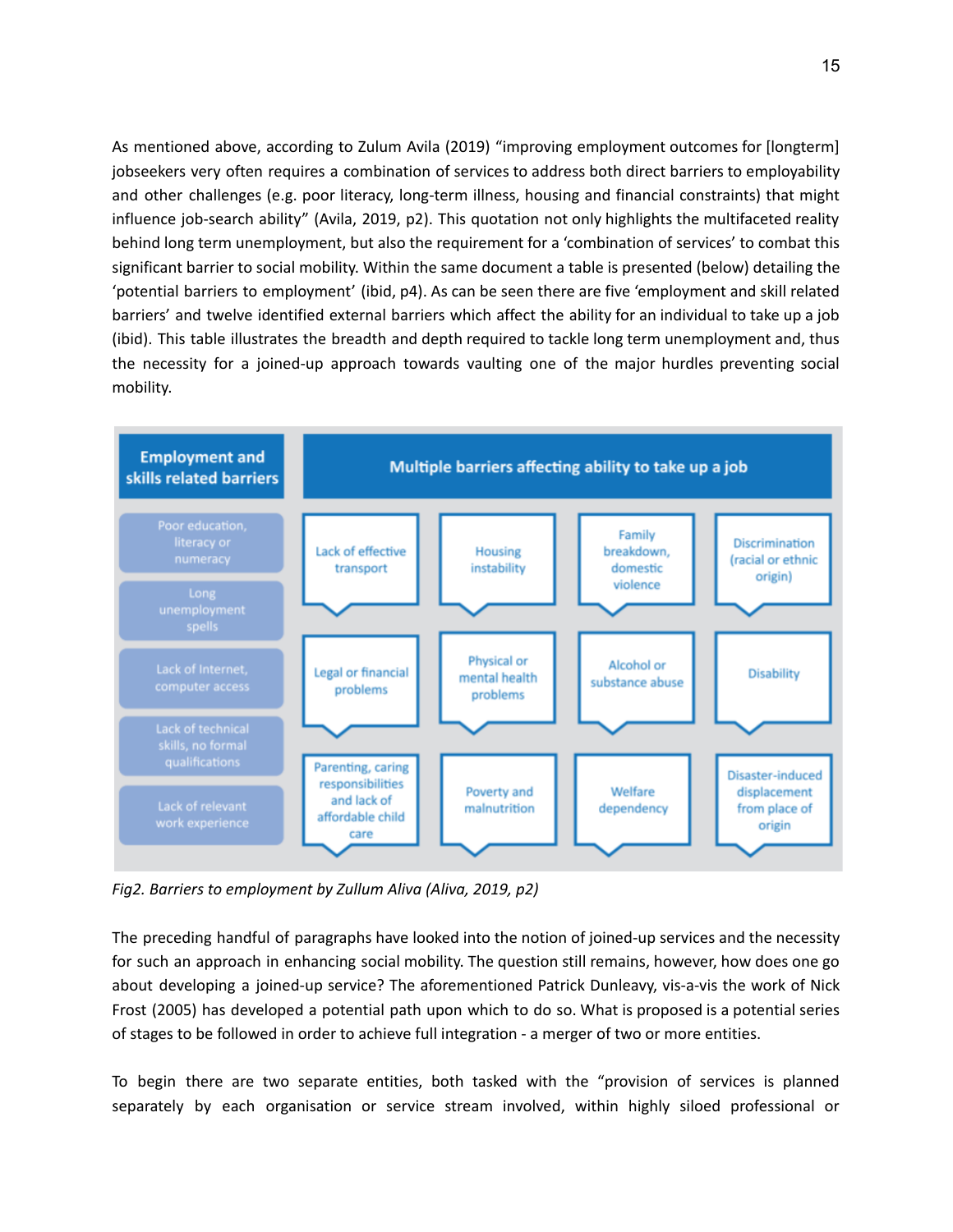organisational compartments" (Dunleavy, 2010, p17). This stage embodies the bureaucratic organisational culture identified by Ron Westrum (2014). The following stage emerges when "organisations or service-streams [...] recognise that their activities are complementary and acknowledge a need to fit them together in order for the coverage for clients or communities to be improved" (Dunleavy, 2010, p17). This is the domain of bridging social capital and is a scenario where platforms could be of use in facilitating the grounds of realisation. This stage is a positive step towards a joined-up approach, but "progress is limited because organisations or service-streams do not significantly modify their own strong cultures" (ibid). Here Dunleavy is calling for the effective dismantling of the silo, in opposition to Pittinsky's argument that silos are 'tensions to be managed' and are in many ways positive (Pittinsky, 2010, p19).

The third stage builds upon the previous two when "organisations or service-streams now formulate joined-up plans, that at least cross refer to each other. And crucially, they make some efforts to collect information on how (joint) outcomes are being achieved" (Dunleavy, 2010, p17). The rate of progress here is embodied by two separate entities, who subsequently identify similarities and begin to develop a plan to collaborate. The fourth stage moves from the theoretical realm of planning and organisation and to

some common or overarching goals, which follow through from plans into implementation and even into detailed working on cases or areas. They work together in a planned and systematic way towards realising shared objectives. For example, information sharing or information pooling begins, ICT systems start to routinely communicate, and 'front-line' staff know each others' processes and methods of working well (ibid, p18).

This lays the groundwork for the important fifth stage, where "services work together in a planned and systematic manner towards shared goals that are agreed consensually" (ibid). Behind the scenes, this collaboration, according to Dunleavy includes "joint committees [meeting] regularly at senior levels and managers [emphasising] the need for effective joint working inside each organisation or service stream involved" (ibid). The sixth stage is split into four sub-sections, titled "difficult next-stage, or 'something more', developments" (ibid) and the seventh stage is a full merger. However, for the scope of this project these two stages are beyond consideration, for the goal is to provide a means for collaborative working, rather than a vehicle for the merger of separate entities.

#### *Conclusion*

This review began with a focus on social mobility, noting the concept's centrality in the development of government policy, which led to an expansion of the social mobility commission's definition of social mobility, through the addition of a class dimension. This enables the interpretation of not only class, but social mobility, to be viewed through a 'capitals' lens by drawing on the work of Pierre Bourdieu. The 'capitals' approach to social mobility has been adopted by Think Communities at the county council level and is also used here. Following on from this assertion, this project shares the view that the best means of which to build upward social mobility is the provision of stable and sustained access to the labour market. However, there are multiple barriers to sustained employment for many residents in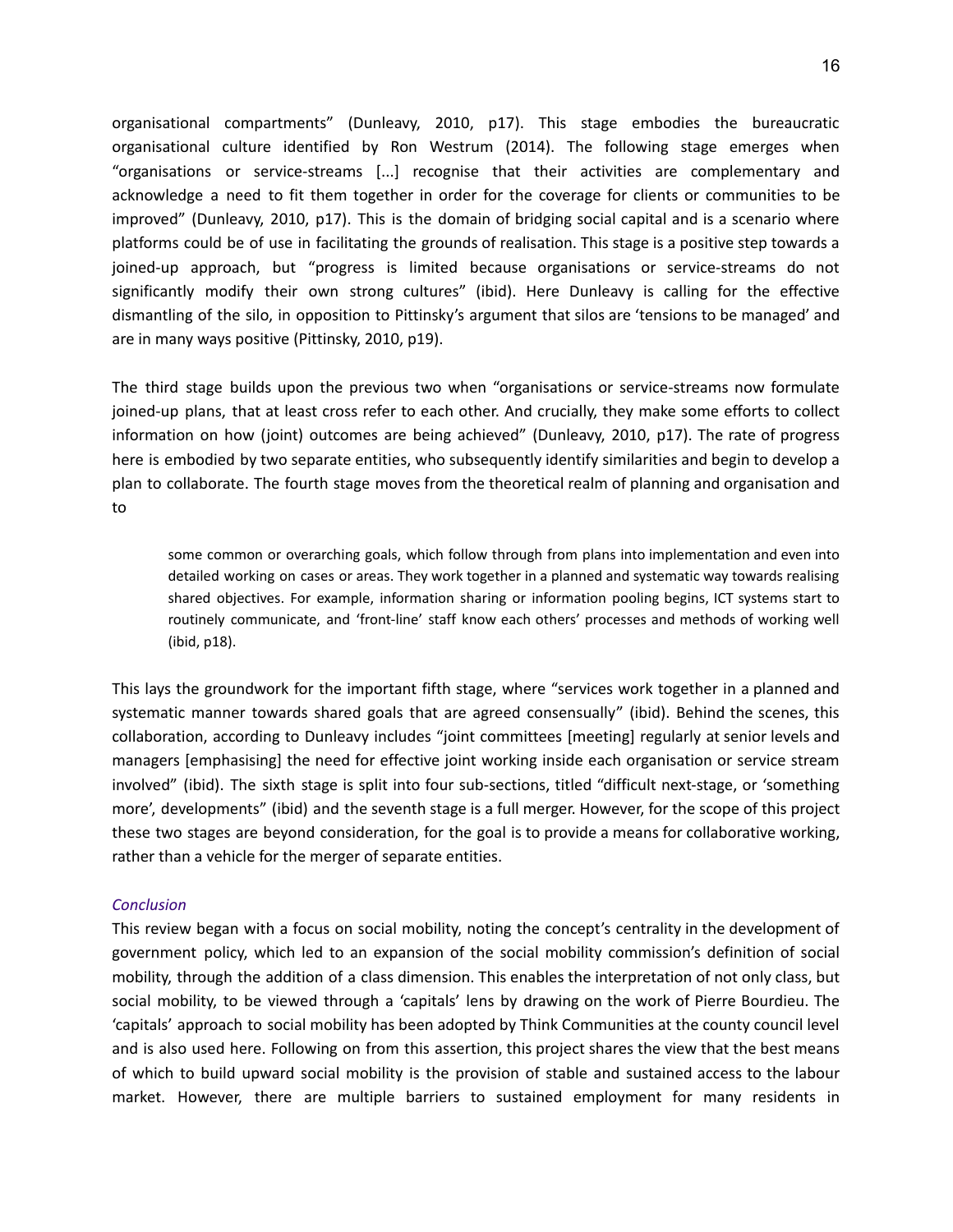Cambridgeshire, which encompass a mixture of social, environmental, health, economic, skills and cultural factors.

The entwined nature of these barriers calls for the necessity for a 'joined-up' approach to combating social issues and problems, because their very nature is, in and of itself, joined-up. Social mobility, or at least the provision of upward social mobility is an incredibly complex issue consisting of numerous other complex issues and thus, a joined-up approach is required. However, the prevalence of silos and siloisation within organisations stands as one of many obstacles to developing a joined-up approach. Therefore, this review looked into the underlying factors behind the formulation of silos and the potential means of, not necessarily dismantling them, but at least managing them. This was in the form of social capital and the 'structural holes' present in between silos, and the potential of 'bridging' social capital as a means of linking the 'bonded' groups within the silos.

This need to bridge the gap between silos is embodied via the second stage of Patrick Dunleavy's seven proposed stages of joined up service formulation by bringing different groups, organisations, entities and individuals onto the same table as it were. This review has provided a theoretical underpinning to this project's approach in answering the question of *how can we best align partners and community assets to ensure whole communities can access opportunities to enhance social mobility?* The following question is, what method would be best suited to bringing together the disparate and diverse groups of Cambridgeshire to best enhance social mobility? One such means of achieving this goal is the utilisation of digital platforms.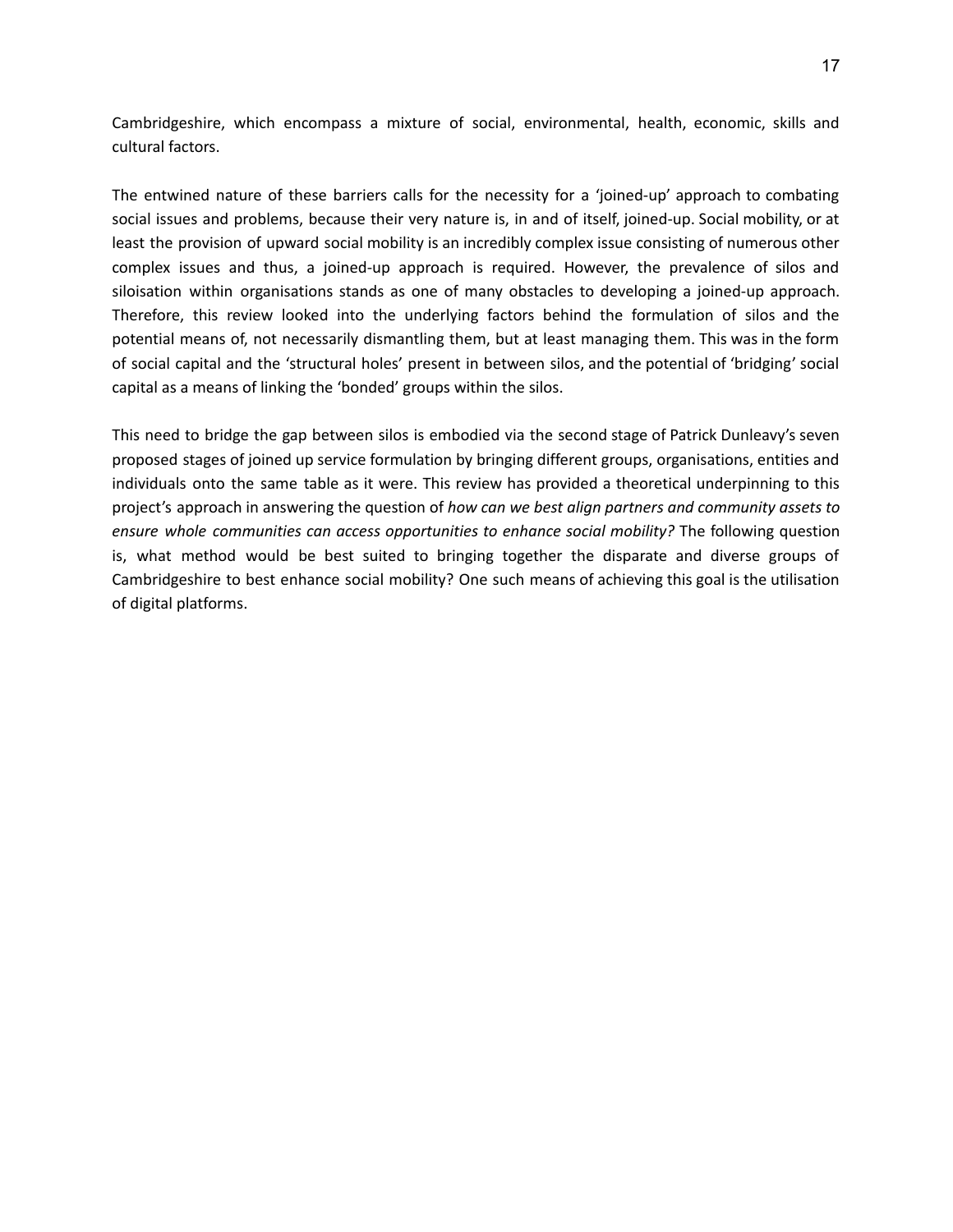## <span id="page-17-0"></span>Section 4: The Promise and Problems of Digital Platforms

The word platform has many different uses and connotations across the English language, with it spanning the 'computational', 'architectural', 'figurative' and 'political' realms (Gillespie, 2014, p349-50). Within the business realm, platforms have become a central component of the contemporary economy, with, according to Nick Srnicek's work *Platform Capitalism* (2017), "numerous companies [incorporating] platforms: powerful technology companies (Google, Facebook and Amazon), dynamic start-ups (Uber, Airbnb), industrial leaders (GE, Siemens) and agricultural powerhouses (John Deere, Monsanto)" (p43) to name a few. In this digitised context, a platform is best understood as a "digital infrastructure where two or more groups interact. They therefore position themselves as intermediaries that bring together different users" (Srnicek, 2017, p43).

According to Srnicek, platforms have four 'essential characteristics' (ibid, p44), the first of which being the above mentioned provision of a "basic infrastructure to mediate between different groups" (ibid). A contemporary example of this feature is embodied in the drive for social prescribing within the NHS (See: Appendix 2). The second characteristic concerns the notion that platforms "produce and are reliant on 'network effects'" (Srnicek, 2017, p45). Network effects are bound in the notion that "the more numerous the users who use a platform, the more valuable that platform becomes for everyone else" (ibid). Thirdly, "platforms often use cross-subsidisation: [where] one arm of the firm reduces the price of a service or good (even providing it for free), but another arm raises prices in order to make up for these losses" (ibid, p46). The final characteristic asserts that "platforms are designed in a way that makes them attractive to its various users" (ibid). Yet, despite platforms "presenting themselves as empty spaces [...] the rules of product and service development, as well as marketplace interactions, are set by the platform owner" (ibid, p47). These four characteristics refer to the essence of the platform as a concept:

- 1. A means of facilitating collaboration or a market
- 2. Their social situatedness
- 3. If there is no broad desire to utilise the platform, it will cease to function as a platform
- 4. The economic considerations of running a platform and the underlying political and power considerations of a platform.

These characteristics are all to be considered when developing or utilising a platform. They also offer a useful means to interpret pre-existing examples of platform use.

Within the perpetually expansionist realm of the smart city (Sadowski & Pasquale, 2015, p9), the platform has adopted a vaulted status as an approach to reducing siloisation within the urban realm (Brown et al, 2020, p7). One such example comes from Peterborough and is manifest in the (now defunct) *Share Peterborough* platform, "an online, resource sharing platform for businesses and other organisations in Peterborough" (Share Peterborough, 2016). The Share Peterborough platform is philosophically grounded in the circular economy. According to Julian Kirchherr *et al*'s 2017 literature review into the concept, a circular economy is an economic system that is based on business models which replace the 'end-of-life' concept with reducing, alternatively reusing, recycling and recovering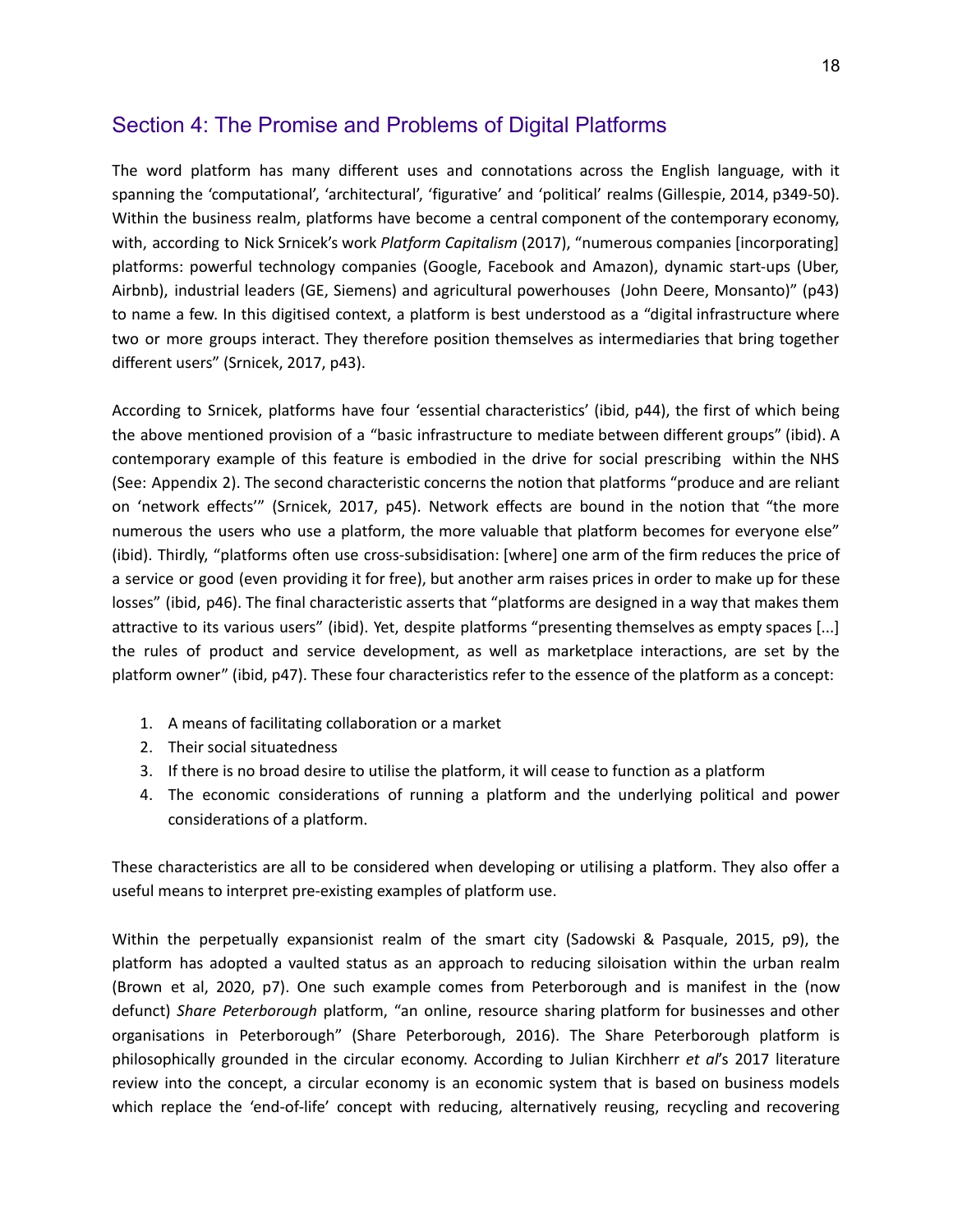materials in production/distribution and consumption processes, thus operating at the micro level (products, companies, consumers), meso level (eco-industrial parks) and macro level (city, region, nation and beyond), with the aim to accomplish sustainable development, which implies creating environmental quality, economic prosperity and social equity, to the benefit of current and future generation (Kirchherr et al, 2017, p224)

For the Share Peterborough platform, the drive to enhance environmental, social and economic conditions is central to the platform's existence (Share Peterborough, 2021). The 'mediation' proposed by the platform encompases the sharing of resources, ruminating that "Share Peterborough is a totally free, member only, online sharing community for Peterborough businesses. Whether you have a meeting room to spare, or you need some office chairs; as a member you can use this site to exchange products, skills, and services, and offer exclusive promotions to other members" (ibid). Thus presenting a digital means of reducing the 'end-of-life' concept imbued within 'linear' approaches to resource consumption.

The above paragraph relates to the first of the four platform characteristics posited by Srnicek. The second of which, concerning 'network effects', represents an issue with this particular platform, for at the time of writing there were no active listings on the digital map (app.sharepeterborough, 2021).<sup>1</sup> This uncovers an inherent tendency within platforms; they are inescapably monopolistic. The value of a platform is ascribed to the power of network effects, for the more people who utilise a platform, the more valuable it becomes as a mediator, owing to the greater range of interactions that can take place on it (See: Srnicek, 2017, p45). The platforms which Share Peterborough have utilised to advertise its existence - Facebook and Twitter - already possess a relative monopoly on local advertisement (the effective function of the platform) owing to their substantial network effects. This realisation doesn't in and of itself discount using platforms in the public realm, but it highlights a particular concern, being, that if a platform possesses insufficient network effects, then the reason for its existence - the mediation of interaction between groups - may not come to pass.

The Share Peterborough platform is one interpretation of what platforms can be used for. There are other platforms being utilised within Cambridgeshire for other means. One such platform is Cambridge's *Intelligent City Platform* (ICP) which functions as a means of producing "real-time data from an array of sensors around the city that can be used in a host of applications" (Intelligent City Platform, 2019). The data which flows into and through the platform concerns waste, air quality and temperature, busses, parking, traffic control, road network and other sources including twitter timelines, weather, google traffic and train departures (ibid). Whilst the Share Peterborough platform and the ICP on the surface share little, they are both underpinned by a defining essence: the asuasion of the limiting factors contained within information silos.

The Share Peterborough platform approached this phenomena vis-a-vis connecting different organisations and businesses through the provision of a means of limiting wastage and enhancing the principles of the circular economy; if one entity has an excess of something, there reasonably may be

 $1$  The Share Peterborough platform was shut down on 30/11/2021 owing to a lack of use.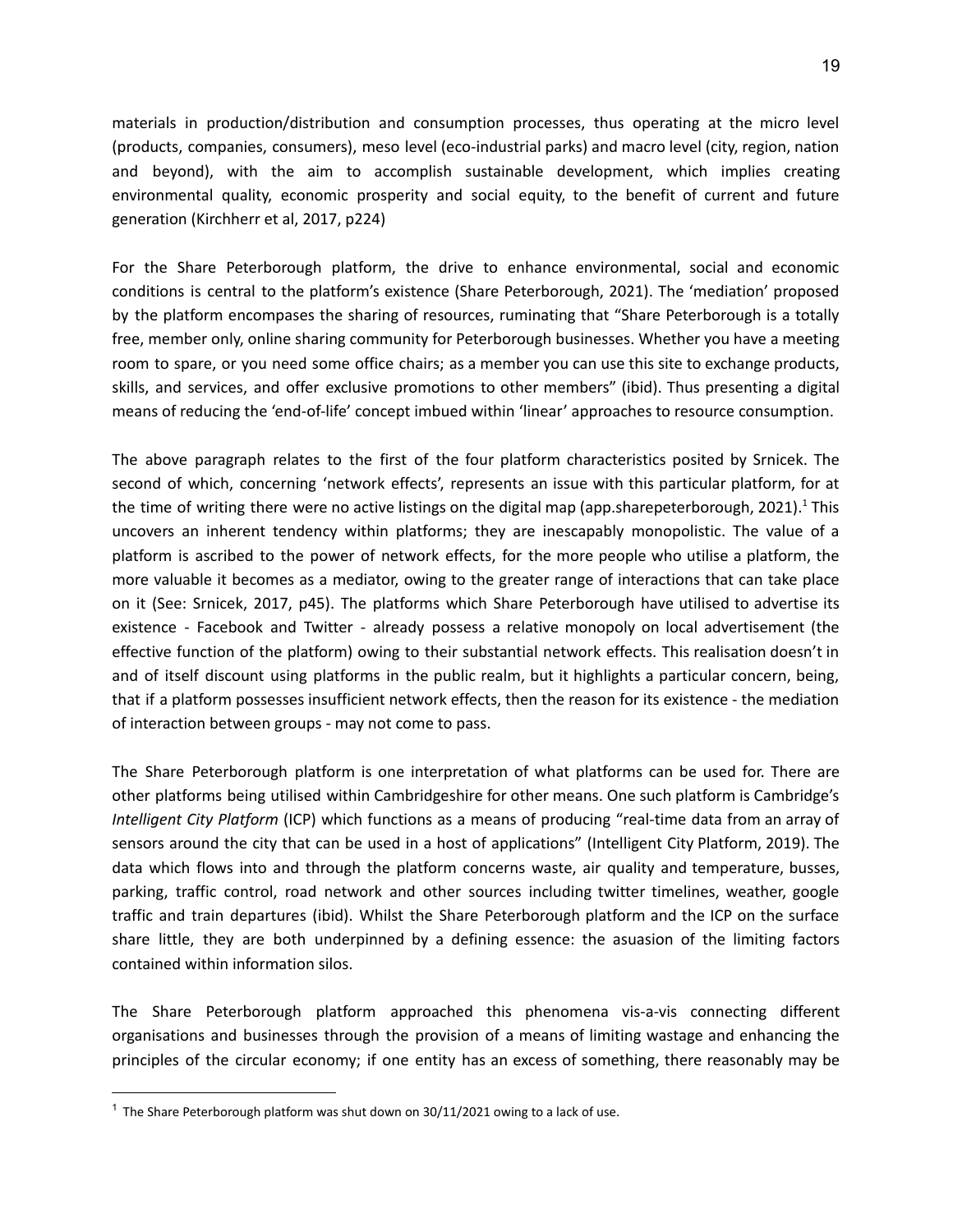another entity who are lacking in that regard, and the platform could facilitate the eradication of that need without resorting to resource extraction and the negative environmental impacts that entails. The ICP, on the other hand, approaches 'desiloization' through an information provision lens. The platform brings together numerous different viewpoints of the city in one place, therefore connecting the various departments and interests under one roof.

Despite approaching the same phenomena via different means, the end result, or at least the desired end result is the same; sharing. Put in another way, the bridging of structural holes via the facilitation of bridging social capital. However, whilst the facilitation of interconnecting previously isolated and insulated siloised groups is in and of itself a noble and desired outcome, it doesn't implicitly entail the formulation of 'joined-up' services.

The preceding paragraphs have sketched out the theoretical boundaries of what makes a digital platform, and highlights the potential of a platform focused approach to the facilitation of bridging social capital between separate organisations and groups. However, whilst an approach may seem sound, or even obvious on paper, the instance the rubber meets the road, the conditions of its feasibility change. Therefore, this project took the notion of a platform approach and put it to a number of local figures in the local voluntary sector to ascertain the validity of such an approach.

#### *Applying Platforms*

Given the multifaceted nature of inequality that the goal of social mobility aims to counter, this project recognised that one solution would not be sufficient to cover all our bases. Therefore, we were interested in furthering the joined up approach that the Cambridgeshire County Council had been focused on, with the aim of synergising partnerships and facilitating connections between already existing formal and informal community assets. The thinking was that, by allowing these groups to come into more frequent contact and partnership with each other, we could build a comprehensive network that would allow residents from one part of Cambridgeshire to access the full range of knowledge, resources, and opportunities that the voluntary and community sector (VCS) and relevant local authorities could provide. This resonates with Recommendations 7 and 8 of the 2020 CUSPE-CCC report (See: Baird et al, 2020), which was to renovate the existing council directory of services as a broader digital platform in order to raise awareness of volunteering opportunities in a place-based format.

In developing our ideas for a proposed platform, we drew inspiration from a peer-to-peer platform promoting volunteer-host engagement named the national STEM Ambassador programme. Through a digital marketplace (and supported by regional hubs), expert volunteers from the science, technology, engineering and maths sectors may advertise their specific skills. Host organisations (which include every school in the UK) may also advertise one-off or ongoing opportunities for volunteers to register for. Volunteer engagement is encouraged through the use of incentives (via employers, training opportunities, and through certificates of annual volunteering hours) while hosts benefit from access to a vetted community of 30,000 specialist volunteers. One element of this approach was particularly appealing for this project, that being the idea of a marketplace for volunteers and information-sharing.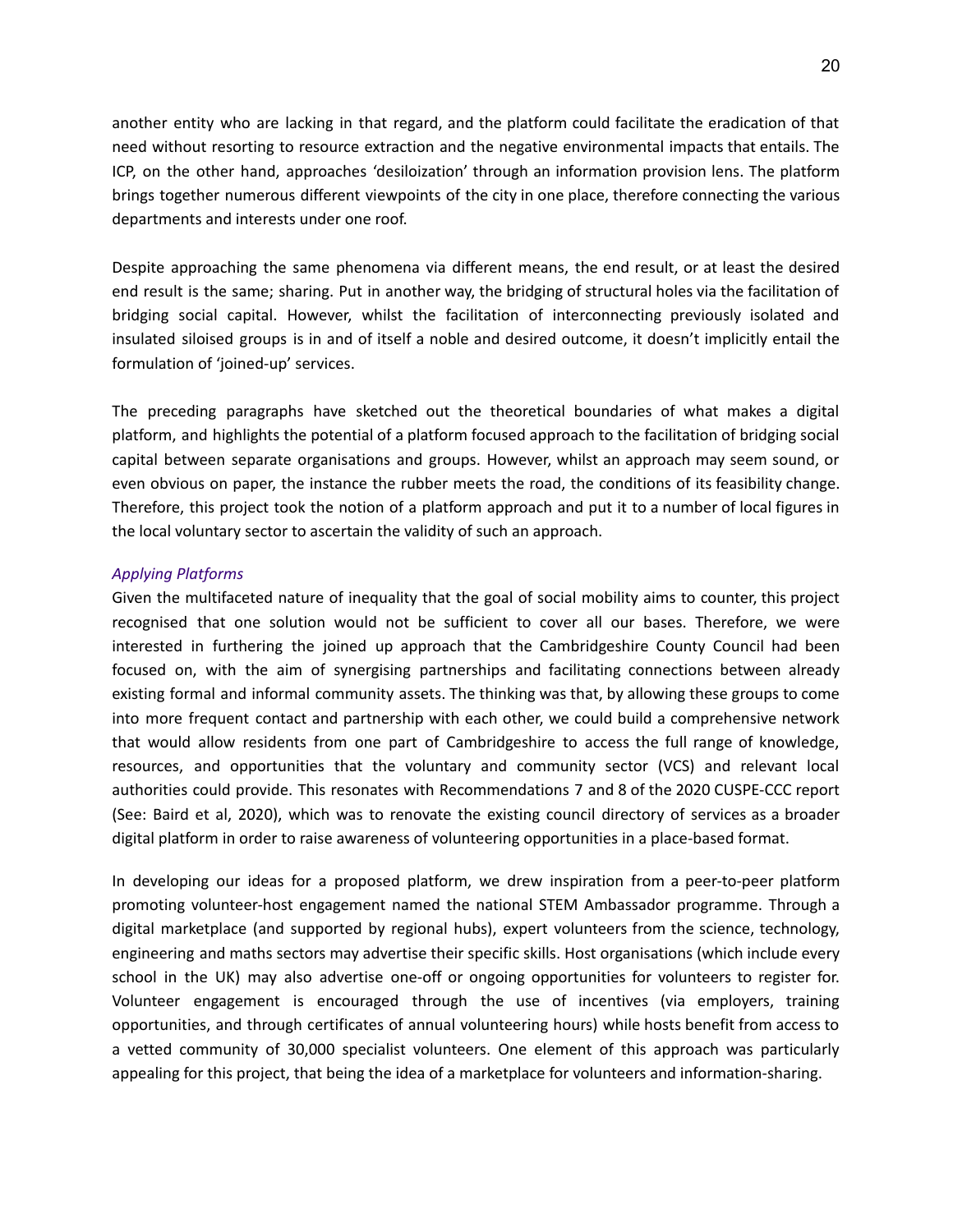We were therefore drawn to the use of a digital platform as a tool for connection between different community assets, which comprise anything from informal interest groups and community safety patrols, to food banks and parish councils. We were also encouraged by the findings in previous surveys of the Voluntary and Community Sector within Cambridgeshire that emphasised the interest and desire of groups in forming peer networks amongst themselves. In particular, more than 80% said that networks for those within similar fields (e.g. health) was either slightly or very important, and around 70% said that networks for groups within the geographical area was either slightly or very important (Support Cambridgeshire). The digital platform was thus meant to be an affordable and accessible online space with the following purposes:

- To provide a (virtual) context by which community assets could build relationships
- To facilitate the sharing of information, volunteers, venues

As such, we put together the following suite of suggested features:

- Directory
- Community page to advertise information
- Marketplace for requests for and offers to help
- Discussion forums
- Direct messaging
- In-built video chatting function

The figure below demonstrates how our proposed digital platform would ideally contribute to aligning partners and community assets to enable communities to access opportunities and become more socially mobile.



## *Fig.2 Proposed rationale behind the digital platform*

The use of a digital rather than in-person platform was particularly appealing owing to: (a) its accessibility no matter the locale; (b) asynchronicity, allowing different groups to respond and engage at different times; (c) affordability, both for participating community groups and the County Council; and (d) inclusivity; allowing the broadest range of community groups to participate within the same space, which might not be achievable in-person.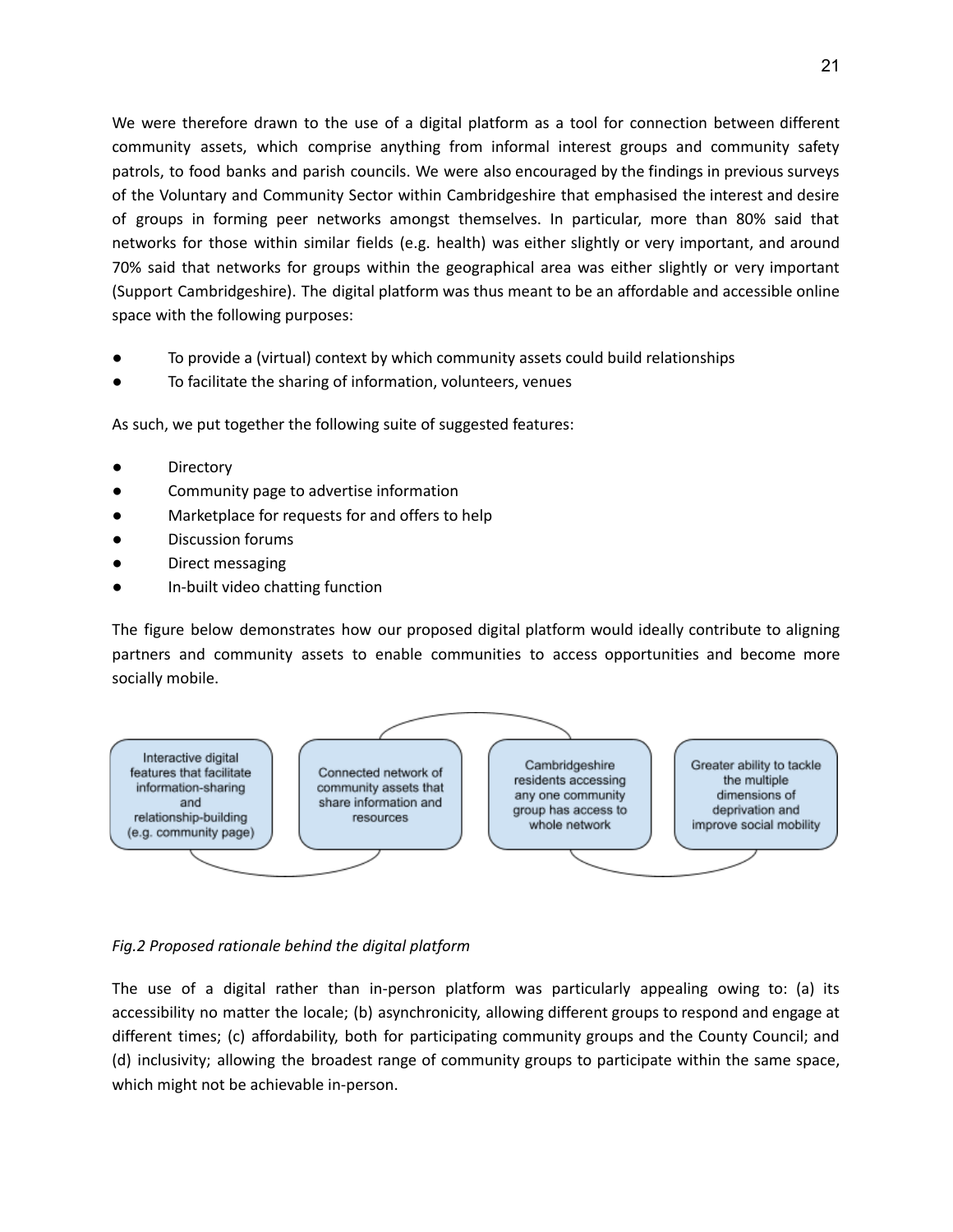#### *Interview findings*

Armed with these theoretical models, we interviewed four professionals within the public and third sector in order to understand their perspective on our proposed platform. We asked questions that aimed to evaluate the following dimensions:

- Usefulness does it meet a real need?
- Feasibility can it be done with current resources?
- Receptivity will community groups be receptive to using it, and what can be done to make it more attractive to them?

However, despite our initial enthusiasm, our proposal was met with scepticism. Below, is an analysis concerning the rationale for such resistance.

Firstly, various forms of digital communication platforms are already in use across Cambridgeshire, with different groups preferring different platforms. The participants did not see the benefit of creating a new platform to facilitate networking between community groups. Many groups already had their own virtual methods of communication and switching from one to another might be potential sources of confusion and incur high transaction costs. This would also replicate, in online space, what Think Communities Place Coordinators were already doing in-person. Secondly, the county-wide nature of the proposed platform was seen as not particularly relevant, especially for partnerships between community groups that are strongly local in focus (e.g. Love Wisbech) and might not necessarily benefit from a Cambridgeshire-wide online network.

Thirdly, promoting uptake and maintaining engagement is a laborious process that requires dedicated time and personnel both from the County Council and the groups themselves. This is compounded by the relative lack of digital skills within the voluntary and community sector - which was estimated at around 20% in 2018 (Support Cambridgeshire, 2018) - as well as the digital inequalities between groups with different income levels and uptake of digital technology. It is, therefore, not feasible to expect that all groups will be able to participate and engage at the intended levels, and equipping them to use the network would thus be an added cost. Interviewees thus implied that the expense was likely to be high and that it may not achieve the proposed benefits. One interviewee suggested that a communication forum dedicated to coordination may be more useful for parish councils as node organisers, rather than the community groups themselves. Furthermore a site for interlinked public-facing parish council pages would be a good way to promote awareness equally of available services in a local area.

Fourthly, interviewees pointed out that a digital platform might be inadequate in facilitating relationships between community groups that may have had complicated histories of competition between one another for funding and/or volunteers. For example, the Love Wisbech partnership between community groups was the result of a yearlong period of communication between groups, with the help of an external mediation consultant, which allowed them to come to a written agreement of shared values that would facilitate their collaboration. Therefore, while a digital platform can provide the virtual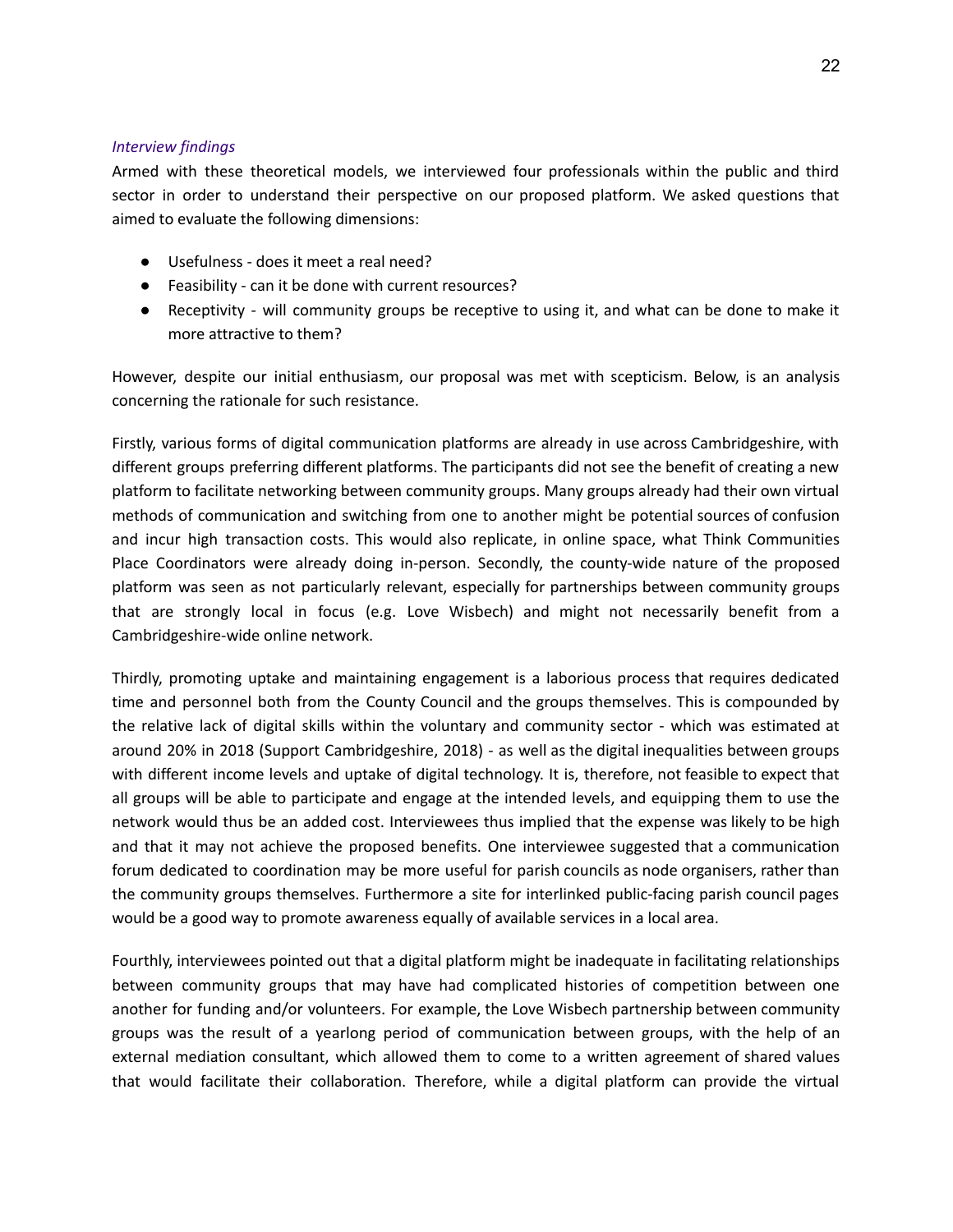infrastructure for communication and connection, it can only work if there is a pre-existing relationship of goodwill and a culture of sharing. The results of our interviews can be summarised as follows:

| Is it useful?                                | Other forms of digital communication are already in use.                                                                                                     |  |
|----------------------------------------------|--------------------------------------------------------------------------------------------------------------------------------------------------------------|--|
|                                              | Other kinds of network-building initiatives exist (e.g. Think<br>Communities).                                                                               |  |
|                                              | County-wide network might not be of use to groups that work<br>within smaller localities.                                                                    |  |
| Is it feasible?                              | Switching from one platform to another incurs transaction<br>costs for community groups.                                                                     |  |
|                                              | It is costly to equip and teach community groups (with<br>differing levels of digital skills) to use the platform.                                           |  |
|                                              | Staff costs and infrastructural investment to upkeep the<br>network are high.                                                                                |  |
| Will community groups be receptive<br>to it? | Receptivity to information and volunteer sharing is predicated<br>on a culture of goodwill and collaboration, which may be<br>difficult to establish online. |  |
|                                              | Voluntary staff may not consider interaction with the platform<br>to be a good use of their time.                                                            |  |

To conclude this segment on the role of digital platforms in facilitating cross collaboration and joined up approaches to service delivery, we argue that for a digital platform to be successfully utilised *in situ*, a number of factors need to be, at least, taken into consideration. Firstly a detailed understanding of the current landscape of technology and system utilisation amongst and between the different entities must be established. Secondly, a local, perhaps ward-by-ward approach is recommended to the rollout of new technological approaches. Thirdly, if a platform is to be utilised, a dedicated team is required to service, maintain and ensure its full functionality. However, the fourth finding is perhaps the most illuminating. For, platforms cannot be utilised to spark cross collaboration, but rather, their potential use lies in their ability to *enhance* pre-existing forms of collaboration.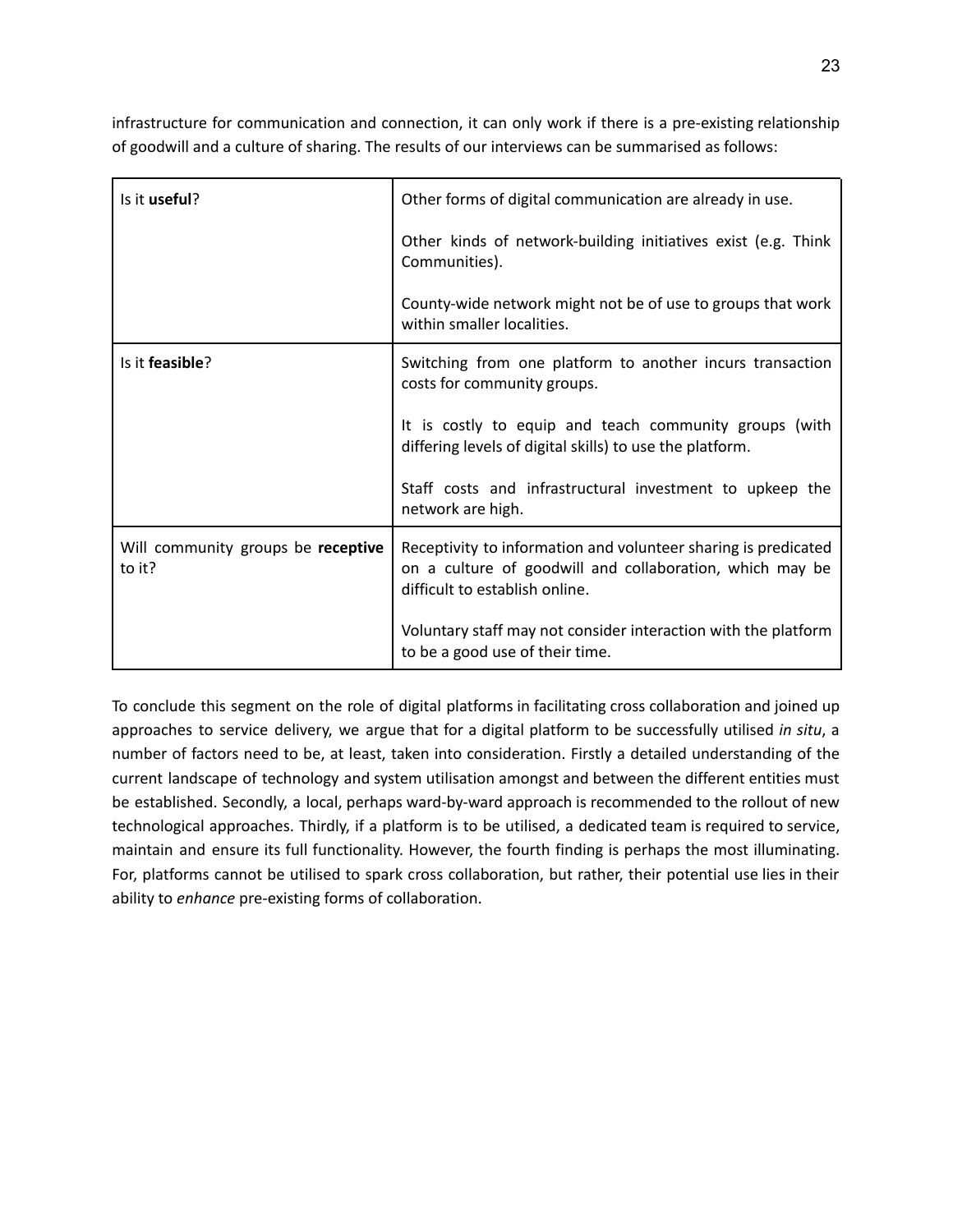## <span id="page-23-0"></span>Section 5: Key Successes and Key Needs

#### Key Successes

Despite the above discussion, interviewees noted several specific examples where community assets or organisations were able to achieve successful outcomes through networking, coordination or collaboration. We draw them out in order to understand how a potential solution can incorporate key learning points. Summaries of these are provided below.

#### *Pandemic response*

The coronavirus pandemic brought together diverse local groups to form community support networks across South Cambridgeshire (Interviews A, B, C) which was driven by the communities themselves and not by the council (Interview A). According to the county council's directory of services, 190 covid-19 related community groups sprung up in response to the pandemic (Directory of Services, 2022). Supporting robust local networks and relationships is also described as a priority in the wake of the pandemic (Interview B).

Also, the Hiraeth project (run by Cambridge Hub) have organised outdoor events in 2021, such as picnics and park visits for the vulnerable groups it focuses to help to address the situation influenced by the pandemic especially the lockdown, although it is underscored that more complex reviews and requirements for checking and hiring indoor spaces and designing the use of the spaces (such as meeting rooms) has negatively influenced the organisation of diverse activities as before (e.g., cooking and workshops for the vulnerable groups Hiraeth helps) (Hiraeth, 2019; Interview E).

#### *Funding acquisition*

Funding/overspending has been highlighted as an increasing problem for organisations during the pandemic and associated recession (Support Cambridgeshire, 2020). Communication is key to funding at different scales:

For a *single/small organisation*, reaching out to a coordinating body reveals funding opportunities that can be used to improve facilities and services. For example, CCVS assisted Hale Road Allotments, Swavesey to apply for funding to install waterless toilet facilities, greatly improving accessibility and the utility of the site for the local community (Cambridge Council for Voluntary Services, 2017). Fenland District Council worked with a local charity to disseminate funds to small organisations more effectively and quickly (Interview C).

For *multi-organisational partnerships*, the coordination of complementary expertise is crucial to address a fundable issue such as digital inequality. The Cambridge Digital Partnership (as discussed above) includes different organisations with roles to play in access, cost effective purchase, and training (Interview B). Love Wisbech, a partnership of 24 community groups, was borne out of a Support Cambridgeshire consultation project between local councils, organisations and residents. They have made joint applications for funding which were successful due to the brand recognition and momentum of a larger partnership (Interviews C, D).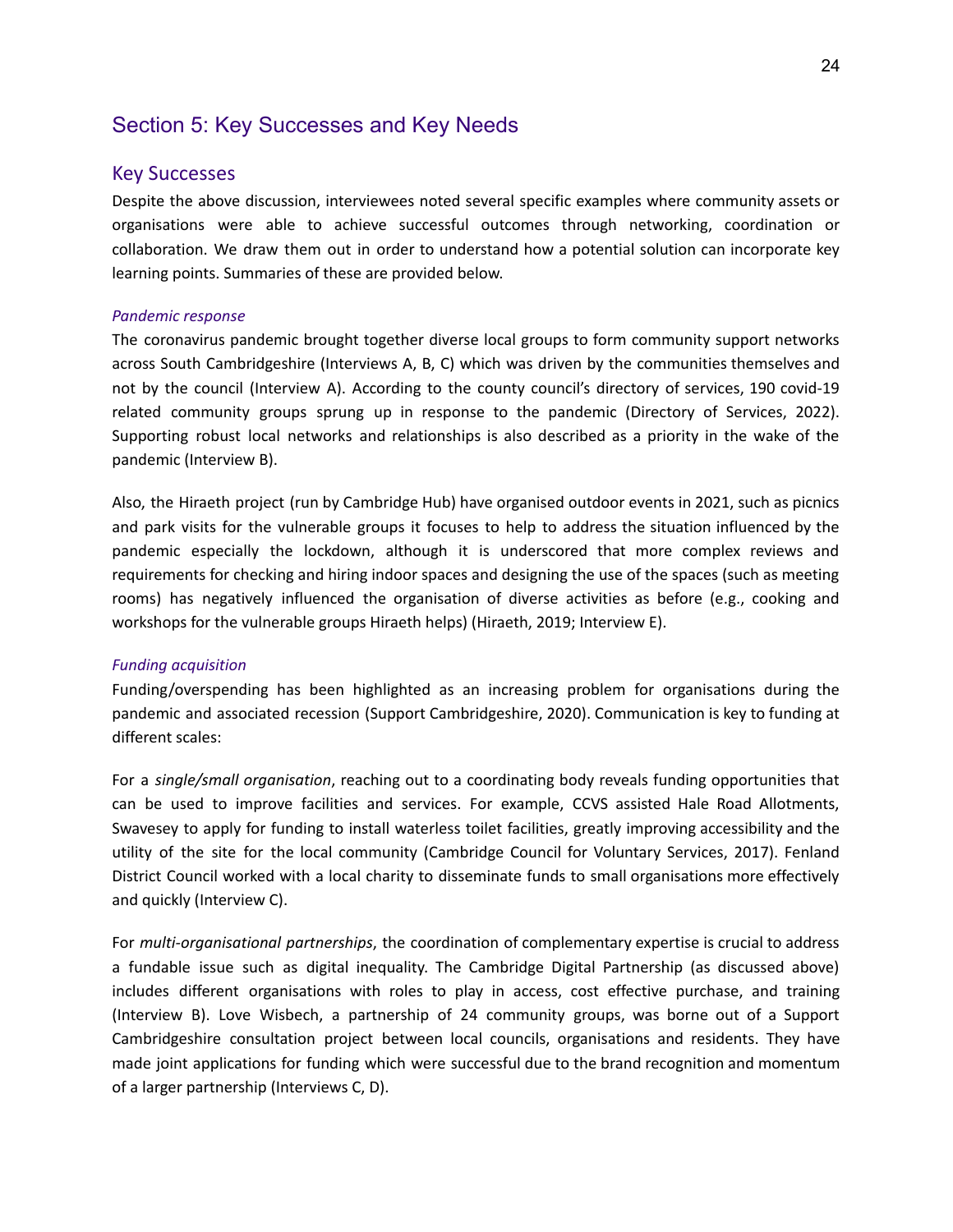#### *Personalised support*

Hiraeth is a volunteering project run by Cambridge Hub from 2019, a charity branch in the city of Cambridge (Hiraeth, 2019; Interview E). It aims to assist unaccompanied asylum seeking children (14 to 19 years old) in Cambridgeshire and the UK with social inclusion, which is of importance to increasing social mobility in the host country, and is conducted primarily through socialisation, English language acquisition and improvement of wellbeing. The Hub serves as a coordinator of a wide range of events, which promotes inclusivity and tenders collaboration between the attendees and case/social workers of Cambridge City Council. Despite a long chain of the service, which means the volunteers do not directly contact the children, based on the interviews with the project manager and previous student manager, it is suggested the personalised support provided by Hiraeth, with different partnerships locally/nationally, may benefit the social mobility of young immigrants. The typical community partnerships include:

- A. A sports club located in the northern part of Cambridge (Histon), the Hub has built programmes to allow the children's participation in football, for example;
- B. Centre (an organisation on mental health) on Mill Road, Cambridge, has good reach to the local community, with which the Hub has run a picnic on a piece in Cambridge in 2021 summer and some group therapy sessions to help the children address housing/financial problems;
- C. A "Rainbow" project in Cambridge for disadvantaged youth;
- D. Football activities and "boxing future" in Peterborough.

The Hub has also cooperated with Cambridge City Council and Peterborough City Council, which supported various in-person events, such as tutorial sessions (English and maths for the children usually with language barriers) and career-based workshops (including coding classes to facilitate the children's skills, which could be important to their employment and inclusion going forward), as well as other workshops based on the immigrants' interest, which is also the core of the project development by the Hub to increase the young people's motivation to join the events. The Hub is also associated with Derbyshire County Council for events on children and young people's wellbeing and inclusion (Interview E).

Additionally, Community hubs in Fenland are modelled on the South Norfolk and Broadland District Councils Early Help Hub, a portal providing diverse information including access to Community Connectors who can link up users with the services and support that they need (Interview D). These are intensive approaches to provide bespoke, high quality support.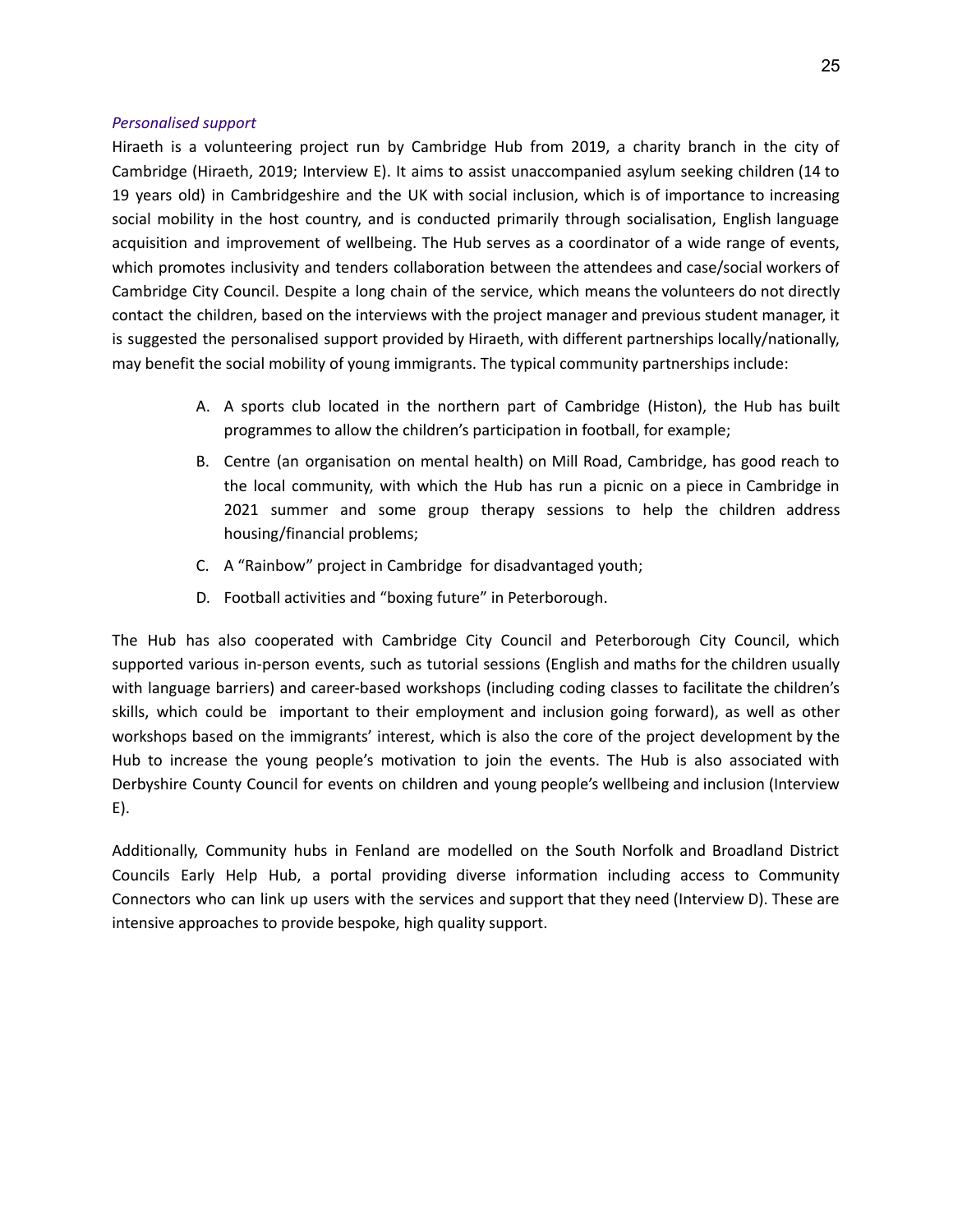#### Key Needs

Beyond successes, the interviewees, who are involved in coordination and close working with community groups, describe broadly similar priorities for future development. This is highly important in allowing us to identify the broad areas that a potential solution should address. These fall into three categories: *volunteers*, *awareness of opportunities*, and *relationship building*.

#### *Volunteers*

Volunteer efforts have been crucial during the coronavirus pandemic to support community-led projects delivering food, medicine, and running errands for people who are self isolating or shielding (Baird *et al*, 2020). The enthusiasm of the public to volunteer during a time of crisis has been extraordinary, and it is described as a great potential benefit to the voluntary service sector if this enthusiasm could be maintained going forwards (Interviews A and D). The shape of volunteering is changing, with more people interested in ad hoc "micro-volunteering" rather than a regular voluntary position in one place. Sharing volunteers or organising a flexible voluntary workforce of this sort is a complex challenge for individual organisations to address, and involves huge duplication of effort. Provision of this as a service would be attractive for host organisations (Interview D).

Challenge: How can volunteers be shared, sought and matched to opportunities with community organisations, while maintaining engagement of all parties?

#### *Awareness*

Informal and formal networks (re. bridging social capital) exist between community groups, voluntary organisations, services, and councils. When opportunities become available, such as funding or collaboration, these are disseminated through the network. Unknown entities may benefit hugely from these opportunities as well, but cannot apply for what they do not know about. Central coordinating bodies such as volunteer hubs can address this gap when groups reach out for help. But, for example, CCVS doubts that the majority of volunteer groups are known to them or the council (Interview B).

For specific groups, such as the children and young immigrants involved in the Hiraeth project, how to use digital platforms to help them associate or extend social networks seems to be overlooked. This is hindered by their age and living situation (for example, many of them live in specific relocation centres, where digital devices could be in limited use or no signals are available) and restricted investment to their equipment - if they live with other households, probably because they are expected to leave and be independent after they grow up several years later, the host families usually do not invest mobile phones or electronic devices for these children/teenagers (Interview E). Thus, it seems that the awareness of stakeholders (the children/young immigrants, the host families, governing organisations and the local welfare and relevant offices) should be raised about the use of digital networking, but also specific plans and budgets might be considered for more e-facilities accessible to young immigrants and other vulnerable groups with this need.

Challenge: How can the council increase its reach to improve awareness of opportunities, overcoming the current gaps in bridging social capital, to improve equity of funding?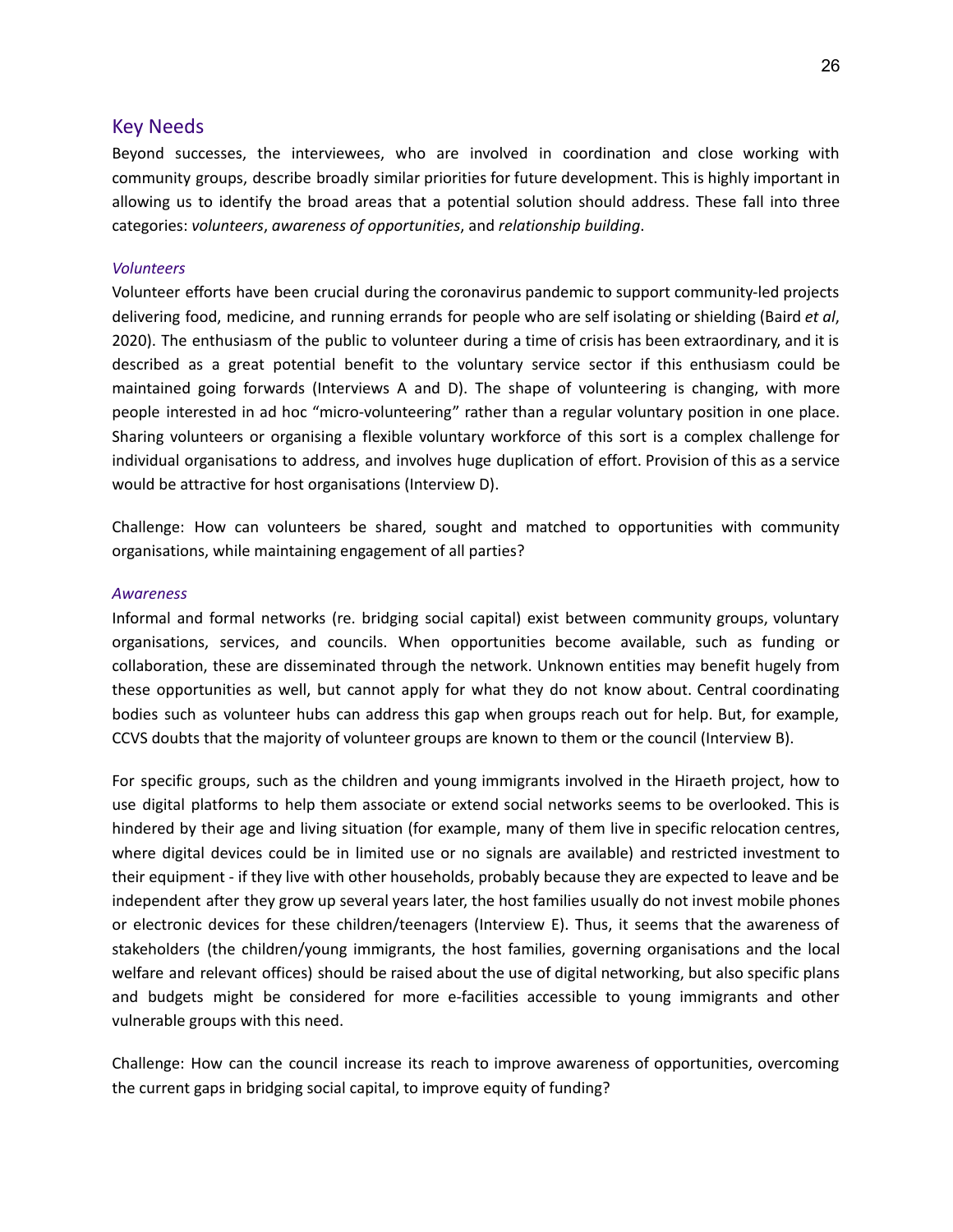#### *Relationship building & networking*

Community organisations may collaborate to access funds or to widen participation in their activities. Building relationships and trust in order to launch these collaborations is a significant barrier due to the time and commitment asked of volunteers (Interview B). Where funding is sought, the short time frame means that applicants may not be able to create these links and establish a proposal in time. Furthermore there can be resistance to collaboration due to groups wanting to maintain control over their projects, or due to perceived scarcity of resources (Interview C). As described above for Love Wisbech, a partnership may require mediation to overcome interpersonal problems (Interview D).

Challenge: How can complementary organisations establish and maintain positive, beneficial relationships without networking becoming a time sink?

## Routes to Address the Stated Priorities

In response to feedback from interviewees, we reflect that a standalone digital platform to promote collaboration between community groups may not be successful. In this case, what possibilities are there for addressing these priorities?

#### **Volunteer Management**

How can volunteers be shared, sought and matched to opportunities with community organisations, while maintaining engagement of all parties?

Different strategies for volunteer management include:

- A. A highly personalised, bespoke matching service similar to a traditional job agency may provide host organisations with volunteers that have appropriate skills or certifications; the burden of labour there lies with a central personnel organiser. The intense involvement of a coordinator may speed up the process and maintain engagement.
- B. A peer to peer system allows host organisations and prospective volunteers to promote themselves and communicate directly. The workload is divided as both host and volunteer must invest time, but a coordinator may still need to provide support.
- C. A noticeboard allows hosts to advertise volunteering opportunities but with no registration of volunteers. The labour of vetting candidates and managing communication falls to the host organisation, and extensive lists of vacancies may be overwhelming to volunteers. This does not promote volunteer sharing or collaboration between hosts, however it is a simple and widely used approach.
- D. Under an automated volunteer matching service the volunteer supplies a profile that is algorithmically matched to a shortlist of suitable opportunities. This may be more time effective than other systems when there is a very large number of volunteers and/or opportunities.

There are existing services at the national level, including peer-to-peer systems (such as Do It, Be On Hand), online and app-based directories (such as Reach Volunteering, Charity Job, RestLess), and local nodes that may provide informal facilitation in Peterborough, Cambridge and Huntingdon.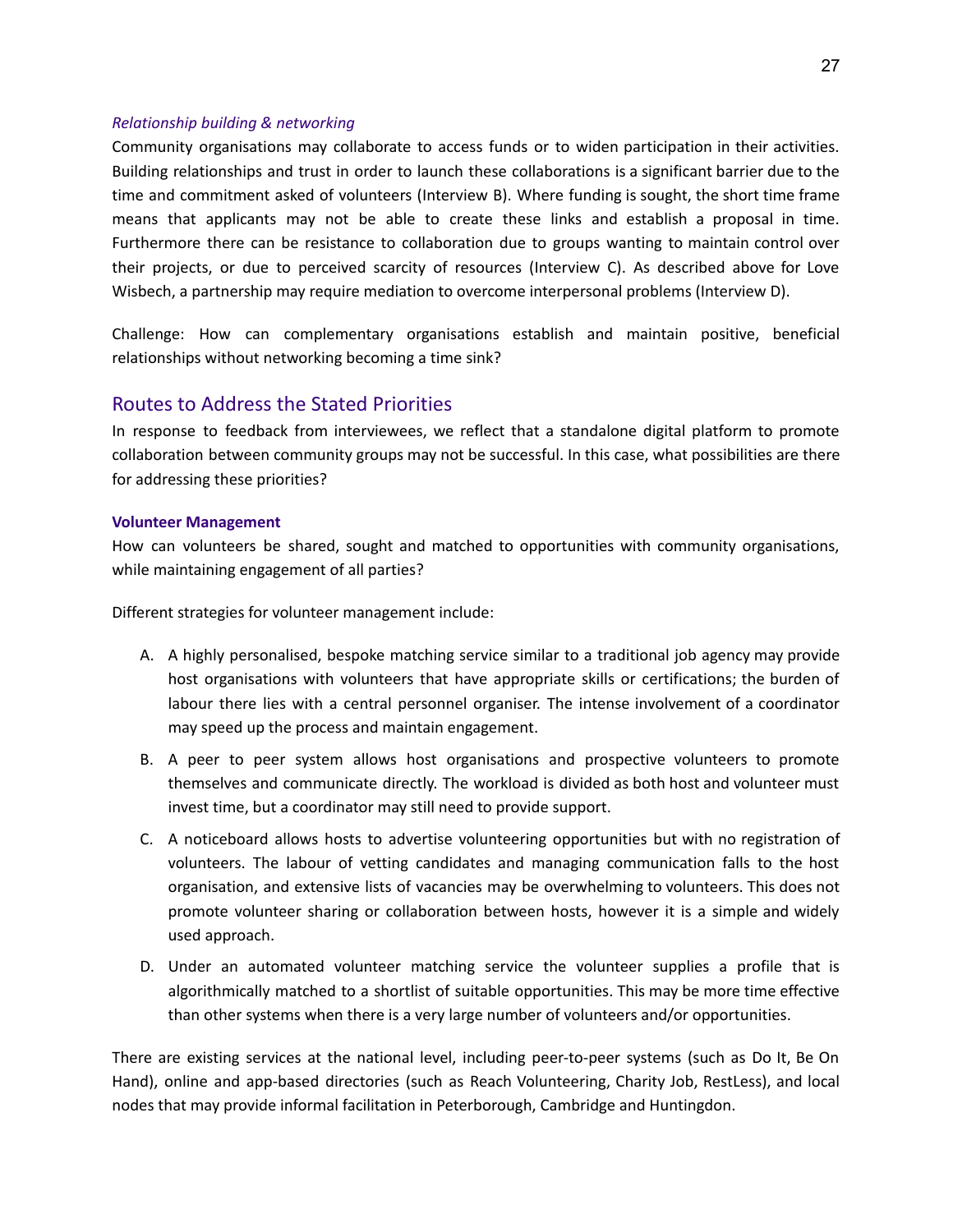#### *Potential for added value*

A volunteer database that is kept up to date (for example regarding DBS status and availability) could improve the return rate of volunteers for positions and remove the time obstacle from short term or cover vacancies, and remove an administrative burden from hosts. A highly localised "menu of opportunity" is attractive (Interview D). As a local service it would be well placed to accommodate or promote volunteer sharing initiatives between local organisations.

Recommendation 5, below, may be incorporated into strategy A, B or D according to the priorities and resources available.

#### **Awareness of Opportunities**

How can the council increase its reach to improve awareness of funding and collaborative opportunities, overcoming the current gaps in bridging social capital, to improve equity of funding?

Advertising opportunities may be targeted at specific geographic areas or demographics using existing networks that leverage metadata, such as Facebook. However, where the audience is not known, a dispersed approach may improve reach through community groups' members or relationship networks (exploiting bridging social capital in diverse groups). Responsive information provision occurs through node organisations as gatekeepers who are contacted by groups with a specific need. Offline dissemination such as through community hubs and parish councils is a crucial aspect as not all organisations are active online. Identifying the gaps to target may be a novel approach that supports existing information dissemination efforts.

#### *Potential for added value*

Identification of where localised gaps in communication exist could be a valuable tool for monitoring impact and progress, and is an ideal application of a digital approach. Several sources of data may feed into such a tool: mapping the geographical spread of potential (economic, social, cultural, human, environmental) capital from council service directory data (See: appendix 1), mapping the previous applicants and recipients of funding, mining social media sources for the footprint of unregistered community organisations, and modelling the spread of information through communities under different advertising campaigns. Though the mapping and modelling of social networks uses established mathematical principles (Yablochnikov, 2021), to our knowledge this would be a novel application.

Recommendations 3 and 4 address this priority in the offline and online realms respectively, with Recommendation 6 bringing in the added value of modelled information flow.

#### **Networking**

How can complementary organisations establish and maintain positive, beneficial relationships without networking becoming a time sink?

Volunteer organisations can be particularly time-poor, a point highlighted in all interviews. To improve the efficiency of networking and prevent it becoming a time sink, some relationships need to be prioritised and even incentivised. Local groups with complementary functions may achieve this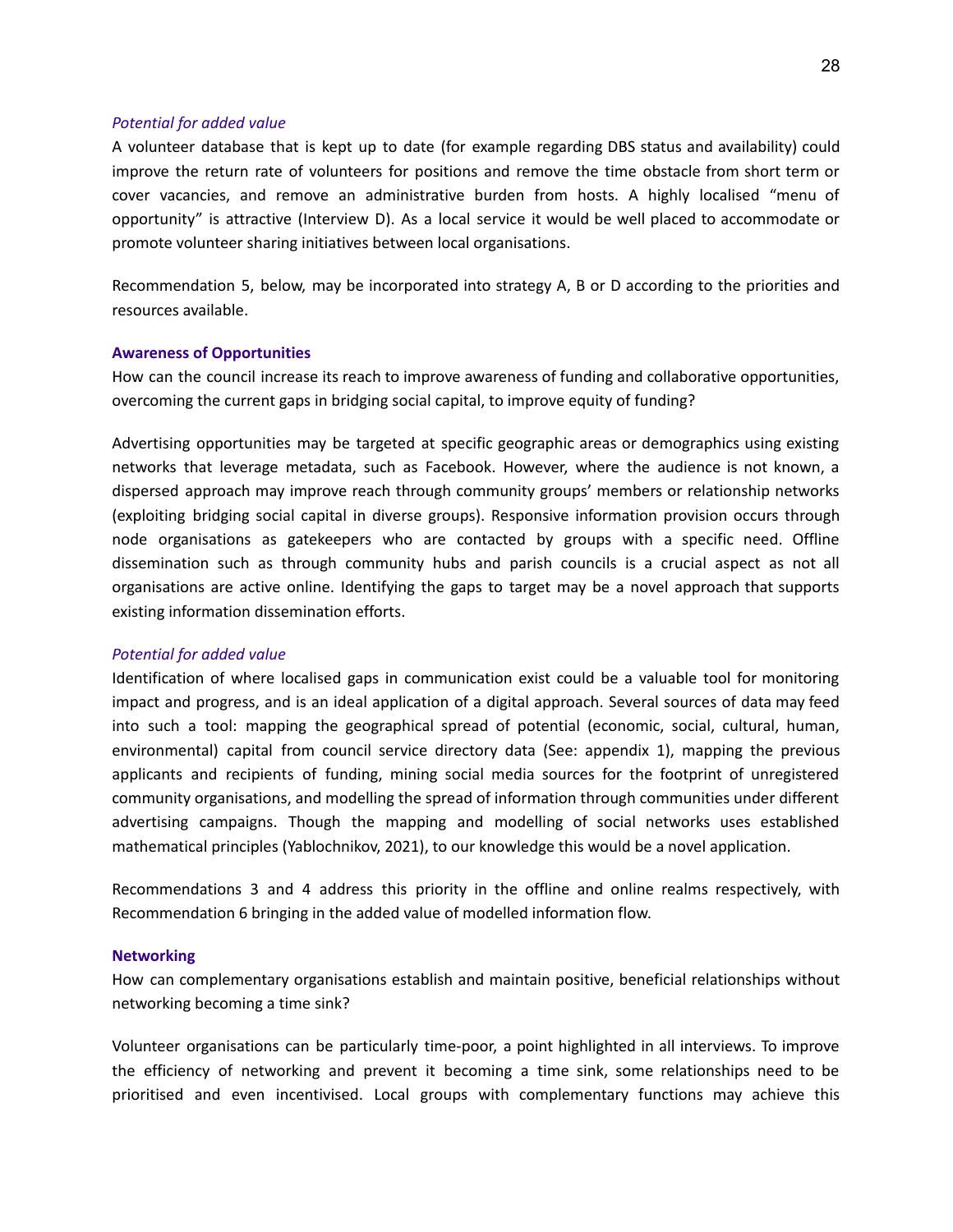organically through their parish council, community hubs, or existing personal networks (Interview C). Node organisations with a wide spread of contacts can also create networking events.

#### *Potential for added value*

A more proactive approach to predicting upcoming funding priorities would improve efficiency for node organisations to target their networking initiatives. Patent benefits for community groups that engage may improve participation.

## <span id="page-28-0"></span>Section 6: Conclusions

The theoretical framework for social mobility clearly identifies the provision of economic, social, and cultural capital as a means of enhancing social mobility. The barriers to communities accessing these types of capital are complex and as such require a joined up solution. The concept of desiloisation is a process for improving information flow by bridging structural holes in organisations. Platforms may address this by facilitating communication and collaboration between distinct groups.

However, deploying a platform is not a simple, fast, or cheap task. Not only does the infrastructure need to be built, users may be reluctant to adopt it and unable to get the most out of it. This is alongside the required administrative support, which entails an ongoing cost. From the evidence gathered throughout this project, there was a clear scepticism among our interview subjects about the utility of a new platform to address this research question.

<span id="page-28-1"></span>Furthermore, our interviews highlighted a key set of priorities in the realm of horizontal communication in the community and voluntary sector: volunteer management, improving awareness of opportunities, and effective relationship building. Each of these may be approached in diverse ways with differing financial and time burdens placed on the participating organisations. Therefore, in response to the question of how can we best align partners and community assets to ensure whole communities can access opportunities to enhance social mobility, this project proposes the following measures.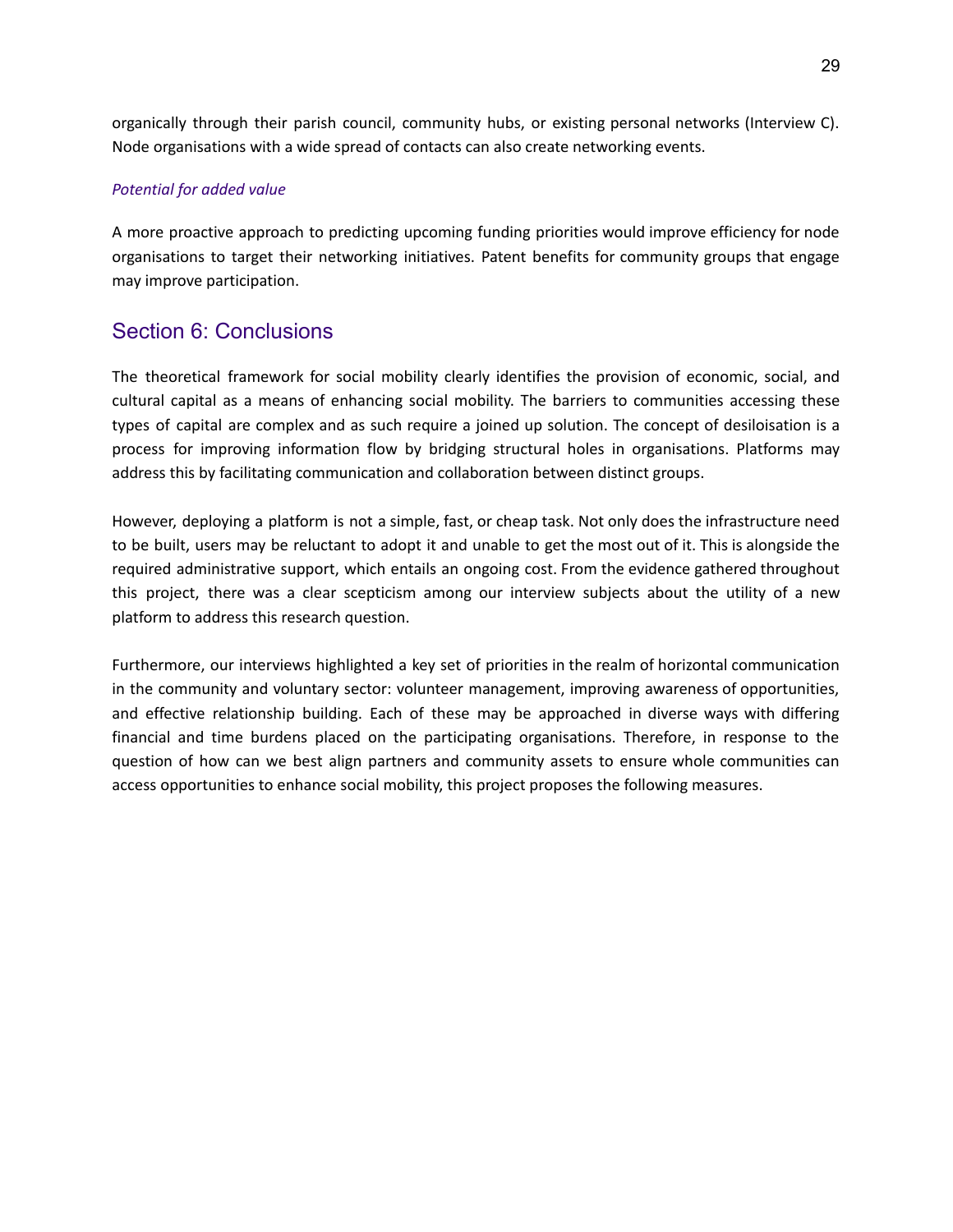## Section 7: Recommendations

As a result of our research, we make the following recommendations, which are presented in three elements. Firstly, recommendations 1 and 2 concern behind the scenes and information management approaches which are internal in nature and require little new research. Therefore, these are posited as being relatively short-term in nature. The second element, recommendations 3 and 4, are premised on the notion that investments are required for specific ends, particularly the provision of community hubs, and are therefore considered to be more long-term initiatives. Finally, the final two recommendations, 5 and 6, are centred on the need for future research, and possess the longest time frame of potential completion.

## **Short Term and Behind the Scenes**

#### *RECOMMENDATION 1: Enrich the Cambridgeshire County Council website's current online directory*

Following concerns about the cost and work required to build a *de novo* platform to improve community group collaboration, we propose a compromise wherein the council directory of services infrastructure could be regenerated with extra functionality to facilitate information flow and offline relationship building efforts.

The Cambridgeshire Directory is currently accessed through more than 76,000 sessions per month (for comparison, per month the Suffolk InfoLink website is accessed through 74,000 sessions; the Norfolk Community Directory through 10,000 sessions; the Essex Directory of Children and Family Services is downloaded 341 times; and the Hertfordshire Directory receives 11,100 unique page views). This demonstrates that the Cambridgeshire Directory is a well-used resource with an established user base, which addresses the concerns about uptake and initial participation of a new platform and infrastructure expense.

Extra functions would include an associated noticeboard dedicated to announcements of funding opportunities and calls to action for community groups, richer profile information for listings (type of service, organisation size, geographic location and reach, social capital type), and a redesign as an interconnecting web of local resources including the parish councils as nodes. Community groups listed may opt-in for contact regarding funding opportunities, support, or local initiatives.

An enriched, locally interconnected directory will address the priority issues for horizontal communication in the following ways:

- It provides a central listing for opportunities (both financial and collaborative), greatly improving discoverability for groups who are not already on the grapevine. Community groups with listed contact details could be automatically notified of applicable news targeted using profile data, potentially driving novel partnerships.
- Public provision of contact details and the connection of listings through parish nodes will aid mutual visibility of groups.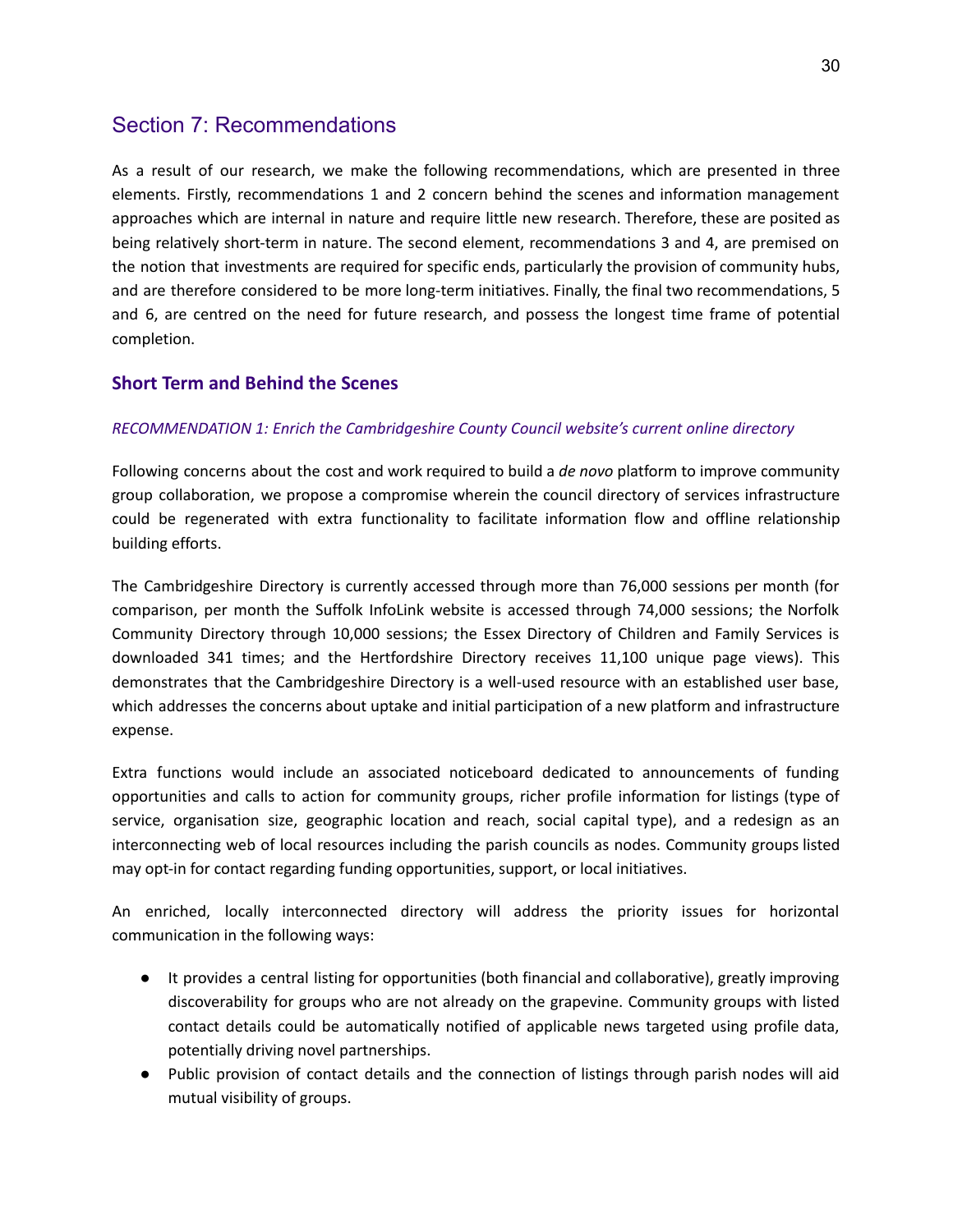● Specifically this also incentivises participation through the potential to be notified about funding.

Furthermore, the improved metadata attached to the directory would enable automated reporting on the frequency of user access (popularity) of different content types, adding a data source to feed into Recommendation 6 below.

#### *RECOMMENDATION 2: Create a database of ready-to-go volunteers*

To reduce the burden of temporary/ad hoc volunteer management, and to stimulate an environment of volunteer sharing, a database would be maintained with profiled volunteers (skills, experience) who are supported to keep DBS certification and availability up to date so that they can volunteer immediately. It may be appropriate to wrap this in a mobile app to encourage interactive browsing of opportunities and the spontaneity of microvolunteering: this embodies the "peer to peer" volunteer management strategy described in Chapter 5. It would have specific added value compared to current volunteering websites, as described previously. Existing volunteer centres may be well placed to support or deliver this service with additional funding. A Cambridgeshire centralised provision of volunteers will address the priority issues for horizontal communication in the following ways:

- As a shared resource it reduces unnecessary duplication of effort, such as DBS checks.
- The system may be used to facilitate relationship building through collaborative training initiatives: investing time in training shared volunteers may be the incentive to get groups in the room.

## **Long Term Investment and Community Provision**

## *RECOMMENDATION 3: Provide opportunities for mediation for community groups and share evidence of the positive impact of collaboration*

We recommend identifying histories of conflict and potential areas of competition between community groups and providing opportunities for mediation, as well as highlighting the advantages of collaboration, possibly facilitated by Think Communities Place Coordinators.

Our interview findings indicate that it is not necessarily the case that collaboration would be considered positive by community groups - rather, histories of conflict, and the current incentive to compete for funding and resources, would need to be addressed before collaborative relationships could be built between them. Interviewees highlighted the importance of explicitly stating and agreeing on shared norms and values between community groups as they undertook collaborative ventures. Lastly, they emphasised the importance of using evidence to convince community groups of the advantages of collaboration, usually through showing how this would attract larger funding to the region and highlighting its positive impacts on residents who might benefit from a wider network of help.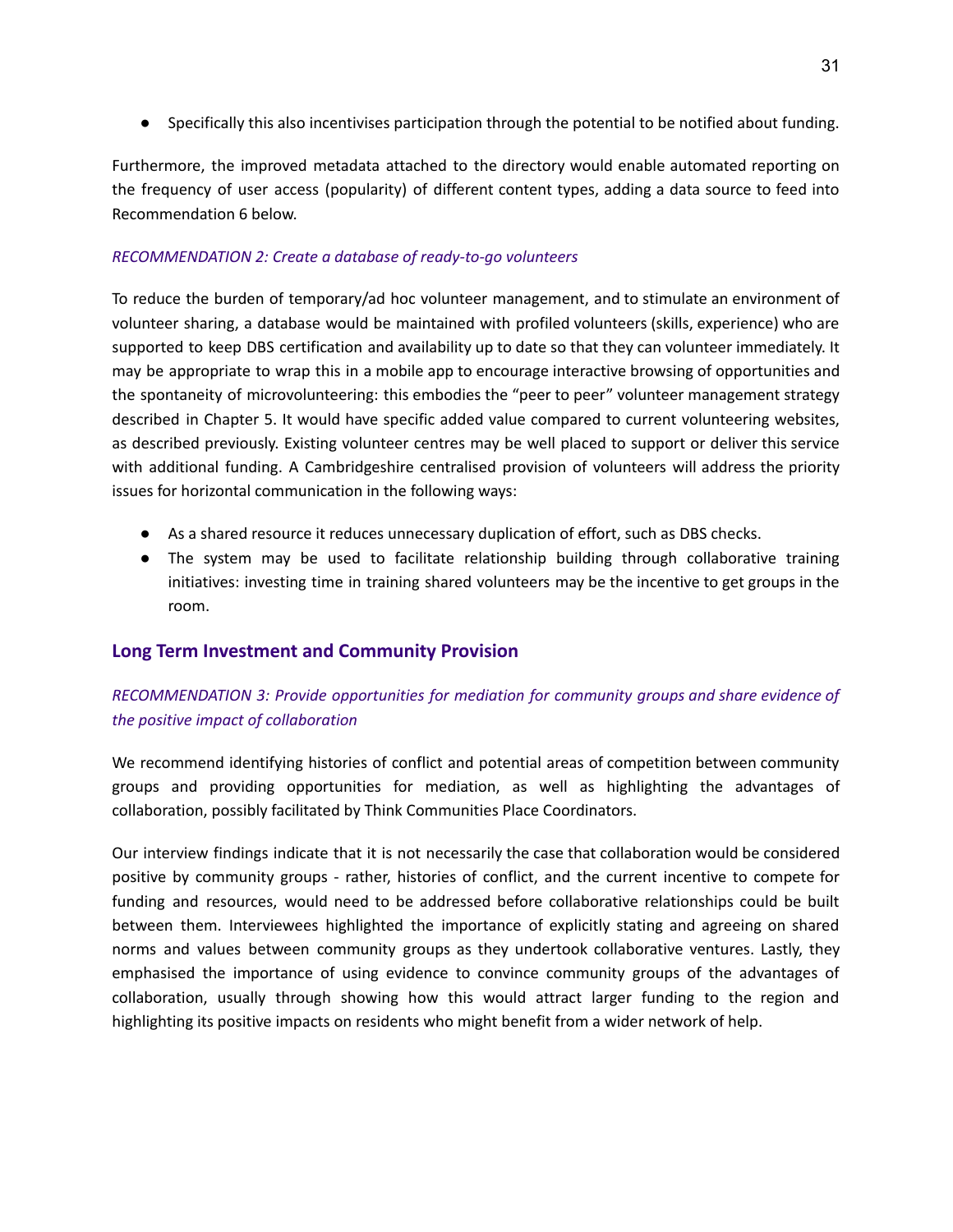We therefore suggest that processes of dialogue can be conducted between community groups within individual districts, to bring about positive relationships of collaboration that can then be potentially optimised through digital platforms.

This can add to horizontal communication and strategic alignment between community groups in the following ways:

- It can unearth and address histories of conflict and areas of competition within a safe, conducive, and facilitated environment.
- When shown evidence of the positive impact of collaboration, this can provide common ground and shared motivation for community groups to work together.
- Facilitated mediation can lead to the explicit agreement on norms and values (e.g. culture of no blame) that can set the tone for future collaborations.

#### *RECOMMENDATION 4: Invest in community hubs with affordable premises for hire*

Reiterating the recommendation of the 2020 CUSPE-CCC report and to address the financial pressures previously reported by community groups, we propose that the council supports and improves existing community hubs or provides funding to create new ones. Affordable premises hire or local discount rates (as already in place across the county) should continue to be part of this.

Investment in community hubs will address the priority issues for horizontal communication in the following ways:

- The sharing of a physical space promotes shared routes of information and is a natural forum for collaboration and shared events.
- A hub location is an offline node for disseminating information about opportunities to engage, collaborate, or apply for funding - especially vital for groups who are not digitally connected. As in the case of libraries as community hubs, they may provide an access point for digital services.
- Community hubs are inherently place-based and as such are a good forum for rallying volunteers.

Furthermore, these venues can address stated funding pressures and incentivise community engagement through improved availability of premises.

## **Future Avenues for Potential Research**

## *RECOMMENDATION 5: Consult with community groups on the utility of a digital platform enabling networking between groups close in function and/or proximity*

We recommend identifying and consulting with smaller networks of community groups which have similarity by type (e.g. parish councils) or locale (e.g. all groups in South Cambridgeshire), to ascertain if a digital platform might be useful for their network.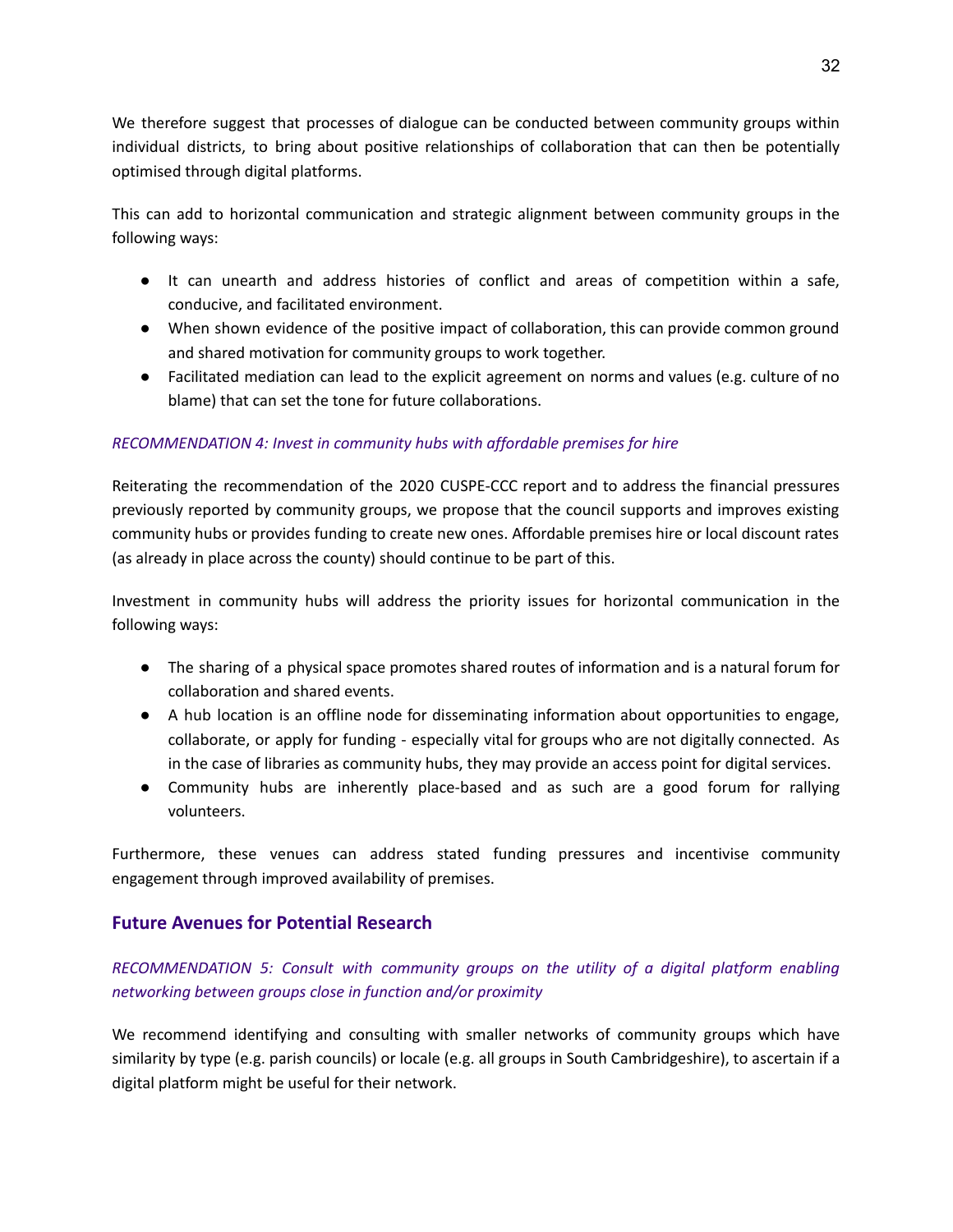Interview findings suggest that digital platforms might be useful forms of communication between groups that already have a connection, but less helpful in creating meaningful relationships between groups with little existing connection or similarity in function. We thus recommend that the digital platform can play the role of augmenting existing relationships rather than creating new ones, the latter of which can be achieved through other means, as we will touch on below (Recommendation 4).

This consultation can help to strategically align community partners and bring about social mobility in the following ways:

- Should the consultation end in an agreement about the utility of a digital platform and its eventual setup:
	- This leads to more communication between community groups, which can synergise and augment current relationships and provide the launchpad for initiatives of potential collaboration.
	- The platform can also raise awareness about the array of activities and programmes provided by community groups, and provide opportunities for potential referrals from one programme and/or group to another.
- Should the consultation end in consensus that a digital platform would not at present be useful to community groups:
	- This can provide further understanding on whether and how smaller networks of community groups currently communicate amongst themselves, and their thoughts on how this can be optimised.

## *RECOMMENDATION 6: Model information flow and reach*

In order to improve awareness of opportunities among community groups, commission a novel tool (through commercial or academic partnership) based on modelling of digital and real world information flow specific to Cambridgeshire communities, approximating direct contact and word of mouth networks, to predict the reach of advertised funding/collaboration opportunities and overlay that with instances of successful funding or partnership. This tool may be used by the county and district councils to support dissemination of information through local communities. Modelling information flow will address the priority issues for horizontal communication in the following ways:

- The tool can be used to identify gaps in bridging social capital that may be used to target announcements or other interventions, in order to improve equity of funding.
- Targeted campaigns based on the tool's predictions may improve cost effectiveness of advertising.
- Prediction and post-analysis would allow monitoring of progress and improvement in deploying funding – a route to demonstrate impact.

To our knowledge, this would be a unique application of modelling to improve the uptake of collaborative/funding opportunities among community groups, and presents an opportunity for the council to engage in cutting edge research.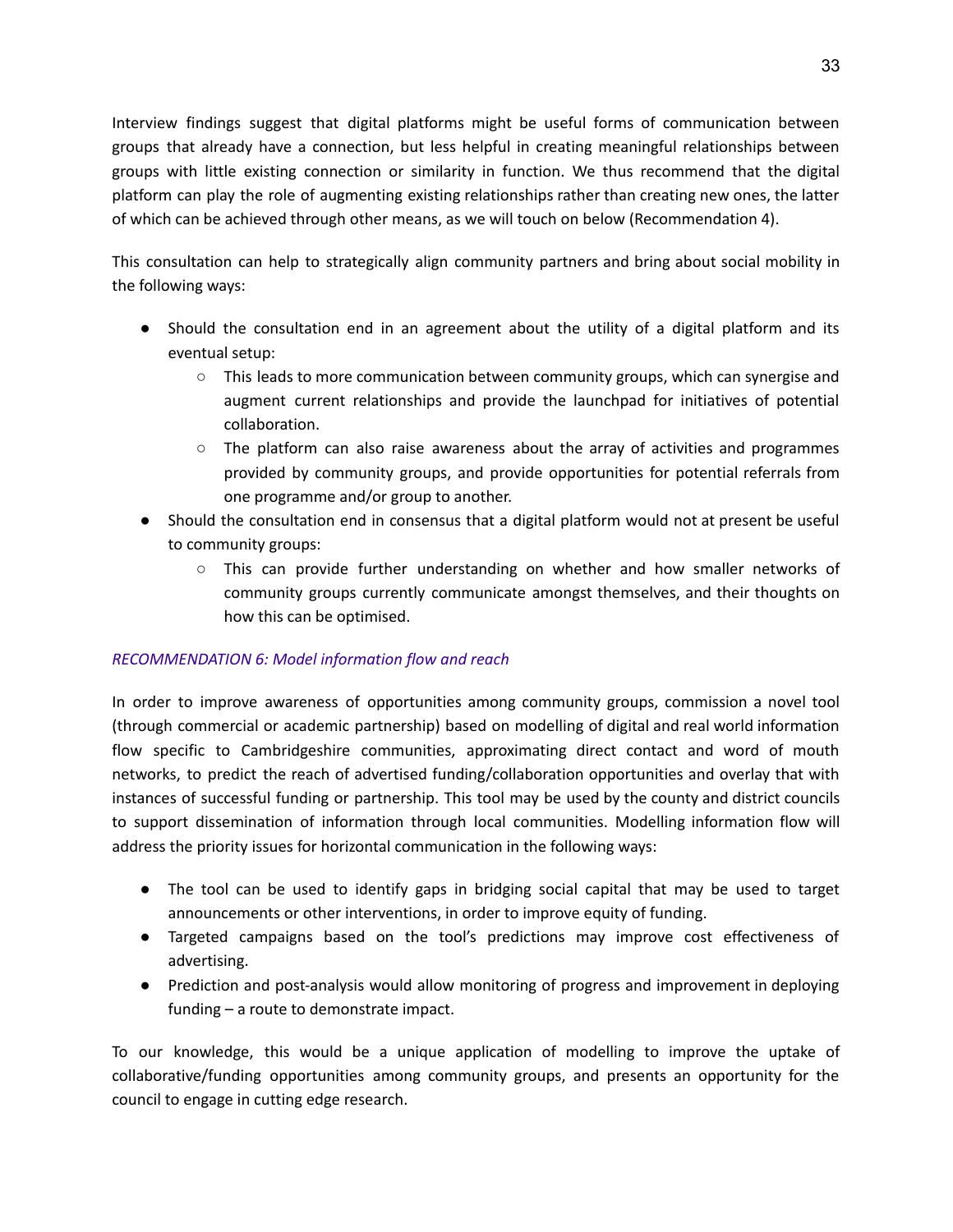#### **Appendix 1: Geographic Spread of Capitals Across Cambridgeshire**

If social mobility is to be enhanced through the attainment of 'capital' - be it economic, social, cultural or educational, health or environmental - the question arises, how can individuals increase their stock? How can those set to gain from upward social mobility access the avenues through which the capitals flow? In order to interpret and answer these questions, a component of this project has analysed the County Council's directory of services, specifically the 'community listings' contained within, to not only geographically situate the services which could potentially be a source of capital provision, but to also observe which types of capital can be accessed. Whilst this approach is limited in scope (by being limited to one list of locations), it nonetheless reveals a number of traits which are of importance regarding the pursuit of upward, social mobility.

According to Thomas Piketty, capital "in all its forms, has always played a dual role, as both a store of value and a factor of production" (Piketty, 2014, p48), therefore, what is required is a means of discerning which services enhance, not only the value of one's capital, but also the production of it. To this end, this project analysed capital by not seeking to identify something as ethereal as 'capital', but rather, how it is produced. Rather than focusing on capital, the focus was geared towards identifying the conditions of its production. For instance, the concept of social capital is premised on the notion that the stronger the bond between a close group of people, as well as the wider the constellation of connections between a more dispersed group will lead to more resources to be utilised by an individual (See: Bourdieu, 1986 & Putnam, 2000). The more access to resources through a diverse set of connections, the greater the social capital. Therefore, social capital is enhanced by expanding an individual's connections, and if a locale offers the opportunity to meet new people, it will vicariously offer the opportunity to expand social capital.

This logic was applied to each of the six forms of capital outlined by the aforementioned Think Communities approach (See: Chapman, 2021). Alongside social capital, cultural capital was identified vis-a-vis opportunities to expand general knowledge and human capital - the knowledge, skills, competencies, and attributes embodied in individuals that facilitate the creation of personal, social, and economic well being (ibid) - is linked to conditions which could expand formalised knowledge/skills. The provision of environmental capital is catered by access to open or safe space and employability (read economic capital) is entwined with the notion that "good quality participation and progression in the labour market" is the main driver of social mobility. Therefore, employability capital is assessed via opportunities to enhance labour market participation. This project also added a health component, by assessing opportunities to enhance personal physical health, such as sporting groups or dance classes.

An example of this approach is particularly embodied in libraries. According to Anne Goulding, Reader in Information Services Management at Loughborough University, "libraries can contribute to the building of social capital by promoting the types of interaction and integration which enable social networking" (Goulding, 2004, p3). The same author also argues that "libraries might be considered sites for the production, dissemination and acquisition of cultural capital" (Goulding, 2008, p235). They also offer 'safe spaces' (Cambridgeshire Libraries, 2021), employability services and business start up support (Cambridgeshire Libraries.a, 2021) as well as, through free internet access, the capacity for online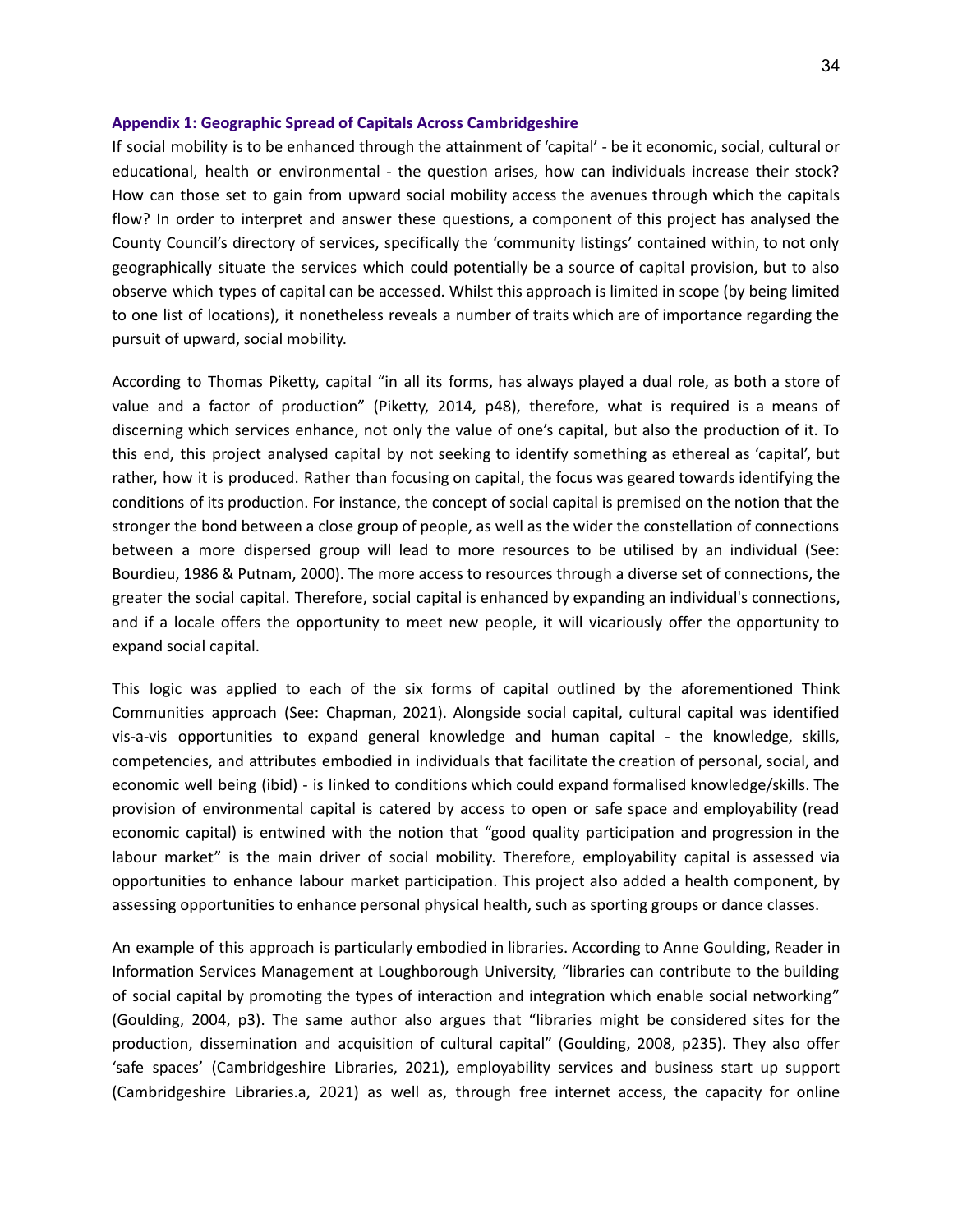learning. Therefore, libraries offer the potential to enhance social, cultural, human, environmental and employability capital through the opportunities they provide.

In total, 329 different entities were analysed. There are a total of 537 different entries within the directory, however, covid-19 support groups were not included owing to the potential short term nature of their existence and neither were logistical entities such as highways depots. This produced 878 different instances of potential capital provision. This was broken down into each form of capital as follows: Social - 239; Cultural - 204; Human - 84; Health - 134; Environmental - 127; Employability - 90. As can be seen here, the provision of social capital was the most prevalent form, with the means of gaining formal qualifications being the least common. However, whilst the overall presence of capital provision is of some interest, the geographic spread of these is of significance. For instance, if you are to compare Cambridge City (223) with Fenland (59), the residents of the former have over three and three-quarters more opportunities to enhance their capital than the latter.

Initially it appeared that there would be a loose correlation between the provision of capital and the relative position of the region on the Indices of Deprivation (IoD), however this is only part of the story. Whilst relative deprivation does have some correlation, a larger impact is the population density of the area. For instance, the district of Huntingdon which is home to the larger towns of Huntingdon and St Neots, plus St Ives and Ramsey, performs significantly better (165) than East Cambridgeshire (69), despite being separated by 24 places on the IoD (Cambridgeshire Insight: Huntingdon, 2019). Therefore, it appears that an individual's proximity to a population centre - either as a direct resident or by living on the periphery - is an important factor concerning the ability to enhance their capital.

This is a significant finding because Fenland, statistically the most deprived area within Cambridgeshire (excl. Peterborough) - which is the third most deprived LSOA in the country when education, learning and skills is considered (Cambridgeshire Insight: Fenland, 2019) - is also Cambridgeshire's least densely populated district (i.plumplot, 2022). This means that not only do the residents of Fenland have fewer opportunities to access capital, they have further to travel to those places, which emphasises the necessity of private vehicle ownership or public transport reliance, therefore placing more barriers in between those seeking to enhance their capital and the ability to indeed do so.

This side investigation into the provision of capital across Cambridgeshire has illustrated the skewed nature of access across the county. It illustrates an interesting insight, that it's easier for the residents of some places to enhance their own personal stock of capital than it is for others; a phenomenon purely determined by their place of residency. In theory, there is more opportunity for a resident of King's Hedges in Cambridge City (despite its relative deprivation: 6,022 most deprived area in the U.K) to enhance their capital (and vicariously their social mobility) than for a resident of the village of Wimbington (19,240 most deprived) (See: Cambridgeshire Insight: Deprivation Map, 2019). Therefore, a means of enhancing social mobility (amongst others) is to ensure the enhanced connection between areas of high capital provision (Cambridge/Huntingdon) and those with less opportunity. This could be physically (transportation) or virtually (Connecting Cambridgeshire).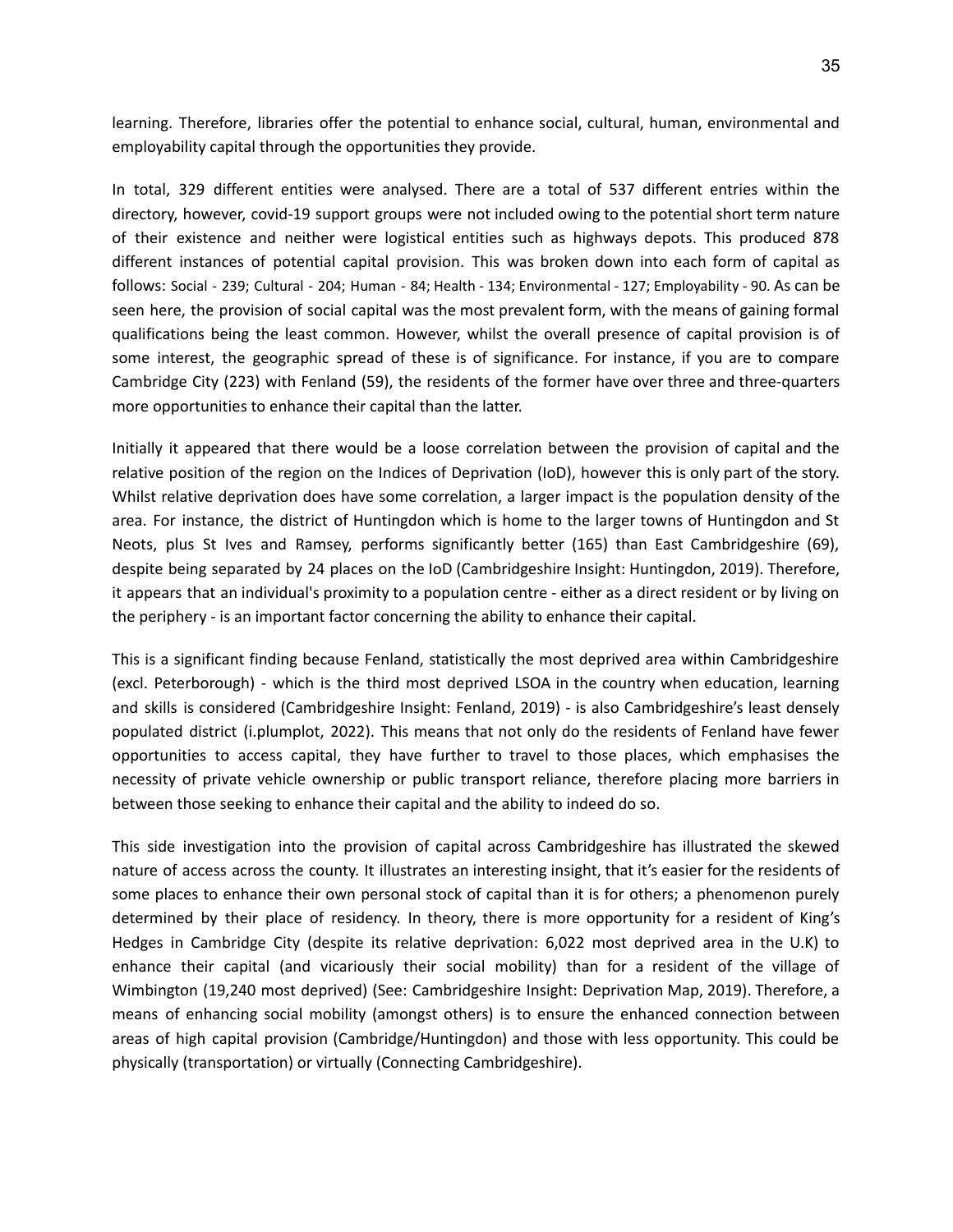#### **Appendix 2: Social Prescribing for Equal Access to Services**

Social prescribing (SP) is an initiative from the National Health Service (NHS) as part of the 'Universal Personalised Care' scheme. SP provides access to community groups allowing for both practical and emotional support.

A concern with SP is that personalised care is often considered as a costly service although it is intended to relieve the burden on general practitioners (GPs). It has been estimated that 20 % of GP consultations are for primarily social issues. Generating evidence for the effectiveness of SP is difficult as it is local context dependent and therefore highly heterogeneous (Husk et al, 2019). Therefore, the research that has attempted to measure SP effectiveness has so far been mixed (See: Bickerdike et al, 2017 & Husk et al, 2019). One study showed that although SP was correlated to better patient outcomes it did not reduce GP workload (Loftus et al, 2017). Despite the lack of sufficient studies to measure the effectiveness of SP between cost and patient outcomes, it is an example of a human-facing social platform. Alongside this, 59 % of GPs think SP has the potential to reduce their workload (NHS England, 2022). A study funded by NHS Rotherham Clinical Commissioning Group (See: Dayson & Bashir, 2014) also estimated that SP resulted in both NHS cost reductions and improved patient outcomes. SP could therefore be a viable platform model for users from increased demographic populations than currently targeted, and with a wider range of needs, with the potential of self-referral to reduce the burden on primary care.

#### **Appendix 3: Interview contributors**

#### *Interviews and supporting quotations*

A : Gareth Bell, Communications and Communities Service Manager, South Cambs District Council

- B : Mark Freeman, CEO for Cambridge Council for Voluntary Service (CCVS)
- C : Anonymous contributor, Think Communities
- D : Anonymous contributor, Fenland District Council

E: Project Manager and Project Student Manager, the Hiraeth Project (interviewed on 2 November 2021; no direct quotations)

Interview A

● Impact of the coronavirus pandemic: departmental cooperation

"There is a post-pandemic push to coordinate some work… So the challenge is: how do we move beyond that post pandemic model, mainstream into how the council works in the future? The dynamic within South Cambs is now different to how it was in the past (quite departmental), the holistic public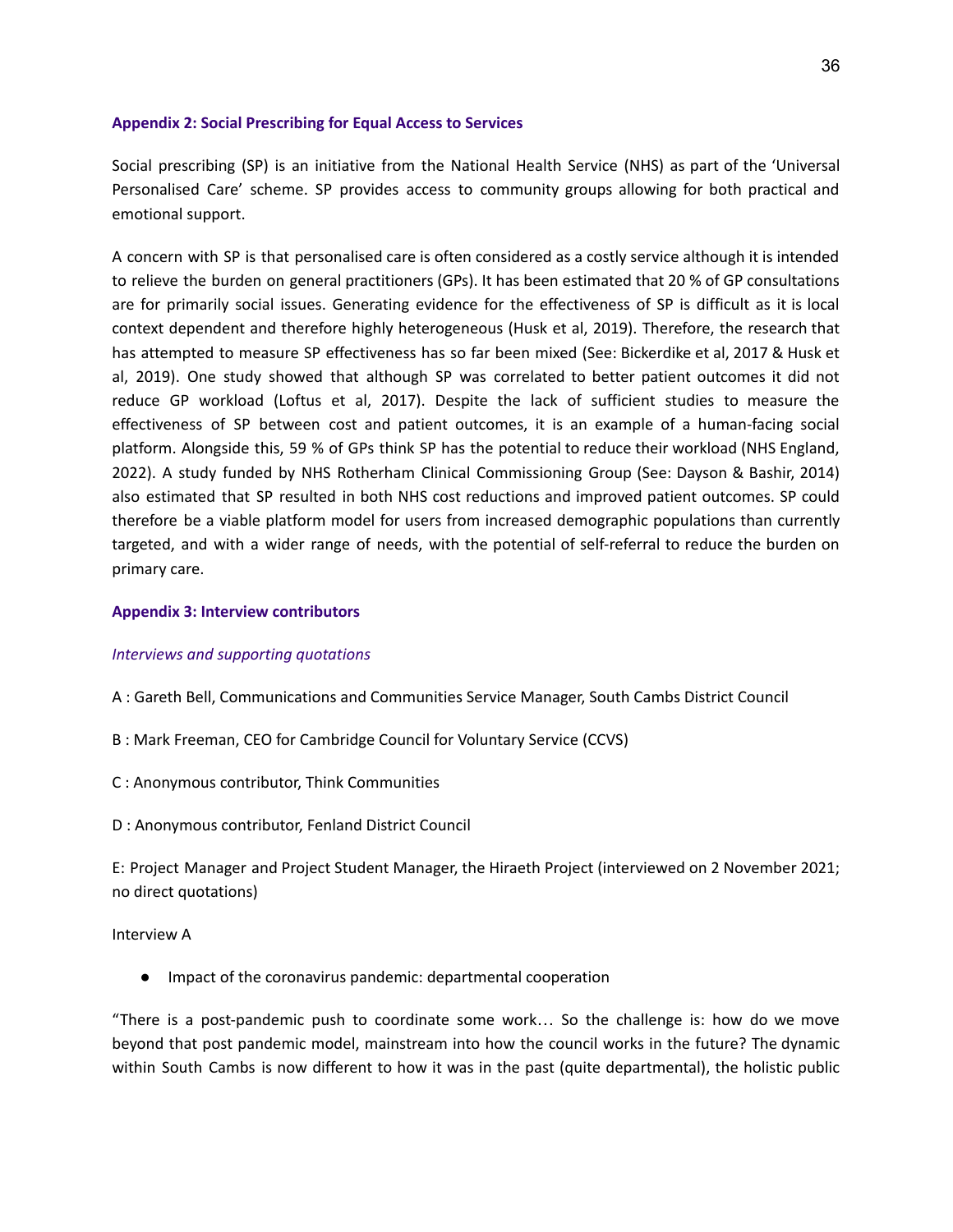health response is much stronger now and way we work with other departments is now a much stronger link"

● Successful local collaboration: hub and spoke

"[During the pandemic] neighbouring communities formed bubbles with [council] officers in support… they would come together [in virtual meetings] and reflect on how they were approaching things, share information and gather ideas from one another. The way they came together in a hub-and-spoke model within the district was really successful and we are reflecting on whether that has a place in future."

● Improving efficiency with time-poor collaborators: provide bespoke support

"We don't do [Community Flood Plans] *for* people because it needs that local engagement… In some cases it hasn't been successful due to capacity [lack of time and staff] but there is a recognition that it would be a really positive thing… the solution is to get an officer in the room with them, to get it over the line."

## Interview B

● Incentivising networking: the coordinator's role

"There is a danger that unless groups are coming together with a particular focus, then people will think 'I've got a busy day job, why am I going to that networking meeting or spending time building that *relationship?'* … It takes time to build these partnerships and relationships… Often you need someone in that initial period to have the capacity and resources to do all of that work, to make it happen".

● Building a successful platform

"[A platform] can't be seen as an easy and quick fix because it won't be. You have to work to make anything around relationships happen. Whether or not you are doing that on digital, face to face, or a mixture of the two. You have to invest in the management, the support, the encouragement, and the time to make that happen... Putting the platform in place is 10% of [the work]. It becoming useful and self-sustaining, is 90%".

● The priorities of a paid staff member are different to a volunteer

"No one volunteers for an organisation because they want to join a chat group".

● Awareness of opportunities

"[Unregistered, small voluntary organisations] are the grassroots of what makes communities work, what makes places that you want to live and work and study… If they're not [collaborating] the reason is perhaps because they never thought about the possibilities... Lots of organisations won't necessarily get involved, because they don't want to or need to. But lots of [others] would find benefits."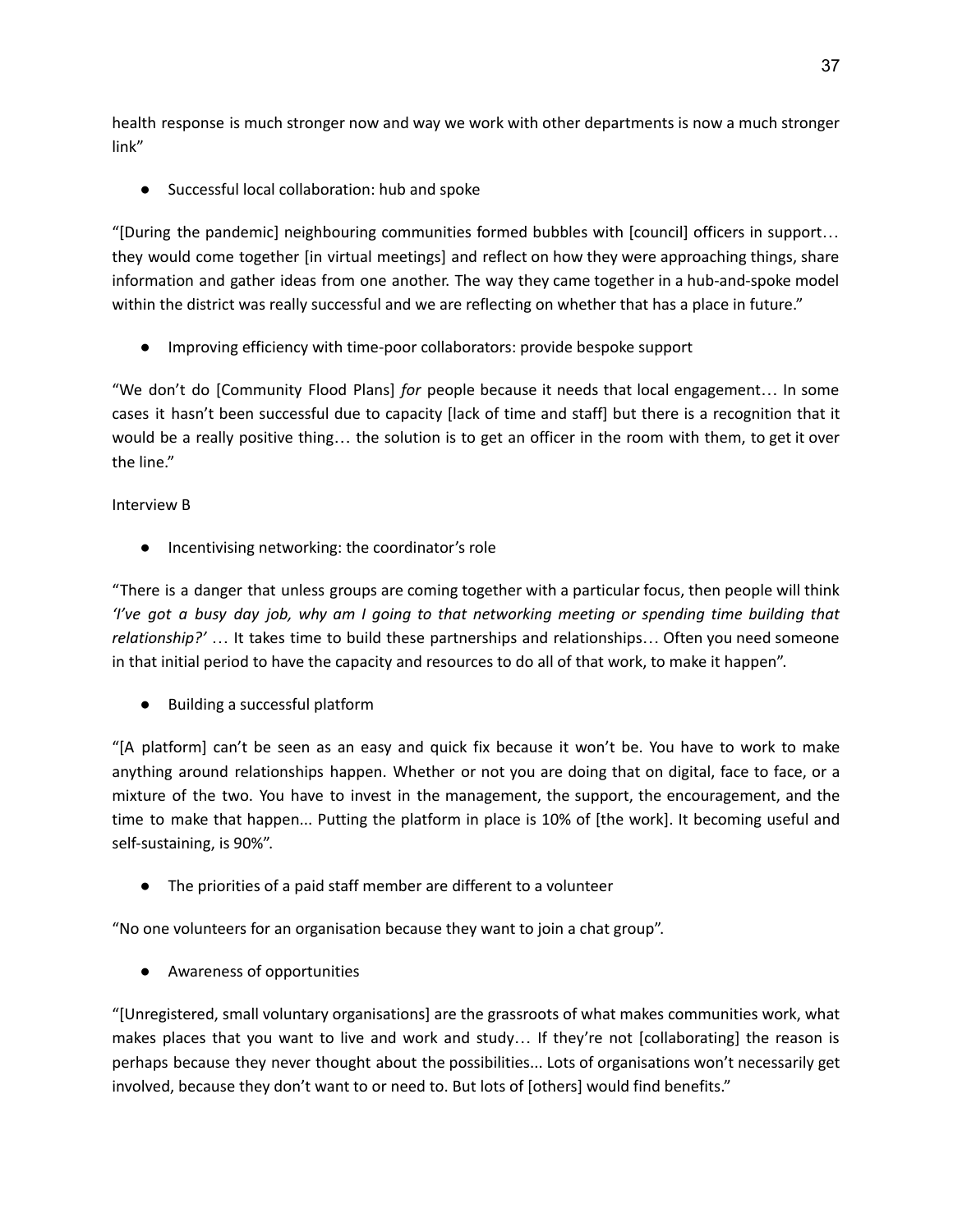## **Appendix 4: Interview template**

| <b>Topic</b>                                                                                       | <b>Questions</b>                                                                                                                                                                                                                                                                                                                                                                                                                                                                                                                                                                                                                                                                                                               | <b>Answers</b> |
|----------------------------------------------------------------------------------------------------|--------------------------------------------------------------------------------------------------------------------------------------------------------------------------------------------------------------------------------------------------------------------------------------------------------------------------------------------------------------------------------------------------------------------------------------------------------------------------------------------------------------------------------------------------------------------------------------------------------------------------------------------------------------------------------------------------------------------------------|----------------|
| Existing interactions and<br>relationships between<br>formal / informal assets                     | How do formal assets interact with each other? What<br>successes and failures have there been previously in<br>facilitating cooperation?                                                                                                                                                                                                                                                                                                                                                                                                                                                                                                                                                                                       |                |
|                                                                                                    | How do formal assets/services currently interact with<br>community-based assets, and vice versa?                                                                                                                                                                                                                                                                                                                                                                                                                                                                                                                                                                                                                               |                |
|                                                                                                    | How is impact measured in this network?                                                                                                                                                                                                                                                                                                                                                                                                                                                                                                                                                                                                                                                                                        |                |
|                                                                                                    | What shared objectives do these assets have in your<br>network?                                                                                                                                                                                                                                                                                                                                                                                                                                                                                                                                                                                                                                                                |                |
| Types of useful interaction                                                                        | How might a peer support network, where services find<br>help or partnerships with other community groups, be<br>useful (or not)? E.g.:<br>Specific partnerships<br>$\bullet$<br>Organising joint events<br>Sharing volunteers ad hoc<br>$\bullet$<br>Advertising / awareness<br>$\bullet$<br>Sharing resources to save costs<br>$\bullet$<br>Marketplace of requests for and offers of help<br>Would a digital platform to facilitate such interactions be<br>helpful, and if so, what particular features of this platform<br>would be desirable and used?<br>Community page<br>Discussion forum<br>$\bullet$<br>Direct messaging<br>$\bullet$<br>Special advertisements / features of community<br>groups<br>Online meeting |                |
| Opinions on capacity /<br>resources of group to use<br>a platform that enables<br>such interaction | Would community groups/services have the capacity,<br>resources and motivation to use a platform such as this?                                                                                                                                                                                                                                                                                                                                                                                                                                                                                                                                                                                                                 |                |
| Opinions on infrastructure<br>/ practicalities                                                     | What steps or infrastructure would be required?                                                                                                                                                                                                                                                                                                                                                                                                                                                                                                                                                                                                                                                                                |                |
| Opinions on how to<br>incentivise uptake                                                           | What specific challenges are there for access?                                                                                                                                                                                                                                                                                                                                                                                                                                                                                                                                                                                                                                                                                 |                |
|                                                                                                    | How to incentivise participation?                                                                                                                                                                                                                                                                                                                                                                                                                                                                                                                                                                                                                                                                                              |                |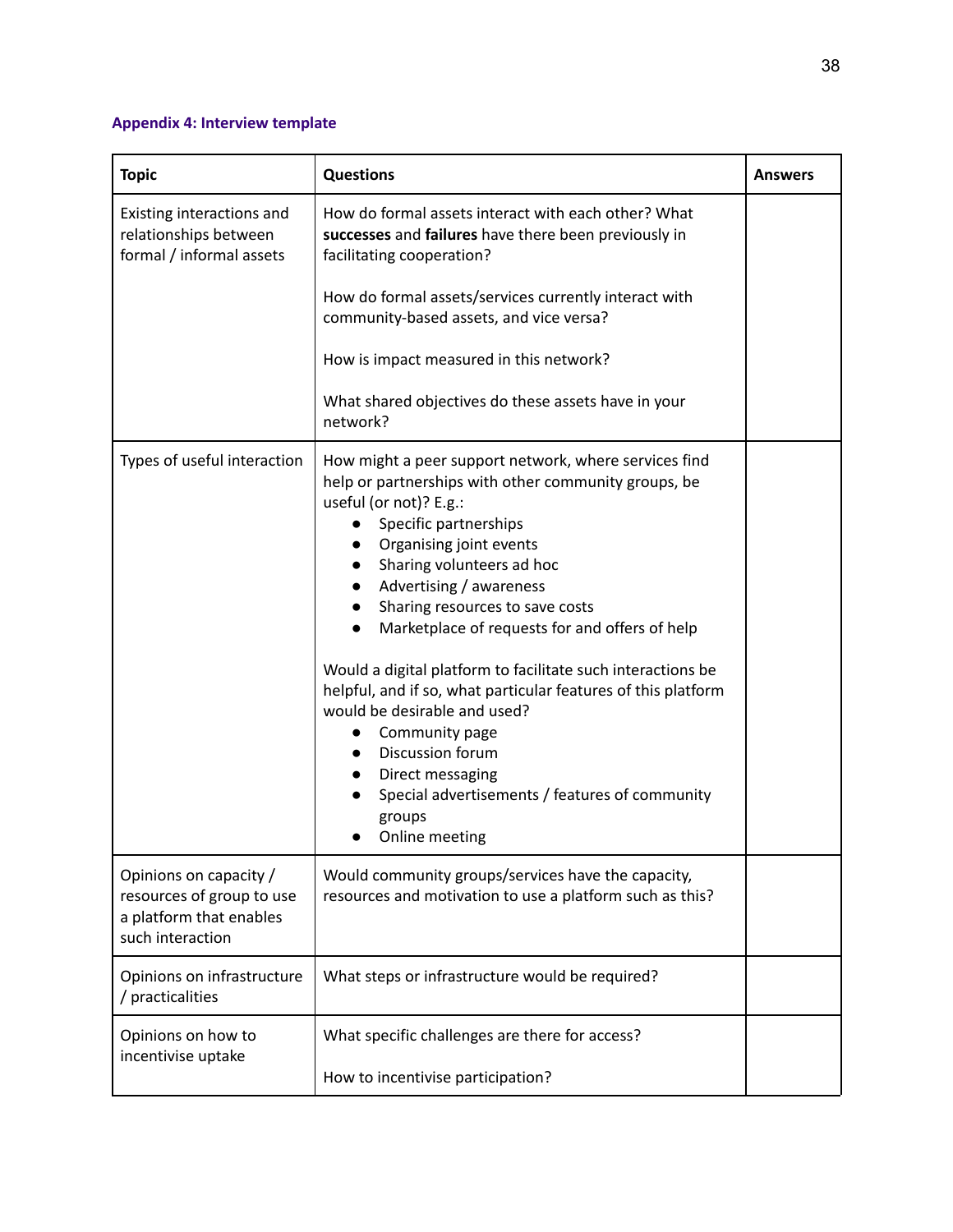#### **Bibliography**

Aldrich, D & Meyer, M, 2015., *Social Capital and Community Resilience,* American Behavioral Scientist 2015, Vol. 59(2) 254–269

App.sharepeterbrough, 2021., *Share Peterborough* [online] Available at <https://app.sharepeterborough.com/listings/share/places> [Accessed 09/11/2021]

Avila, Z, 2019., *Public employment services: Joined-up services for people facing labour market disadvantage,* ILO briefs on Employment Services and ALMPs Issue No. 1

Baird, T, Fletcher-Etherington, A, Leggat, J, Mackinlay, K, Rendina, C & Simpson-Kent, I, 2020., *The effect of Council* decision making on the ability of Cambridgeshire communities to develop initiatives that lessen the need for formal *health and social care services* [online] Available at

<https://data.cambridgeshireinsight.org.uk/sites/default/files/2020%20CUSPE%20Policy%20Challenge%20-%20The %20Effect%20of%20Council%20Decision%20Making%20on%20the%20Ability%20of%20Cambridgeshire%20Comm unities%20to%20Develop%20Initiatives%20that%20Lessen%20the%20Need%20for%20Formal%20Health%20and% 20Social%20Care%20Services.pdf> [Accessed 13/01/2022]

Bickerdike L, Booth A, Wilson PM, Farley K, Wright K, 2017., *Social prescribing: less rhetoric and more reality. A systematic review of the evidence.* BMJ Open. 2017 Apr 7; 7(4):e013384.

Bourdieu, P, 1986., *The forms of capital*. In J. Richardson (Ed.) Handbook of Theory and Research for the Sociology of Education (New York, Greenwood), 241-258.

Brown, W, King, M & Goh, M, 2020., *UK smart cities present and future: An analysis of British smart cities through current and emerging technologies and practises* [online] Available at <https://emeraldopenresearch.com/articles/2-4> [Accessed 09/11/2021]

Burt, R, 1997., *A note on social capital and network content,* Social Networks, Volume 19, Issue 4, October 1997, Pages 355-373

Burt, R, 2004., *Structural Holes and Good Ideas,* AJS Volume 110 Number 2 (September 2004): 349–99

Cambridge - in Pursuit of Equality, 2021., *Closing the Digital Divide* [online audio] Available at <https://podcasts.apple.com/gb/podcast/cambridge-in-pursuit-of-equality/id1545907988> [Accessed 30/07/2021]

Cambridge Council for Voluntary Services, 2021., *Annual Review 2020-2021* [online] Available at <https://www.cambridgecvs.org.uk/about-us/Annual%20Review> [Accessed 25/01/2022]

Cambridge Online, 2021., *Cambridge Online* [online] Available at <https://cambridgeonline.org.uk/> [Accessed 30/07/2021]

Cambridgeshire Digital Partnership, 2021., *Cambridgeshire Digital Partnership* [online] Available at <https://cambridgeshiredigitalpartnership.org.uk/> [Accessed 30/07/2021]

Cambridgeshire Insight: Deprivation Map, 2019., *Index of Multiple Deprivation (IMD) Score - LSOA (2019)* [online] Available at <https://cambridgeshireinsight.org.uk/deprivation/map/> [Accessed 24/01/2022]

Cambridgeshire Insight: Fenland, 2019., *Indices of Multiple Deprivation 2019: Fenland Summary Briefing* [online] Available at <https://cambridgeshireinsight.org.uk/wp-content/uploads/2019/12/Fenland\_1.1.pdf> [Accessed 13/01/2022]

Cambridgeshire Insight: Huntingdon, 2019., *Summary Report for Huntingdonshire* [online] Available at <https://cambridgeshireinsight.org.uk/wp-content/uploads/2019/12/Huntingdonshire1.1.pdf> [Accessed 24/01/2022]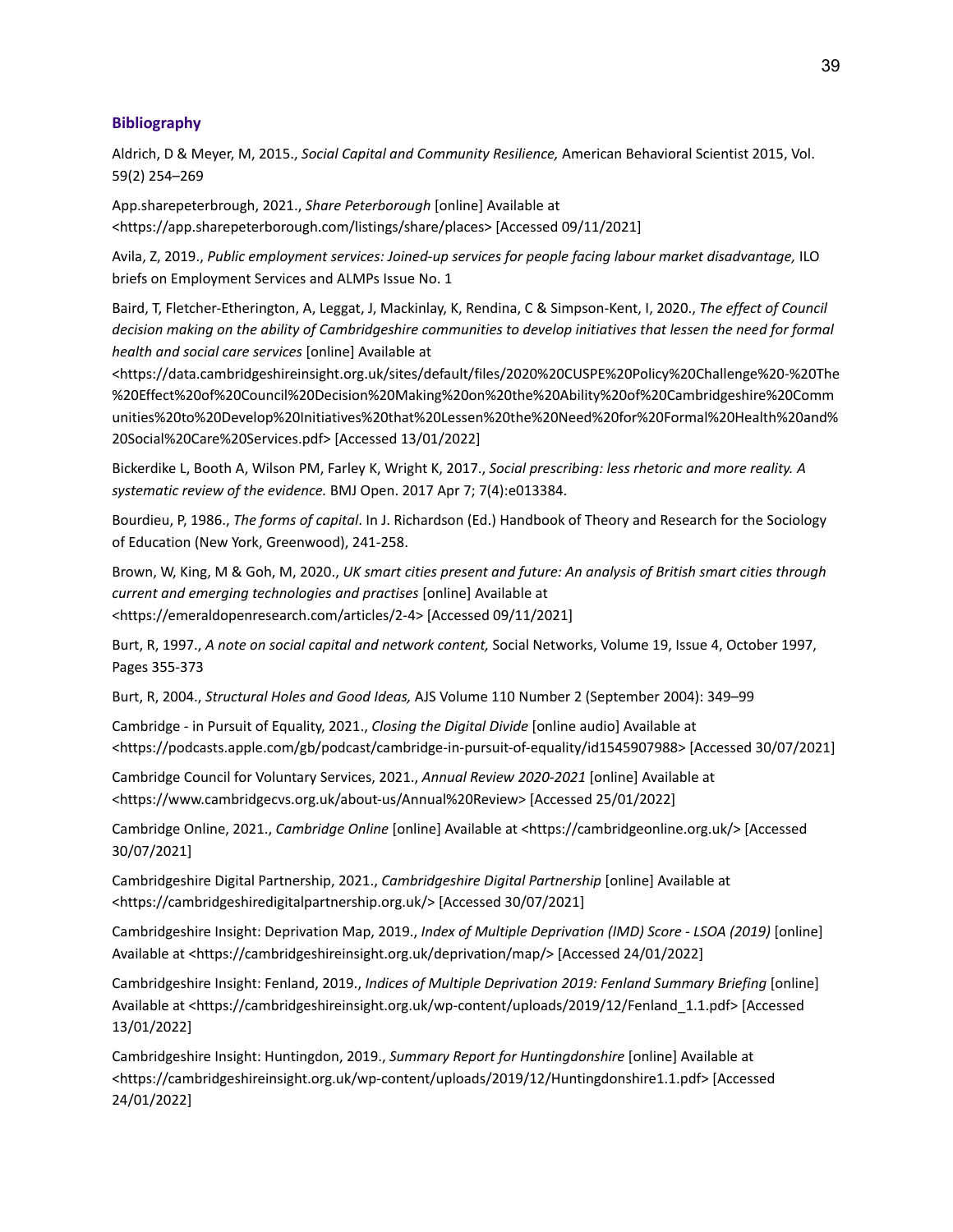Cambridgeshire Insight: South Cambridgeshire, 2019., *Indices of Multiple Deprivation 2019: South Cambridgeshire Summary Briefing* [online] Available at

<https://cambridgeshireinsight.org.uk/wp-content/uploads/2019/12/South-Cambridgeshire\_1.1.pdf> [Accessed 13/01/2022]

Cambridgeshire Libraries, 2022., *Cambridgeshire Libraries Safe Space initiative for victims of domestic abuse* [online] Available at

<https://www.cambridgeshire.gov.uk/residents/libraries-leisure-culture/libraries/library-news/cambridgeshire-libra ries-safe-space-initiative-for-victims-of-domestic-abuse> [Accessed 24/01/2022]

Cambridgeshire Libraries.a, 2022., *Business & IP Centre Cambridgeshire (BIPC)* [online] Available at <https://www.cambridgeshire.gov.uk/residents/libraries-leisure-culture/libraries/business-intellectual-property-ce ntre-cambridgeshire> [Accessed 24/01/2022]

Campkin, B, 2013., *Remaking London,* I.B Taurus, London

Cambridge Council for Voluntary Services, 2017., *Case Study: Hale Road Allotments, Swavesey, South Cambridgeshire* [online] Available at <https://www.cambridgecvs.org.uk/download/271> [Accessed 25/01/2022]

Chapman, A, 2021., *Think Communities Approach to Social Mobility, Anti-Poverty and Inequalities*, Agenda Item No: 6 report for Cambridgeshire County Council Communities, Social Mobility, and Inclusion Committee

Clayton, J & Macdonald, S, 2013., *The Limits of Technology: Social class, occupation and digital inclusion in the city of Sunderland, England,* Information, Communication & Society, 16:6, 945-966

Dayson, C & Bashir, N, 2014., *The social and economic impact of the Rotherham Social Prescribing Pilot,* Centre for Regional Economic and Social Research (CRESR), Sheffield

Directory of services, 2022., *Community Listings* [online] Available at <https://www.cambridgeshire.gov.uk/directory?f.Classification%7Cclassification=Community+Listings&query=supp ort+group+-+covid-19&postcode=&f.Category+%2F+Subject%7Csubjects=Covid-19> [Accessed 25/01/2022]

Dorling, D, 2014., *Growing wealth inequality in the UK is a ticking timebomb* [online] Available at <http://www.theguardian.com/commentisfree/2014/oct/15/wealth-inequalityuk-ticking-timebomb-credit-suisse-c rash> [Accessed 13/01/2022]

Dunleavy, P, 2010., *The Future of Joined-up Public Services,* 2020 Public Services Trust at the RSA, London

Friedman, S & Laurison, D, 2019., *The Class Ceiling : Why it Pays to be Privileged*, Policy Press, Bristol

Frost, N, 2005., *Professionalism, partnership and joined-up thinking: A research review of frontline working with children and families,* Research in Practice, London

GCP Meeting, 2015., *Minutes of the Greater Cambridge City Deal Executive Board held on Wednesday, 28 January 2015 at 2.00 p.m.* [online] Available at

<https://cambridgeshire.cmis.uk.com/CCC\_live/Document.ashx?czJKcaeAi5tUFL1DTL2UE4zNRBcoShgo=8uc9kpd1E LqkX7aXFB9KWBxAGy1ovSz3rXLy7yiHdNMwX%2f65d4YxVA%3d%3d&rUzwRPf%2bZ3zd4E7Ikn8Lyw%3d%3d=pwRE 6AGJFLDNlh225F5QMaQWCtPHwdhUfCZ%2fLUQzgA2uL5jNRG4jdQ%3d%3d&mCTIbCubSFfXsDGW9IXnlg%3d%3d= hFflUdN3100%3d&kCx1AnS9%2fpWZQ40DXFvdEw%3d%3d=hFflUdN3100%3d&uJovDxwdjMPoYv%2bAJvYtyA%3d %3d=ctNJFf55vVA%3d&FgPlIEJYlotS%2bYGoBi5olA%3d%3d=NHdURQburHA%3d&d9Qjj0ag1Pd993jsyOJqFvmyB7X0 CSQK=ctNJFf55vVA%3d&WGewmoAfeNR9xqBux0r1Q8Za60lavYmz=ctNJFf55vVA%3d&WGewmoAfeNQ16B2MHuCp MRKZMwaG1PaO=ctNJFf55vVA%3d> [Accessed 13/01/2022]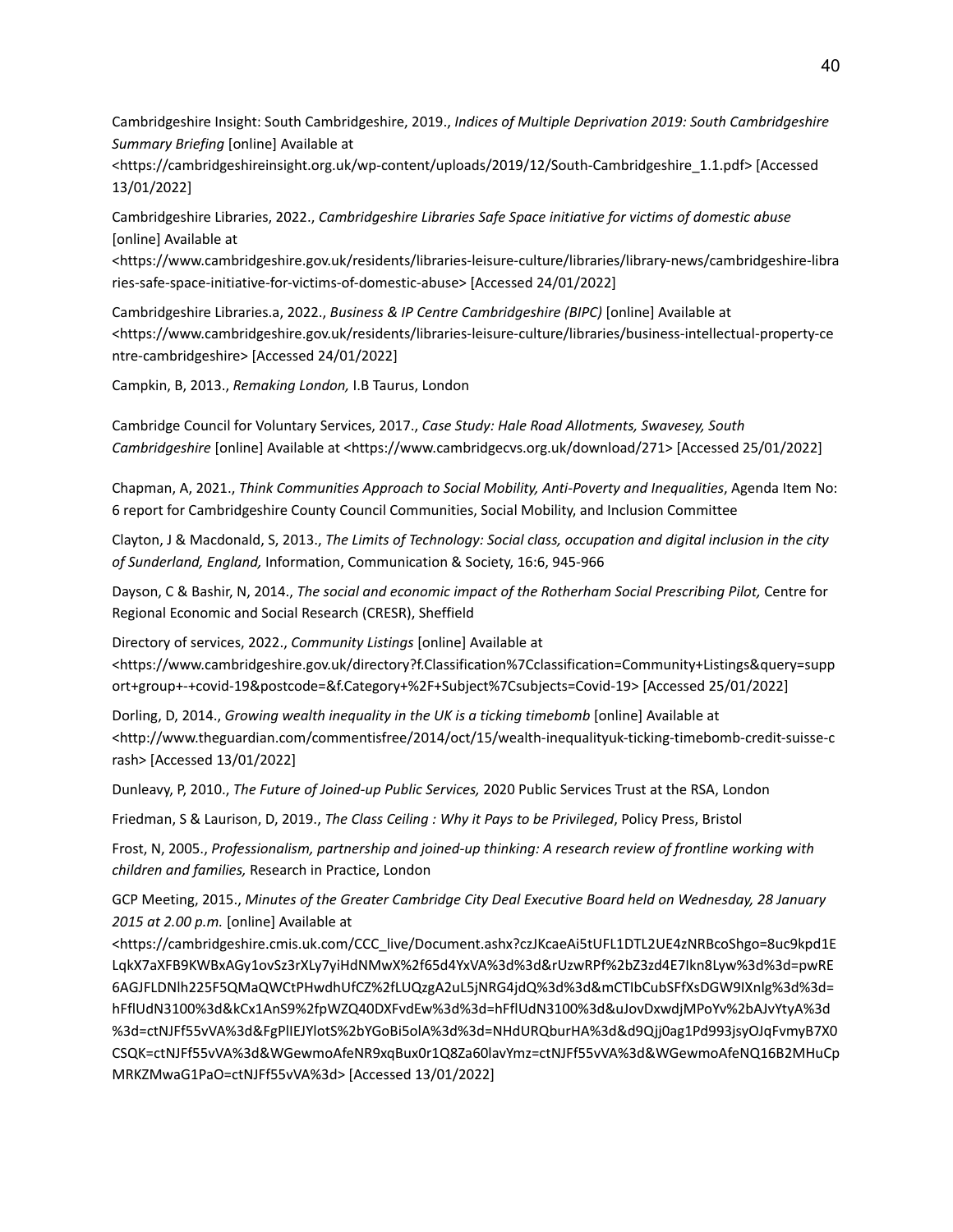Goulding, A, 2004., *Editorial: Libraries and Social Capital,* Journal of Librarianship and Information Science, 36 (1) March 2004

Goulding, A, 2008., *Editorial: Libraries and Cultural Capital,* Journal of Librarianship and Information Science, 40 (4) December 2008

Hiraeth, 2019., *Hiraeth* [online] Available at <https://www.cambridgehub.org/activities/hiraeth> [Accessed 26/01/2022]

Husk K, Elston J, Gradinger F, Callaghan L, Asthana S. Br J Gen Pract., 2019., *Social prescribing: where is the evidence?* Br J Gen Pract, 69(678): 6–7.

I.plumplot, 2019., *Cambridgeshire Population Density Map* [online] Available at <http://i.plumplot.co.uk/Cambridgeshire-population-density-map.png> [Accessed 24/01/2022]

Intelligent City Platform, 2019., *Data* [online] Available at <https://www.connectingcambridgeshire.co.uk/smart-places/smart-cambridge/data-intelligent-city-platform-icp/> [Accessed 09/11/2021]

Jennings, W, McKay, L & Stoker, G, 2021., *The Politics of Levelling Up,* The Political Quarterly, Vol. 92, No. 2, April-June 2021

Kirchherr, J, Reike, D & Hekkert, M, 2017., *Conceptualizing the circular economy: An analysis of 114 definitions,* Resources, Conservation and Recycling, Volume 127, December 2017, Pages 221-232

Kisby, B, 2010., *The Big Society: Power to the People?,* Volume81, Issue4, October/December 2010

Lane-Fox, M, 2010., *Race Online 2012: Manifesto for a Networked Nation*, Office of Digital Champion, London

Laptops 4 Learning, 2021., *What We Do* [online] Available at <https://www.laptops4learning.co.uk/what-we-do> [Accessed 09/11/2021]

Loftus AM, McCauley F, McCarron MO, 2017., *Impact of social prescribing on general practice workload and polypharmacy.* Public Health. 2017 Jul; 148():96-101.

Lin, N, Fu, Y.C & Hsung*,* R.M, 2001., *Measurement techniques for investigations of social capital* [online] Available at <https://www.researchgate.net/publication/200031218\_Measurement\_Techniques\_for\_Investigations\_of\_Social\_ Capital> [Accessed 09/11/2021]

Ling, T, 2002., *Delivering Joined-Up Government in The Uk: Dimensions, Issues and Problems,* Public Administration Vol. 80 No. 4, 2002 (615–642)

McKnight, A, 2015., *Downward mobility, opportunity hoarding and the 'glass floor'* [online] Available at <https://www.ubiminor.org/images/2015/Ricerche\_e\_studi/Social-Mobility-Child-Poverty-Commission-Downwardmobility-opportunity-hoarding-and-the-glass-floor-20151.pdf> [Accessed 13/01/2022]

NHS England, 2022., *Social Prescribing* [online] Available at <https://www.england.nhs.uk/personalisedcare/social-prescribing/> [Accessed 31/01/2022]

Piketty, T, 2014., *Capital in the Twenty-First Century,* Harvard University Press, Cambridge, M.A

Pittinsky, T, 2010., *Softening silos: The nuts and bolts of leading amid difference,* Leader & Leader, Issue 57, p18-23

Pollit, C, 2003., *Joined-up Government: a Survey,* Political Studies Review: 2003 VOL 1, 34–49

Putnam, R, 2000., *Bowling Alone: The Collapse and Revival of American Community,* Simon & Schuster, New York

Ragnedda, M, 2018. *Conceptualizing Digital Capital*. Telematics and Informatics, 35 (8). pp. 2366-2375